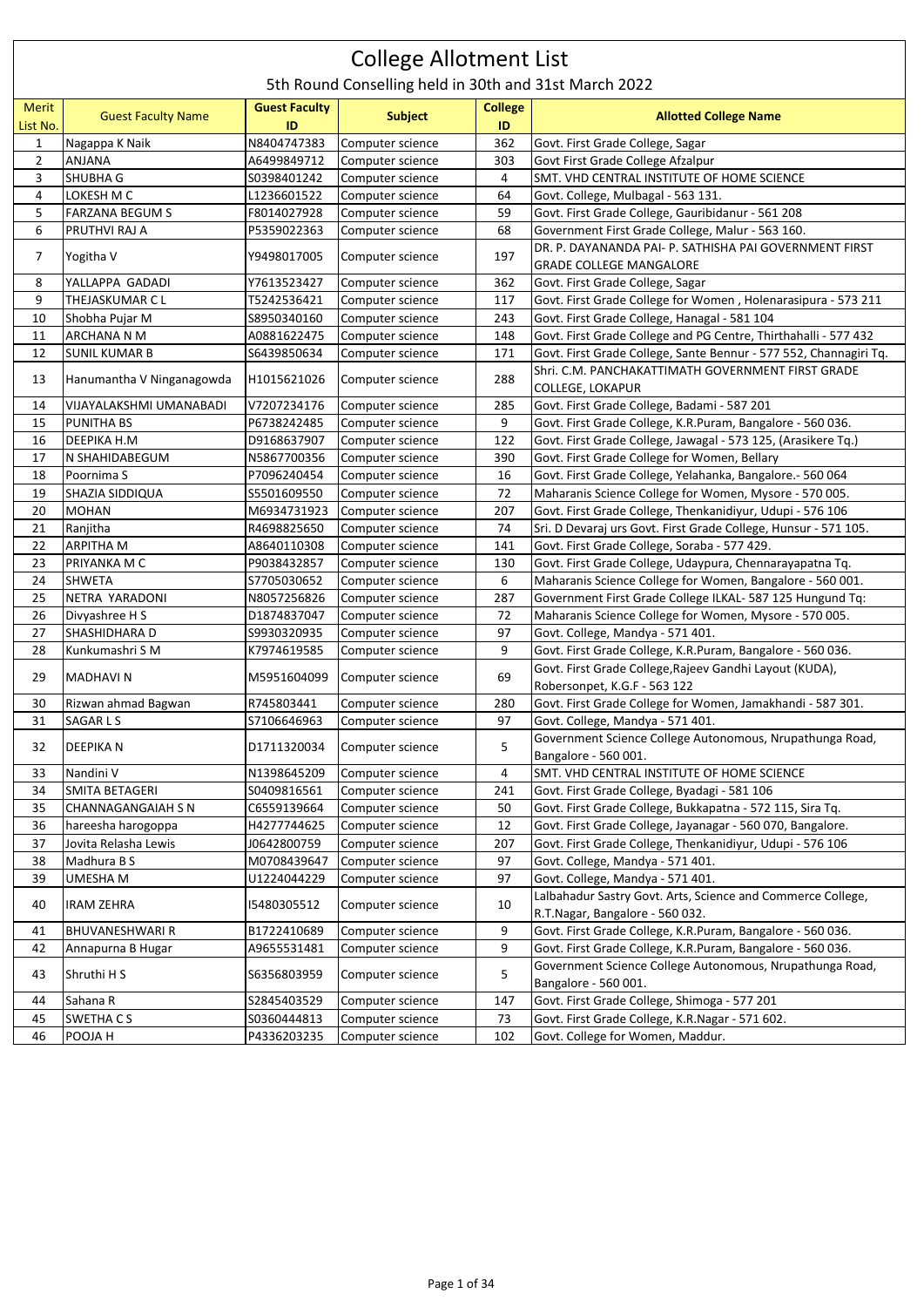| <b>Merit</b><br>List No. | <b>Guest Faculty Name</b>             | <b>Guest Faculty</b><br>ID | <b>Subject</b>   | <b>College</b><br>ID | <b>Allotted College Name</b>                                                                                           |
|--------------------------|---------------------------------------|----------------------------|------------------|----------------------|------------------------------------------------------------------------------------------------------------------------|
| $\mathbf{1}$             | Jyothipriya darshini BP               | J6046039022                | <b>CHEMISTRY</b> | 31                   | Govt. First Grade College, Channapatna- 571 501.                                                                       |
| $\overline{2}$           | Mangala J M                           | M1998313929                | <b>CHEMISTRY</b> | 347                  | Shri Shankar Anand Singh Govt. First Grade College, Hospet - 583                                                       |
| 3                        | MANOJKUMARA GANAPATI HEG M3372001302  |                            | <b>CHEMISTRY</b> | 72                   | Maharanis Science College for Women, Mysore - 570 005.                                                                 |
| 4                        | <b>Umar Faroog</b>                    | U1792040185                | <b>CHEMISTRY</b> | 41                   | Smt. & Sri.Y.E.Rangaiah Shetty, Govt. First Grade College, Pavagada<br>561 202.                                        |
| 5                        | Manjunatha K                          | M8053501230                | <b>CHEMISTRY</b> | 54                   | Govt. First Grade College, M.G.Road, Chikkaballapur - 562 101.                                                         |
| 6                        | <b>MANJUNATHA C R</b>                 | M3380235450                | <b>CHEMISTRY</b> | 83                   | Govt. First Grade College, Ooty Road, Nanjangudu - 571 301                                                             |
| $\overline{7}$           | Sowmya G                              | S4481806539                | <b>CHEMISTRY</b> | 207                  | Govt. First Grade College, Thenkanidiyur, Udupi - 576 106                                                              |
| 8                        | Preethi.S                             | P5909532190                | <b>CHEMISTRY</b> | 72                   | Maharanis Science College for Women, Mysore - 570 005.                                                                 |
| 9                        | Vinayak N. Vanjeri                    | V2251904787                | <b>CHEMISTRY</b> | 270                  | Govt. First Grade College, Raibag - 591 317                                                                            |
| 10                       | <b>JHANSITILAK</b>                    | J1323803645                | <b>CHEMISTRY</b> | 64                   | Govt. College, Mulbagal - 563 131.                                                                                     |
| 11                       | Tarannum                              | T9665109443                | <b>CHEMISTRY</b> | 303                  | Govt First Grade College Afzalpur                                                                                      |
| 12                       | <b>MEGHAN</b>                         | M2761731400                | <b>CHEMISTRY</b> | 153                  | Govt. Science College, Chitradurga - 577 501.                                                                          |
| 13                       | ATEEQA KORTI                          | A6748234488                | <b>CHEMISTRY</b> | 295                  | Shah.Sogamal.Peeraji.Oswal Govt. First Grade College, Muddebihal<br>586 212                                            |
| 14                       | RAJU K M                              | R1936235019                | <b>CHEMISTRY</b> | 153                  | Govt. Science College, Chitradurga - 577 501.                                                                          |
| 15                       | ASHA A K                              | A2468405351                | <b>CHEMISTRY</b> | 72                   | Maharanis Science College for Women, Mysore - 570 005.                                                                 |
| 16                       | <b>MEGHANA R C</b>                    | M6022625086                | <b>CHEMISTRY</b> | 128                  | Govt. Home Science College for Womens, Holenarasipura - 573 211                                                        |
| 17                       | Sinchana.M                            | S0200653930                | <b>CHEMISTRY</b> | 166                  | Govt. First Grade Womens College, Davanagere - 577 004                                                                 |
| 18                       | PRITILATA                             | P4243630216                | <b>CHEMISTRY</b> | 300                  | Govt. First Grade College, Jewargi- 585 310.                                                                           |
| 19                       | <b>KARTHIK S M</b>                    | K0347952131                | <b>CHEMISTRY</b> | 150                  | Govt. First Grade College, Shiralakoppa - 577 428, Shikaripura Tq:                                                     |
| 20                       | SANGEETHA K P                         | S0069326687                | <b>CHEMISTRY</b> | 54                   | Govt. First Grade College, M.G.Road, Chikkaballapur - 562 101.                                                         |
| 21                       | SAVITHA V                             | S5594405197                | <b>CHEMISTRY</b> | 65                   | Govt. Womens College, Kolar - 563 101.                                                                                 |
| 22                       | <b>MADHURI BHOJE</b>                  | M1091114982                | <b>CHEMISTRY</b> | 295                  | Shah.Sogamal.Peeraji.Oswal Govt. First Grade College, Muddebihal<br>586 212                                            |
| 23                       | <b>ASHARANI M</b>                     | A4807504032                | <b>CHEMISTRY</b> | 98                   | Govt. College for Women, M.C.Road, Mandya - 571 401.                                                                   |
| 24                       | <b>SWATHICS</b>                       | S6669815705                | <b>CHEMISTRY</b> | 56                   | Government College for Women, Chintamani - 563 125.                                                                    |
| 25                       | SUSHMA A B                            | \$8506516565               | <b>CHEMISTRY</b> | 53                   | GOVT FIRST GRADE COLLEGE, VIVEKANANDA NAGAR, OPP<br>VIDYANIKETHAN SCHOOL, RAILWAY STATION LINK, B.H. ROAD,<br>TUMAKURU |
| 26                       | <b>GAYITRI</b>                        | G9492745018                | <b>CHEMISTRY</b> | 54                   | Govt. First Grade College, M.G.Road, Chikkaballapur - 562 101.                                                         |
| 27                       | NagaBindu G N                         | N4248612712                | <b>CHEMISTRY</b> | 53                   | GOVT FIRST GRADE COLLEGE, VIVEKANANDA NAGAR, OPP<br>VIDYANIKETHAN SCHOOL, RAILWAY STATION LINK, B.H. ROAD,             |
| 28                       | CHANDRIKA NAGESH ACHARI               | C6766635025                | <b>CHEMISTRY</b> | 207                  | TUMAKURU<br>Govt. First Grade College, Thenkanidiyur, Udupi - 576 106                                                  |
| 29                       | Supriya KR                            | S4929513014                | <b>CHEMISTRY</b> | 9                    | Govt. First Grade College, K.R.Puram, Bangalore - 560 036.                                                             |
| 30                       | SHARADA HEGDE                         | \$1434700553               | <b>CHEMISTRY</b> | 54                   | Govt. First Grade College, M.G.Road, Chikkaballapur - 562 101.                                                         |
| 31                       | VEENA SIDDAPPA KHADAKABHA V4722223151 |                            | <b>CHEMISTRY</b> | 270                  | Govt. First Grade College, Raibag - 591 317                                                                            |
| 32                       | Javashree K.N.                        | J9537906487                | <b>CHEMISTRY</b> | 6                    | Maharanis Science College for Women, Bangalore - 560 001.                                                              |
| 33                       | SANTHOSHA R                           | S5648524738                | <b>CHEMISTRY</b> | 54                   | Govt. First Grade College, M.G.Road, Chikkaballapur - 562 101.                                                         |
| 34                       | <b>MANJUNATHA H M</b>                 | M4881325783                | <b>CHEMISTRY</b> | 116                  | Govt. First Grade College, Holenarasepura - 573 211.                                                                   |
| 35                       | NAGESHA P                             | N8188152599                | <b>CHEMISTRY</b> | 343                  | Govt. First Grade College, Siraguppa - 583 121.                                                                        |
|                          |                                       |                            |                  | 227                  | Shree Benakappa Shankrappa Simhasanad Government First Grade                                                           |
| 36                       | Vijayalaxmi Angadi                    | V3882334760                | <b>CHEMISTRY</b> |                      | College, Gajendragad-582114 Gadag Dist.                                                                                |
| 37                       | KAPATRAL SHIVAKUMARA                  | K0576531756                | <b>CHEMISTRY</b> | 328                  | Govt. First Grade College, Yelburga - 583 236.                                                                         |
| 38                       | YOGARAJU K V                          | Y1268032368                | <b>CHEMISTRY</b> | 72                   | Maharanis Science College for Women, Mysore - 570 005.                                                                 |
| 39                       | <b>SUREKHANP</b>                      | S3219829631                | <b>CHEMISTRY</b> | 8                    | Govt. First Grade College, Vijayanagar, Bangalore - 560 104                                                            |
| 40                       | <b>REETA J</b>                        | R2999129559                | <b>CHEMISTRY</b> | 13                   | Govt. First Grade College, Malleshwaram - 560 012, Bangalore.                                                          |
| 41                       | Keerthi V Hulikanthi Math             | K7724933399                | <b>CHEMISTRY</b> | 343                  | Govt. First Grade College, Siraguppa - 583 121.                                                                        |
| 42                       | PRIYANKA P R                          | P2640346333                | <b>CHEMISTRY</b> | 59                   | Govt. First Grade College, Gauribidanur - 561 208                                                                      |
| 43                       | MAHALAXMI                             | M8061928685                | <b>CHEMISTRY</b> | 320                  | Govt. College, Sindhanoor - 584 128.                                                                                   |
| 44                       | DEEPIKA                               | D1574718791                | <b>CHEMISTRY</b> | 302                  | GOVT. FIRST GRADE COLLEGE, SEDAM                                                                                       |
| 45                       | <b>ARPITHAK</b>                       | A9163830269                | <b>CHEMISTRY</b> | 174                  | Govt. First Grade College, Koppa - 577 126.                                                                            |
| 46                       | Pavithra Nayak                        | P5549908562                | <b>CHEMISTRY</b> | 209                  | Dr. G. Shankar Govt. Women's First Grade College & PG Study<br>Centre, Ajjarkad, Udupi - 576 101 (Udupi Dist.)         |
| 47                       | PRASANNA SANNAMANI                    | P8579735602                | <b>CHEMISTRY</b> | 226                  | Shri. Siddeshwara Govt. First Grade College & PG Study Centre-<br>Nargund - 582 207.                                   |
| 48                       | Chayapavithra S                       | C8159528262                | <b>CHEMISTRY</b> | 197                  | DR. P. DAYANANDA PAI- P. SATHISHA PAI GOVERNMENT FIRST<br><b>GRADE COLLEGE MANGALORE</b>                               |
| 49                       | Sunitha                               | S6254025207                | <b>CHEMISTRY</b> | 393                  | Govt. First Grade College for Women, Raichur                                                                           |
| 50                       | Nadeeja.C                             | N2430500433                | <b>CHEMISTRY</b> | 54                   | Govt. First Grade College, M.G.Road, Chikkaballapur - 562 101.                                                         |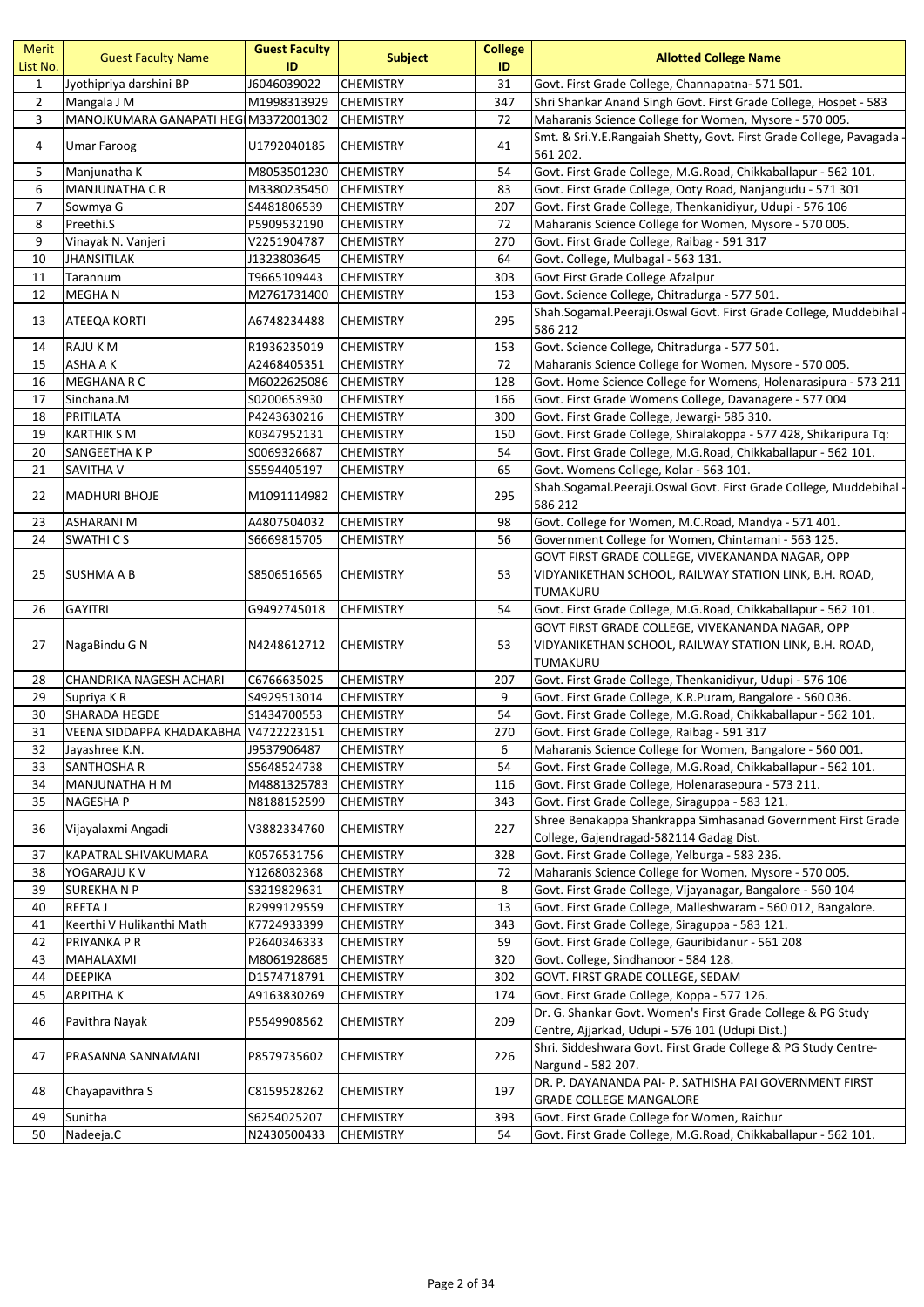| Merit<br>List No. | <b>Guest Faculty Name</b> | <b>Guest Faculty</b><br>ID | <b>Subject</b> | <b>College</b><br>ID | <b>Allotted College Name</b>                                        |
|-------------------|---------------------------|----------------------------|----------------|----------------------|---------------------------------------------------------------------|
| $\mathbf{1}$      | <b>VENKATESHA P</b>       | V3626501986                | Commerce       | $\overline{2}$       | Govt. Arts College, Dr. B R Ambedkar Veedhi, Bangalore - 560 001.   |
| $\overline{2}$    | <b>SHALINI R</b>          | \$6350640319               | Commerce       | 82                   | Govt. First Grade College, Bilikere - 571 103, Hunsur Tq.           |
| 3                 | SHREELALITHA M.S          | S8081938800                | Commerce       | 103                  | Govt. First Grade College, Koppa - 571 425, Maddur Tq.,             |
| 4                 | <b>GANESH BHAT</b>        | G3595805635                | Commerce       | 154                  | Govt. First Grade College, Hosadurga - 577 527.                     |
| 5                 | ARPITHA H V               | A1509734093                | Commerce       | 125                  | Govt. First Grade College, Alur.                                    |
| 6                 | SAVITHA                   | S0331827417                | Commerce       | 197                  | DR. P. DAYANANDA PAI- P. SATHISHA PAI GOVERNMENT FIRST              |
|                   |                           |                            |                |                      | <b>GRADE COLLEGE MANGALORE</b>                                      |
| 7                 | Shruthi.H.V.              | S0421351812                | Commerce       | 410                  | Maharani's Women's Commerce and Management College Valmiki          |
|                   |                           |                            |                |                      | Road, Paduvarahalli, Mysore                                         |
| 8                 | MAHALAKSHMI KJ            | M8708533788                | Commerce       | 56                   | Government College for Women, Chintamani - 563 125.                 |
| 9                 | <b>PRADEEP R</b>          | P3192434917                | Commerce       | 388                  | Govt. First Grade College for Women, Chitradurga-577501             |
| 10                | <b>HARSHITHA K</b>        | H5397409793                | Commerce       | 188                  | Govt. First Grade College, Bettampadi - 574 259, (Puttur Tq.)       |
| 11                | ROOPA P SALESKAR          | R2248213272                | Commerce       | 249                  | Govt. First Grade College, Mundgod - 581 349.                       |
| 12                | ABDUL KADER M             | A0154534203                | Commerce       | 411                  | Govt. First Grade College, Kanyana, Bantwala Tq.                    |
| 13                | <b>RAVI R</b>             | R2871923434                | Commerce       | 19                   | Govt. First Grade College, Varthur - 560 087, Bangalore East        |
| 14                | VEENA G P                 | V1040336331                | Commerce       | 410                  | Maharani's Women's Commerce and Management College Valmiki          |
|                   |                           |                            |                |                      | Road, Paduvarahalli, Mysore                                         |
| 15                | RAJASHEKHAR ADARAGUNCHI   | R0450113604                | Commerce       | 220                  | Govt. First Grade College, Rajanagar, Hubli - 580 032               |
| 16                | MUNIRATHNAMMA CR          | M7217738932                | Commerce       | 55                   | Government First Grade College and PG Centre, Chintamani - 563      |
| 17                | Amaresh H                 | A9514438007                | Commerce       | 324                  | Govt. First Grade College, Raichur - 584 101                        |
| 18                | LAXMI M                   | L0724440181                | Commerce       | 240                  | Govt. First Grade College, Ranebennur - 581 115                     |
| 19                | THIPPESWAMY R             | T1400841017                | Commerce       | 152                  | H.P.P.C.Govt. College, Challakere - 577 522.                        |
| 20                | Jainab Fatima             | J1727523224                | Commerce       | 316                  | Govt. First Grade College, Gurumitkal - 585 214, Yadgir Tq.         |
| 21                | Rakshitha K               | R9179323441                | Commerce       | 186                  | Govt. First Grade College, Uppinangadi -574 241, (Puttur Tq.)       |
| 22                | Ashwini                   | A4993513020                | Commerce       | 11                   | Government First Grade College, Rajajinagar                         |
| 23                | SHRUTHI T N               | S7678313249                | Commerce       | 119                  | GOVERNMENT FIRST GRADE COLLEGE, SAKLESHPUR-573134                   |
|                   |                           |                            |                |                      | <b>HASSAN DIST</b>                                                  |
| 24                | DHANANJAYA J S            | D1968337598                | Commerce       | 100                  | Govt. First Grade College, K.R.Pet - 571 426.                       |
| 25                | <b>ATASHI SINHA</b>       | A5848804720                | Commerce       | 195                  | Govt. First Grade College, Puttur - 574 201                         |
| 26                | THILAK L S                | T6868131730                | Commerce       | 26                   | Govt. First Grade College, Nelamangala - 562 123                    |
| 27                | SINDHU.N                  | S6052401420                | Commerce       | 66                   | GOVT. FIRST GRADE COLLEGE, SULIKUNTE ROAD, BANGARPET,               |
|                   |                           |                            |                |                      | KOLAR DIST                                                          |
| 28                | UMESHA NA                 | U6794002934                | Commerce       | 69                   | Govt. First Grade College, Rajeev Gandhi Layout (KUDA),             |
|                   |                           |                            |                |                      | Robersonpet, K.G.F - 563 122                                        |
| 29                | <b>MANUT</b>              | M1850249884                | Commerce       | 98                   | Govt. College for Women, M.C.Road, Mandya - 571 401.                |
| 30                | <b>PUSHPA</b>             | P9724926705                | Commerce       | 186                  | Govt. First Grade College, Uppinangadi -574 241, (Puttur Tq.)       |
| 31                | Vishwanatha poojary T     | V2021422075                | Commerce       | 190                  | Dr. K Shivram Karanth Govt. First Grade College, Bellare - 574 212, |
|                   |                           |                            |                |                      | (Sulya Tq.)                                                         |
| 32                | Preetha B                 | P2390649580                | Commerce       | 101                  | Government First Grade College, Malavalli - 571 430                 |
| 33                | Ramya T S                 | R4478407177                | Commerce       | 119                  | GOVERNMENT FIRST GRADE COLLEGE, SAKLESHPUR-573134                   |
|                   |                           |                            |                |                      | <b>HASSAN DIST</b>                                                  |
| 34                | ABDUL KHADAR PATIL        | A8991517356                | Commerce       | 268                  | Smt. I S Yadawad Govt. First Grade College, Ramdurg - 591 123       |
| 35                | SAVITHA.P                 | S0021801239                | Commerce       | 197                  | DR. P. DAYANANDA PAI- P. SATHISHA PAI GOVERNMENT FIRST              |
|                   |                           |                            |                |                      | <b>GRADE COLLEGE MANGALORE</b>                                      |
| 36                | Mahadevi S Patil          | M7527845903                | Commerce       | 400                  | Govt. First Grade College for Women, ELTC Building, Opposite to R   |
|                   |                           |                            |                |                      | N Shetty Stadium Office, Dharwad                                    |
| 37                | <b>BHAVYA M S</b>         | B0044222907                | Commerce       | 25                   | Govt. First Grade College, Sulebele - 562 129, Hoskote Tq.          |
| 38                | <b>MAMATHA G B</b>        | M1092310452                | Commerce       | 28                   | Govt. First Grade College, Ramanagara - 562159                      |
| 39                | DEEPA K B                 | D7068218641                | Commerce       | 367                  | Govt. First Grade College, Basavanagudi, Bangalore                  |
| 40                | DILEEPA G P               | D9991111150                | Commerce       | 27                   | Govt. First Grade College, Thyamagondglu - 562 132, Nelamangala     |
| 41                | Madan M                   | M7492638489                | Commerce       | 343                  | Govt. First Grade College, Siraguppa - 583 121.                     |
| 42                | Sushma CM                 | S0905320095                | Commerce       | 215                  | Govt. First Grade College, Madikere - 571 201                       |
|                   |                           |                            |                |                      | GOVT FIRST GRADE COLLEGE, VIVEKANANDA NAGAR, OPP                    |
| 43                | SANGEETHA.B.R             | \$7044208811               | Commerce       | 53                   | VIDYANIKETHAN SCHOOL, RAILWAY STATION LINK, B.H. ROAD,              |
|                   |                           |                            |                |                      | TUMAKURU                                                            |
| 44                | <b>CHAITRA N</b>          | C4441425942                | Commerce       | 70                   | Govt. First Grade College, Bangaru Tirupati - 563 116, Hulkur       |
|                   |                           |                            |                |                      | Village, Bangarpet                                                  |
| 45                | NARAYAN NAGAPPA GOUDA     | N4074724348                | Commerce       | 243                  | Govt. First Grade College, Hanagal - 581 104                        |
| 46                | KUMARI SHILPA             | K4947722021                | Commerce       | 307                  | Government First Grade College, Kalagi - 585 312, Chittapura Tq:    |
| 47                | <b>KALPANA NAIK</b>       | K2434718590                | Commerce       | 218                  | Govt. First Grade College, Vidyanagar, Alnavar - 581 103. (Dharwad  |
| 48                | SOORAJ                    | S7559322118                | Commerce       | 204                  | Govt. First Grade College, Karkala - 574 104.                       |
| 49                | LAKSHMI TRIMALLE          | L4718735596                | Commerce       | 328                  | Govt. First Grade College, Yelburga - 583 236.                      |
| 50                | Nagesha A                 | N4019620732                | Commerce       | 69                   | Govt. First Grade College, Rajeev Gandhi Layout (KUDA),             |
|                   |                           |                            |                |                      | Robersonpet, K.G.F - 563 122                                        |
| 51                | Santoshkumar Hananakatti  | S0791302195                | Commerce       | 267                  | Govt. First Grade College, Gokak - 591 307                          |
| 52                | Abhilasha.S.K             | A6754905998                | Commerce       | 116                  | Govt. First Grade College, Holenarasepura - 573 211.                |
| 53                | PAVANAKUMARA L K          | P5155535490                | Commerce       | 218                  | Govt. First Grade College, Vidyanagar, Alnavar - 581 103. (Dharwad  |
| 54                | RAGHUVEERA V H            | R0095625725                | Commerce       | 43                   | Govt. First Grade College, Turuvekere - 572 227.                    |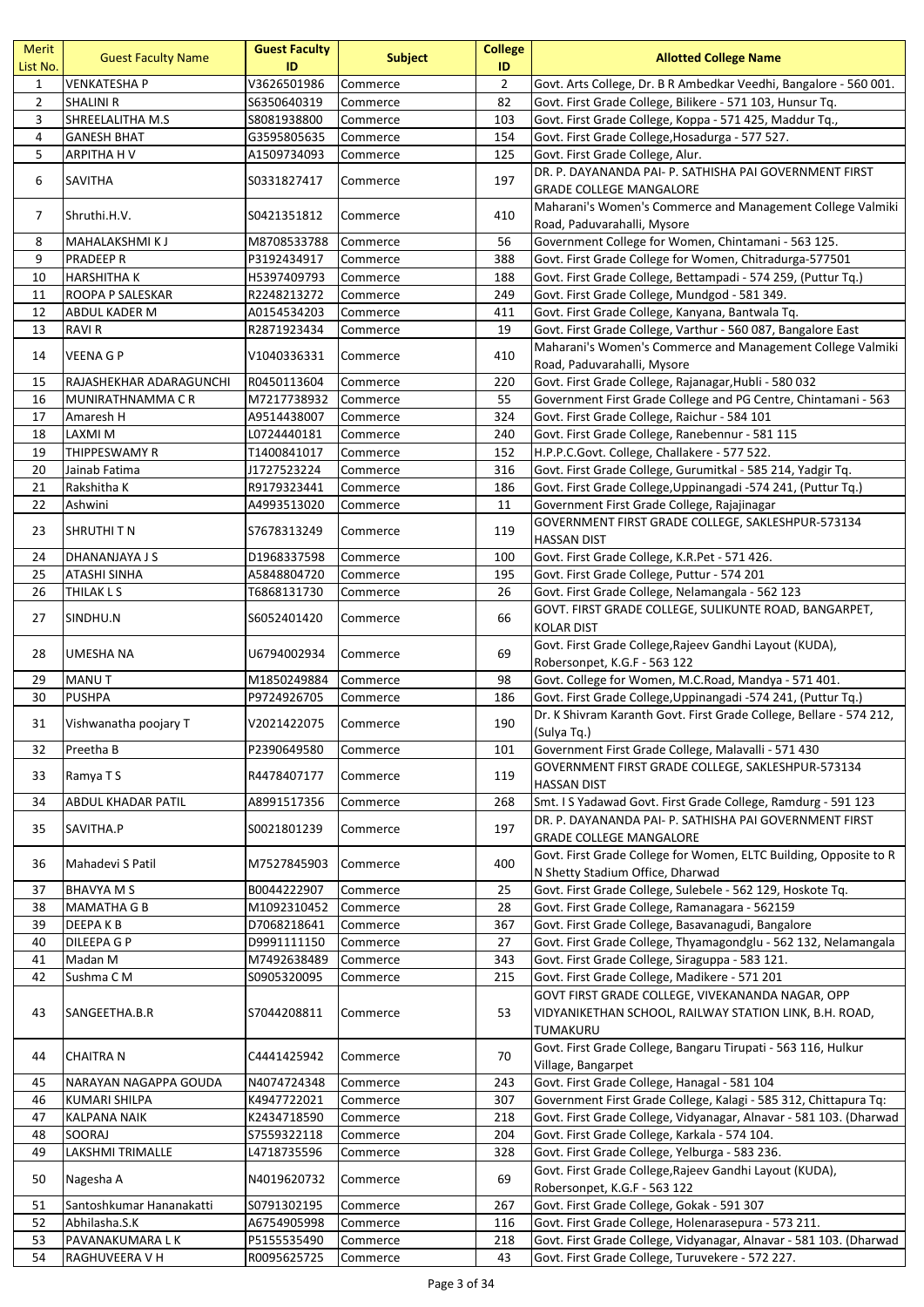| Merit<br>List No. | <b>Guest Faculty Name</b>  | <b>Guest Faculty</b><br>ID | <b>Subject</b> | <b>College</b><br>ID | <b>Allotted College Name</b>                                   |
|-------------------|----------------------------|----------------------------|----------------|----------------------|----------------------------------------------------------------|
| 55                | <b>NINGAPPA</b>            | N9357834764                | Commerce       | 323                  | Devanampriya Ashoka Govt. Frist Grade College, Maski - 584 124 |
| 56                | JAYALAKSHMI H              | J8344323807                | Commerce       | 155                  | Govt. First Grade College, Molkalmuru - 577 535.               |
| 57                | NAGARAJA RAO A E           | N1043208920                | Commerce       | 342                  | Govt. First Grade College, Kampli - 583 132, (Hospet Tq.)      |
| 58                | <b>ROSHANA ZAMEER S</b>    | R8446907458                | Commerce       | 345                  | H. S. M. S. Govt. First Grade College, Takkalakote - 583 122,  |
| 59                | <b>SILVIA MARY D SOUZA</b> | S4487333796                | Commerce       | 268                  | Smt. I S Yadawad Govt. First Grade College, Ramdurg - 591 123  |
| 60                | IKHUDSIYA PARVEEN          | K9040922796                | Commerce       | 344                  | Govt. First Grade College, Kurugod - 583 116                   |
| 61                | <b>RAJKUMAR</b>            | R8229453341                | Commerce       | 304                  | Govt. First Grade College, Kamalapur - 585 313.                |
| 62                | YERRISWAMY                 | Y4262826983                | Commerce       | 343                  | Govt. First Grade College, Siraguppa - 583 121.                |
| 63                | J PRABHU                   | 19968803986                |                | 69                   | Govt. First Grade College, Rajeev Gandhi Layout (KUDA),        |
|                   |                            |                            | Commerce       |                      | Robersonpet, K.G.F - 563 122                                   |
| 64                | IKHAJA MOHINUDDEEN J       | K2645012235                | Commerce       | 412                  | Govt. First Grade College, Turuvihal, Sindhanur Tq.            |
| 65                | <b>SANGEETA DHEPI</b>      | S5345441555                | Commerce       | 381                  | Govt. First Grade College, Beedi, Khanapura Tq.                |
| 66                | ANUSHA.S.N                 | A2015344170                | Commerce       | 381                  | Govt. First Grade College, Beedi, Khanapura Tg.                |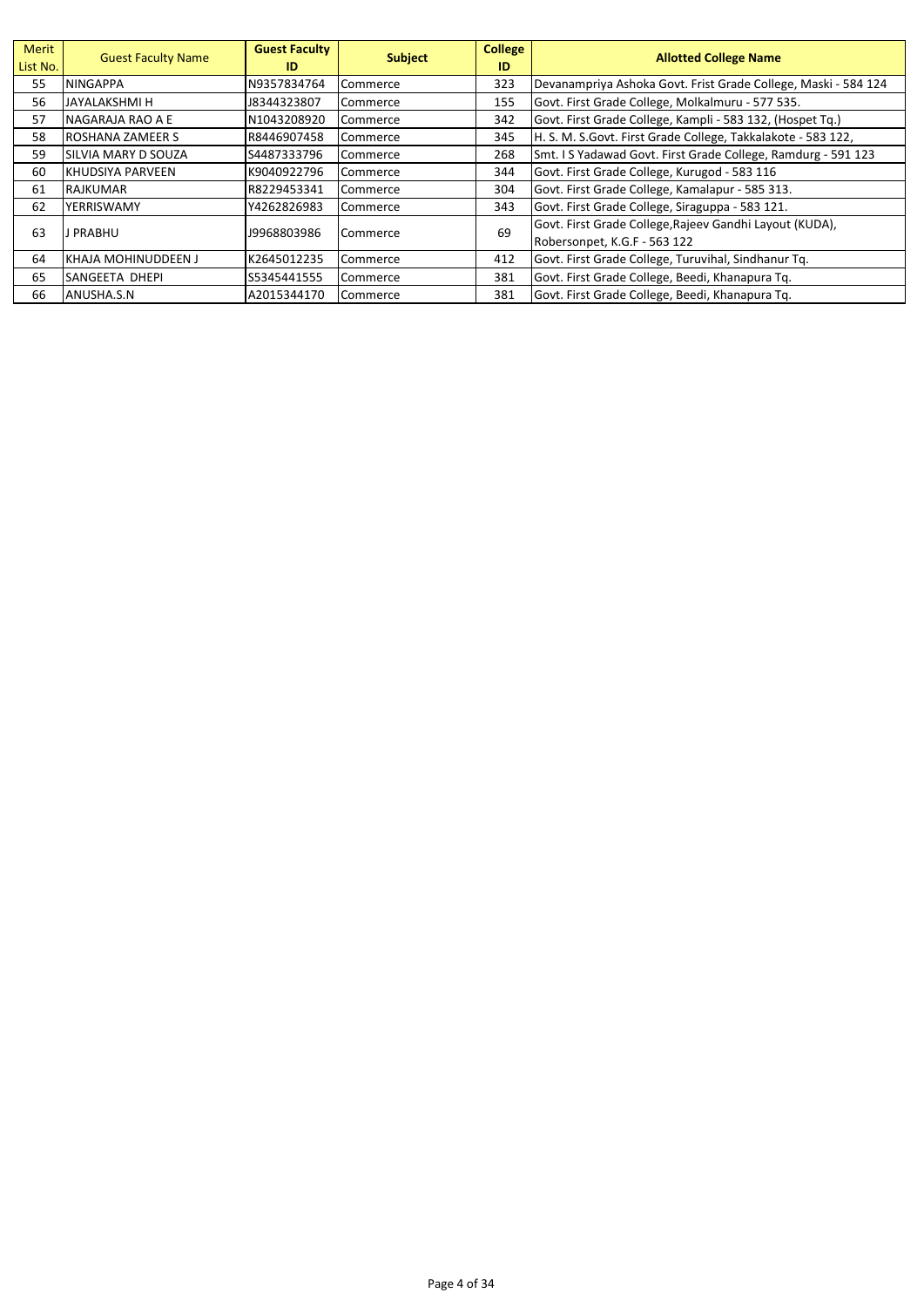| Merit<br>List No. | <b>Guest Faculty Name</b> | <b>Guest Faculty</b><br>ID | <b>Subject</b> | <b>College</b><br>ID | <b>Allotted College Name</b>                                               |
|-------------------|---------------------------|----------------------------|----------------|----------------------|----------------------------------------------------------------------------|
| $\mathbf{1}$      | UMESHA S M                | U3441139482                | <b>HISTORY</b> | 121                  | Y.D.D Govt. First Grade College, Belur - 573 115.                          |
| $\overline{2}$    |                           |                            |                | 334                  | Shri Alavandi Shivamurthyswamy Inamadar Kattimani Hiremath                 |
|                   | NIRMALA BANKAPUR          | N2470912686                | <b>HISTORY</b> |                      | Govt. First Grade College, Alavandi - 583 226, Koppal Tq.                  |
| 3                 | <b>SURESH</b>             | S0296626121                | <b>HISTORY</b> | 361                  | Govt. First Grade College, Dhandeli                                        |
| 4                 | <b>VIDYA KUMARI K</b>     | V4556410609                | <b>HISTORY</b> | 188                  | Govt. First Grade College, Bettampadi - 574 259, (Puttur Tq.)              |
| 5                 | VEENA KUMARI D M          | V9919524609                | <b>HISTORY</b> | 351                  | Govt. First Grade College, Moka - 583 117, Bellary                         |
| 6                 | LINGARAJ DODDAMANI        | L7699303475                | <b>HISTORY</b> | 66                   | GOVT. FIRST GRADE COLLEGE, SULIKUNTE ROAD, BANGARPET,<br><b>KOLAR DIST</b> |
| $\overline{7}$    | HEBBALA KUMARA            | H8446107504                | <b>HISTORY</b> | 342                  | Govt. First Grade College, Kampli - 583 132, (Hospet Tq.)                  |
| 8                 | SHANTESH TALAWAR          | S1364141629                | <b>HISTORY</b> | 237                  | Govt. First Grade College, Akkialur - 581 102, (Hanagal Tq.)               |
| 9                 | SHASHIDHAR SIRSIKAR       | S3419404210                | <b>HISTORY</b> | 88                   | Govt. First Grade College, Hullahalli - 571 314, Nanjangud Tq              |
| 10                | <b>SANKALPA S</b>         | S4044216321                | <b>HISTORY</b> | 12                   | Govt. First Grade College, Jayanagar - 560 070, Bangalore.                 |
| 11                | <b>MAHADEVAIAH S</b>      | M5384551469                | <b>HISTORY</b> | 85                   | Govt. First Grade College, Hanagodu - 571 105, Hunsur Tq.                  |
|                   |                           |                            |                |                      | Shree Benakappa Shankrappa Simhasanad Government First Grade               |
| 12                | MUTTAPPA MADHAVANAVAR     | M2098429004                | <b>HISTORY</b> | 227                  | College, Gajendragad-582114 Gadag Dist.                                    |
| 13                | Manjunath M G             | M8641800241                | <b>HISTORY</b> | 167                  | Govt. First Grade College, Honnali - 577 217                               |
| 14                | PRABHU                    | P6029528490                | <b>HISTORY</b> | 307                  | Government First Grade College, Kalagi - 585 312, Chittapura Tq:           |
| 15                | RAKESH MAGADUM            | R1852629518                | <b>HISTORY</b> | 275                  | Govt. First Grade College, Pashchapura 591 122, Hukkeri Tq.                |
| 16                | MANAMOHANA K S            | M2263904754                | <b>HISTORY</b> | 111                  | Govt. First Grade College for Women, K.R.Pet - 571 426                     |
|                   |                           |                            |                | 341                  | Gangavathi Venkataramanashetty Padmavathamma Govt. First                   |
| 17                | SURESHA C                 | S4396827319                | <b>HISTORY</b> |                      | Grade College, Hagaribommanahalli - 583 212.                               |
| 18                |                           |                            | <b>HISTORY</b> | 339                  | SRIMATHI ANGADI VEERAMMA THIRUKAPPA GOVT FIRST GRADE                       |
|                   | <b>BASAVARAJA H</b>       | B5369825139                |                |                      | <b>COLLEGE KUDLIGI</b>                                                     |
| 19                | Dr.SIDDARAM               | D7097437155                | <b>HISTORY</b> | 301                  | Govt. First Grade College, Chittapura - 585 211                            |
| 20                | <b>CHANDRAKALA C P</b>    | C7150954897                | <b>HISTORY</b> | 121                  | Y.D.D Govt. First Grade College, Belur - 573 115.                          |
| 21                | AMBIKA N                  | A2102428395                | <b>HISTORY</b> | 113                  | Govt. Arts College, Hassan - 573 201.                                      |
| 22                | <b>MOUNESH</b>            | M8357629415                | <b>HISTORY</b> | 329                  | Govt. First Grade College, Kustagi - 584 121.                              |
| 23                | THIRTHESHA S N            | T2660221881                | <b>HISTORY</b> | 911                  | Residential Govt first grade College Haradanahalli. Hole Narsipur          |
|                   |                           |                            |                |                      | Tq, Hassan District                                                        |
| 24                | Vinutha. R                | V8691347492                | <b>HISTORY</b> | 18                   | Govt. First Grade College, Kengeri, Bangalore - 560 060                    |
| 25                | <b>VINDYA M R</b>         | V1216638809                | <b>HISTORY</b> | 119                  | GOVERNMENT FIRST GRADE COLLEGE, SAKLESHPUR-573134<br><b>HASSAN DIST</b>    |
| 26                | Anitha                    | A6186705845                | <b>HISTORY</b> | 198                  | Govt. First Grade College for Women, Mangalore - 575 001                   |
| 27                | Sasidhara D               | S0195223962                | <b>HISTORY</b> | 390                  | Govt. First Grade College for Women, Bellary                               |
| 28                | PRADEEPA N S              | P2651050550                | <b>HISTORY</b> | 173                  | I.D.S.G.Govt. College, Chikkamagalur - 577 102.                            |
| 29                | <b>ADIVEPPA</b>           | A6189001184                | <b>HISTORY</b> | 923                  | Residential Govt. First Grade College, THALABALA, Koppal Dist.             |
| 30                | <b>GANESHAHB</b>          | G5304607013                | <b>HISTORY</b> | 37                   | Govt. Law College, Ramanagar - 562128                                      |
| 31                | CHANNAMMA                 | C8819022823                | <b>HISTORY</b> | 356                  | Govt. First Grade College, Humnabaad - 585 330                             |
|                   |                           |                            |                |                      | Shri C.M.Mamani, Govt. First Grade College, Yaragatti 591                  |
| 32                | CHANDRAPPA TALAWAR        | C3114421338                | <b>HISTORY</b> | 278                  | 129, Saundatti Tq.                                                         |
| 33                | <b>MARUTI ABBIGERI</b>    | M7407031988                | <b>HISTORY</b> | 228                  | Govt. First Grade College, Guledagudda-587203                              |
| 34                | Bhavita Bandekar          | B1494021522                | <b>HISTORY</b> | 252                  | Govt. First Grade College, Joida - 581 186                                 |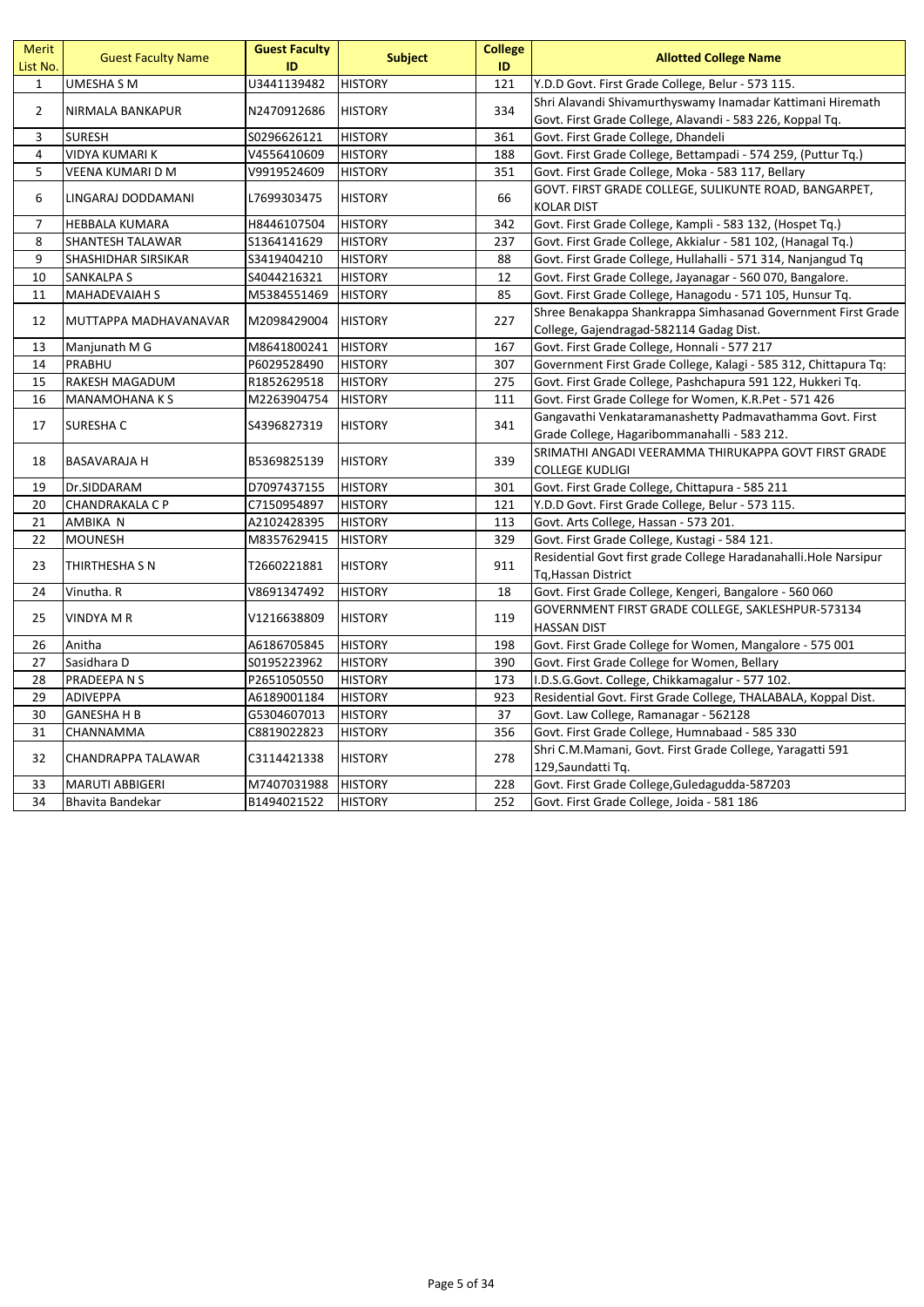| <b>Merit</b><br>List No. | <b>Guest Faculty Name</b>            | <b>Guest Faculty</b><br>ID | <b>Subject</b> | <b>College</b><br>ID | <b>Allotted College Name</b>                                                                                   |
|--------------------------|--------------------------------------|----------------------------|----------------|----------------------|----------------------------------------------------------------------------------------------------------------|
| 1                        | <b>KAVYASHREE A K</b>                | K0225407547                | Management     | 81                   | Govt. First Grade College, Saligrama - 571 604, K.R.Nagar Tq.                                                  |
| $\overline{2}$           | <b>BHOOMIKA S R</b>                  | B9010840198                | Management     | 87                   | Govt. First Grade College, Siddartha Layout - 570 011, Mysore                                                  |
| 3                        | IMOHANAKUMARI K                      | M9072249740                | Management     | 39                   | Govt. First Grade College, Kunigal - 572 130.                                                                  |
| 4                        | <b>SURESH BANDAL</b>                 | S5885133569                | Management     | 286                  | Govt. First Grade College, Hungund - 587 118                                                                   |
| 5                        | IRAJESHWARI H B                      | R0035826607                | Management     | 410                  | Maharani's Women's Commerce and Management College Valmiki<br>Road, Paduvarahalli, Mysore                      |
| 6                        | Sharad Nidagundi                     | S2978936952                | Management     | 257                  | Govt. First Grade College, Siddapura - 581 355                                                                 |
| $\overline{7}$           | <b>HARSHITH MK</b>                   | H1577521581                | Management     | 74                   | Sri. D Devaraj urs Govt. First Grade College, Hunsur - 571 105.                                                |
| 8                        | NETHRAVATHI CM                       | N7436747830                | Management     | 156                  | Vedavathi Govt. First Grade College, Hiriyur - 577598                                                          |
| 9                        | Sanjeevani Vithalrao Vada            | S6922519141                | Management     | 264                  | Govt. First Grade College, Hukkeri - 591 309                                                                   |
| 10                       | Shilpa B.C.                          | S5173629911                | Management     | 177                  | GOVERNMENT FIRST GRADE COLLEGE, AJJAMPURA-577547<br>(TARIKERE TQ.)                                             |
| 11                       | <b>DIVYA RANI E</b>                  | D1923731114                | Management     | 88                   | Govt. First Grade College, Hullahalli - 571 314, Nanjangud Tq                                                  |
| 12                       | <b>VINUTHA M</b>                     | V1441229936                | Management     | 76                   | Govt. First Grade College, Heggadadevanakote - 571 114.                                                        |
| 13                       | <b>BHASKARAD</b>                     | B8370902015                | Management     | 92                   | Govt. First Grade College, Chamarajnagar - 571 313.                                                            |
| 14                       | <b>SHRUTHI V RAO</b>                 | S4152130901                | Management     | 209                  | Dr. G. Shankar Govt. Women's First Grade College & PG Study<br>Centre, Ajjarkad, Udupi - 576 101 (Udupi Dist.) |
| 15                       | PRASANNA KUMAR M. D                  | P0927837134                | Management     | 81                   | Govt. First Grade College, Saligrama - 571 604, K.R.Nagar Tq.                                                  |
| 16                       | <b>HARISH KUMAR B S</b>              | H2267234080                | Management     | 19                   | Govt. First Grade College, Varthur - 560 087, Bangalore East                                                   |
| 17                       | <b>JEEVAPPA KHATEDAR</b>             | J4921614828                | Management     | 270                  | Govt. First Grade College, Raibag - 591 317                                                                    |
| 18                       | SHILPA VENKANAGOUD DODAM S8339210299 |                            | Management     | 257                  | Govt. First Grade College, Siddapura - 581 355                                                                 |
| 19                       | <b>SUPRITHAS</b>                     | S6611512731                | Management     | 84                   | Govt. First Grade College, T.Narasipura - 571 124                                                              |
| 20                       | LATHAMANI K M                        | L9651503109                | Management     | 73                   | Govt. First Grade College, K.R.Nagar - 571 602.                                                                |
| 21                       | <b>SANKETH R A</b>                   | S9282210991                | Management     | 19                   | Govt. First Grade College, Varthur - 560 087, Bangalore East                                                   |
| 22                       | <b>HARISHA C B</b>                   | H4051702125                | Management     | 144                  | Govt. First Grade College, Holehonnur - 577 227, (Badravathi Tq.)                                              |
| 23                       | Vidyashree L H                       | V2639718817                | Management     | 117                  | Govt. First Grade College for Women, Holenarasipura - 573 211                                                  |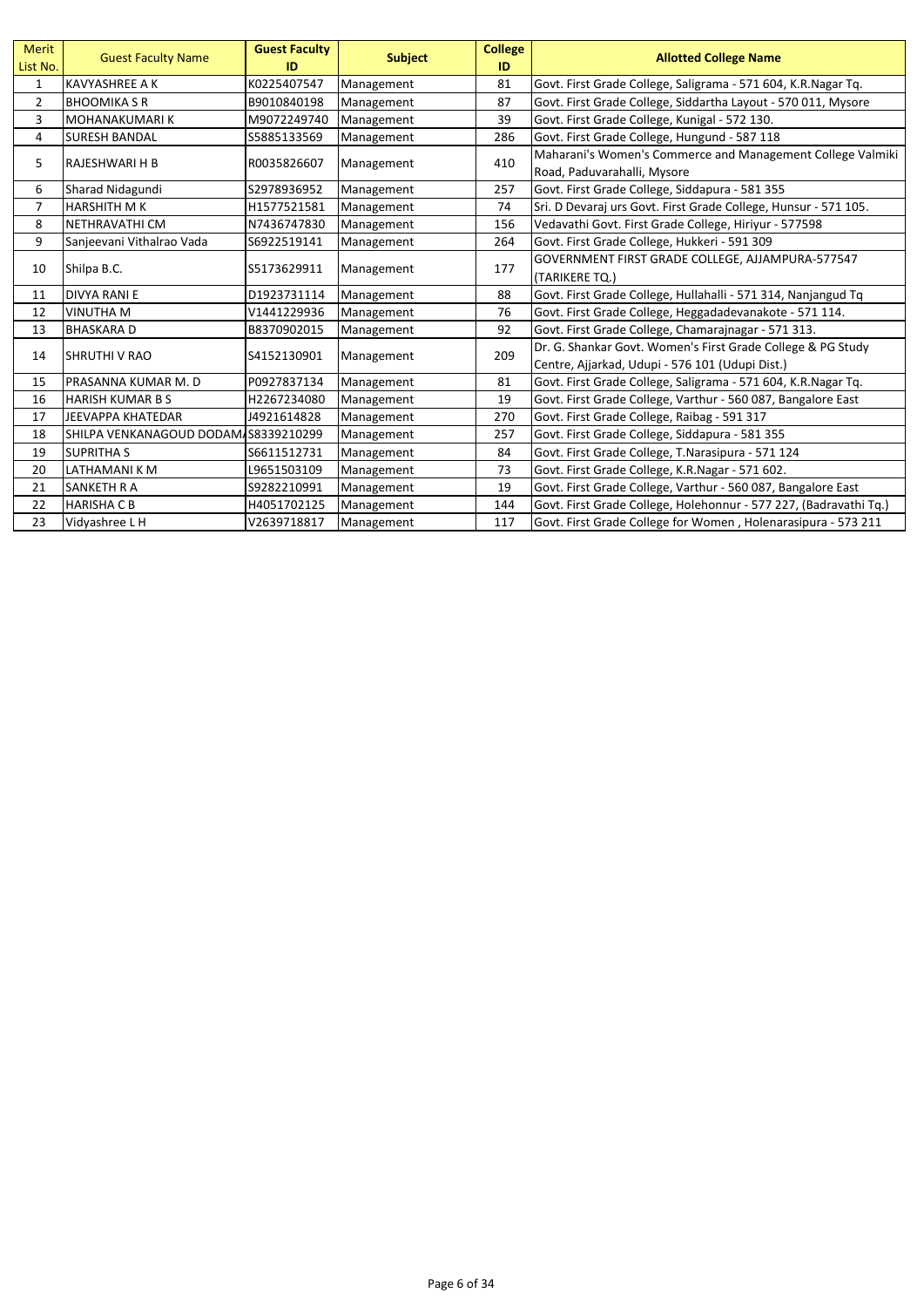| <b>Merit</b><br>List No. | <b>Guest Faculty Name</b> | <b>Guest Faculty</b><br>ID | <b>Subject</b>     | <b>College</b><br>ID | <b>Allotted College Name</b>                                                           |
|--------------------------|---------------------------|----------------------------|--------------------|----------------------|----------------------------------------------------------------------------------------|
| $\mathbf{1}$             | Divya                     | D9622602927                | <b>MATHEMATICS</b> | 188                  | Govt. First Grade College, Bettampadi - 574 259, (Puttur Tq.)                          |
| $\mathbf 2$              | Mamatha N                 | M8585100144                | <b>MATHEMATICS</b> | 74                   | Sri. D Devaraj urs Govt. First Grade College, Hunsur - 571 105.                        |
| 3                        | LATHA KN                  | L0676224179                | <b>MATHEMATICS</b> | 162                  | Sri Sri Shivalingeshwara Swamy Govt. First Grade College,<br>Channagiri - 577 213.     |
| 4                        | <b>SWATHIMV</b>           | S6396822458                | <b>MATHEMATICS</b> | 152                  | H.P.P.C.Govt. College, Challakere - 577 522.                                           |
| 5                        | Bimba R Shankar           | B1702407668                | <b>MATHEMATICS</b> | 148                  | Govt. First Grade College and PG Centre, Thirthahalli - 577 432                        |
| 6                        | <b>SUJANA CA</b>          | \$1211622646               | <b>MATHEMATICS</b> | 106                  | GOVT. FIRST GRADE COLLEGE, PANDAVAPURA - 571 434                                       |
| $\overline{7}$           | Nirmala A N               | N2660202512                | <b>MATHEMATICS</b> | 54                   | Govt. First Grade College, M.G.Road, Chikkaballapur - 562 101.                         |
| 8                        | ASHARANI. J R             | A3756932232                | <b>MATHEMATICS</b> | 40                   | Govt. First Grade College, Gubbi - 572 216.                                            |
| 9                        | <b>ROOPA</b>              | R9010732119                | <b>MATHEMATICS</b> | 317                  | Govt. First Grade College, Shahapur - 585 223.                                         |
| 10                       | DILEEPKUMAR H S           | D2860242535                | <b>MATHEMATICS</b> | 80                   | Govt. First Grade Womens College, Vijayanagara, Mysore - 570 018                       |
| 11                       | Manasa B S                | M8155819753                | <b>MATHEMATICS</b> | 87                   | Govt. First Grade College, Siddartha Layout - 570 011, Mysore                          |
| 12                       | S md iliyaz               | S4200307222                | <b>MATHEMATICS</b> | 324                  | Govt. First Grade College, Raichur - 584 101                                           |
| 13                       | Sunita Bhaskar            |                            |                    | 357                  | Govt. First Grade College, Behind Old Sugar Factry, Humnabad                           |
|                          |                           | S0757120649                | <b>MATHEMATICS</b> |                      | Road, Chitaguppa - 585 412, Humnabaad Tq:                                              |
| 14                       | Geetashri                 | G1674013040                | <b>MATHEMATICS</b> | 912                  | SC/ST Residential Govt. First Grade College, At, Mudnal, Tq   Dist                     |
| 15                       | JEEVANA JYOTHI E          | J5727834996                | <b>MATHEMATICS</b> | 153                  | Govt. Science College, Chitradurga - 577 501.                                          |
| 16                       | <b>SUSHMITHAMMA S</b>     | S4352038440                | <b>MATHEMATICS</b> | 72                   | Maharanis Science College for Women, Mysore - 570 005.                                 |
| 17                       | <b>SUPRIYA G</b>          | S1608254606                | <b>MATHEMATICS</b> | 174                  | Govt. First Grade College, Koppa - 577 126.                                            |
| 18                       |                           | M9195726941                |                    | 340                  | Smt. Saraladevi Satheshchandra Agarwal Govt. First Grade                               |
|                          | Madam Kalpana             |                            | <b>MATHEMATICS</b> |                      | College, (Autonomous) S. N Pet                                                         |
| 19                       | <b>SWAPNAKS</b>           | S8677210105                | <b>MATHEMATICS</b> | 64                   | Govt. College, Mulbagal - 563 131.                                                     |
| 20                       | <b>NAGAVENI N P</b>       | N2061612248                | <b>MATHEMATICS</b> | 64                   | Govt. College, Mulbagal - 563 131.                                                     |
| 21                       | <b>BHAVYA KN</b>          | B0721557699                | <b>MATHEMATICS</b> | 114                  | GOVERNMENT FIRST GRADE COLLEGE FOR WOMEN, M.G. ROAD,<br>NEAR STADIUM, HASSAN - 573 201 |
| 22                       | <b>VANI RUDRAPATI</b>     | V8069426394                | <b>MATHEMATICS</b> | 361                  | Govt. First Grade College, Dandeli                                                     |
| 23                       | Amulya                    | A8407408369                | <b>MATHEMATICS</b> | 74                   | Sri. D Devaraj urs Govt. First Grade College, Hunsur - 571 105.                        |
| 24                       | SHILPA J                  | S8885817243                | <b>MATHEMATICS</b> | 117                  | Govt. First Grade College for Women, Holenarasipura - 573 211                          |
| 25                       | <b>SUMA BA</b>            | S5051626788                | <b>MATHEMATICS</b> | 124                  | Govt. First Grade College, Channarayapatna - 573 116.                                  |
| 26                       | Devamma B                 | D9666630410                | <b>MATHEMATICS</b> | 98                   | Govt. College for Women, M.C.Road, Mandya - 571 401.                                   |
| 27                       | MANJULA RAJAVATH G C      | M4076324708                | <b>MATHEMATICS</b> | 171                  | Govt. First Grade College, Sante Bennur - 577 552, Channagiri Tq.                      |
| 28                       | <b>SAHANA GN</b>          | \$1343325030               | <b>MATHEMATICS</b> | 67                   | Govt. First Grade College, Srinivasapura - 563 135.                                    |
| 29                       | SHIVANAGAMMA              | S5193105848                | <b>MATHEMATICS</b> | 317                  | Govt. First Grade College, Shahapur - 585 223.                                         |
| 30                       | <b>MAHESHWARI G S</b>     | M9736909546                | <b>MATHEMATICS</b> | 74                   | Sri. D Devaraj urs Govt. First Grade College, Hunsur - 571 105.                        |
| 31                       | PHILOSHIA CHRISTABALA     | P7590736777                | <b>MATHEMATICS</b> | 912                  | SC/ST Residential Govt. First Grade College, At, Mudnal, Tq   Dist                     |
| 32                       | <b>KINKITHA R</b>         | K3461123469                | <b>MATHEMATICS</b> | 150                  | Govt. First Grade College, Shiralakoppa - 577 428, Shikaripura Tq:                     |
| 33                       | DIVYA H P                 | D9536534680                | <b>MATHEMATICS</b> | 80                   | Govt. First Grade Womens College, Vijayanagara, Mysore - 570 018                       |
| 34                       | <b>KOKILA K M</b>         | K5659040813                | <b>MATHEMATICS</b> | 74                   | Sri. D Devaraj urs Govt. First Grade College, Hunsur - 571 105.                        |
| 35                       | FAREENBEGUM               | F8642420380                | <b>MATHEMATICS</b> | 324                  | Govt. First Grade College, Raichur - 584 101                                           |
| 36                       | DEEPA N                   | D3457505808                | <b>MATHEMATICS</b> | 38                   | Govt. First Grade College, Sira - 572 137.                                             |
| 37                       | JANGAMA REKHA             | J4673723800                | <b>MATHEMATICS</b> | 343                  | Govt. First Grade College, Siraguppa - 583 121.                                        |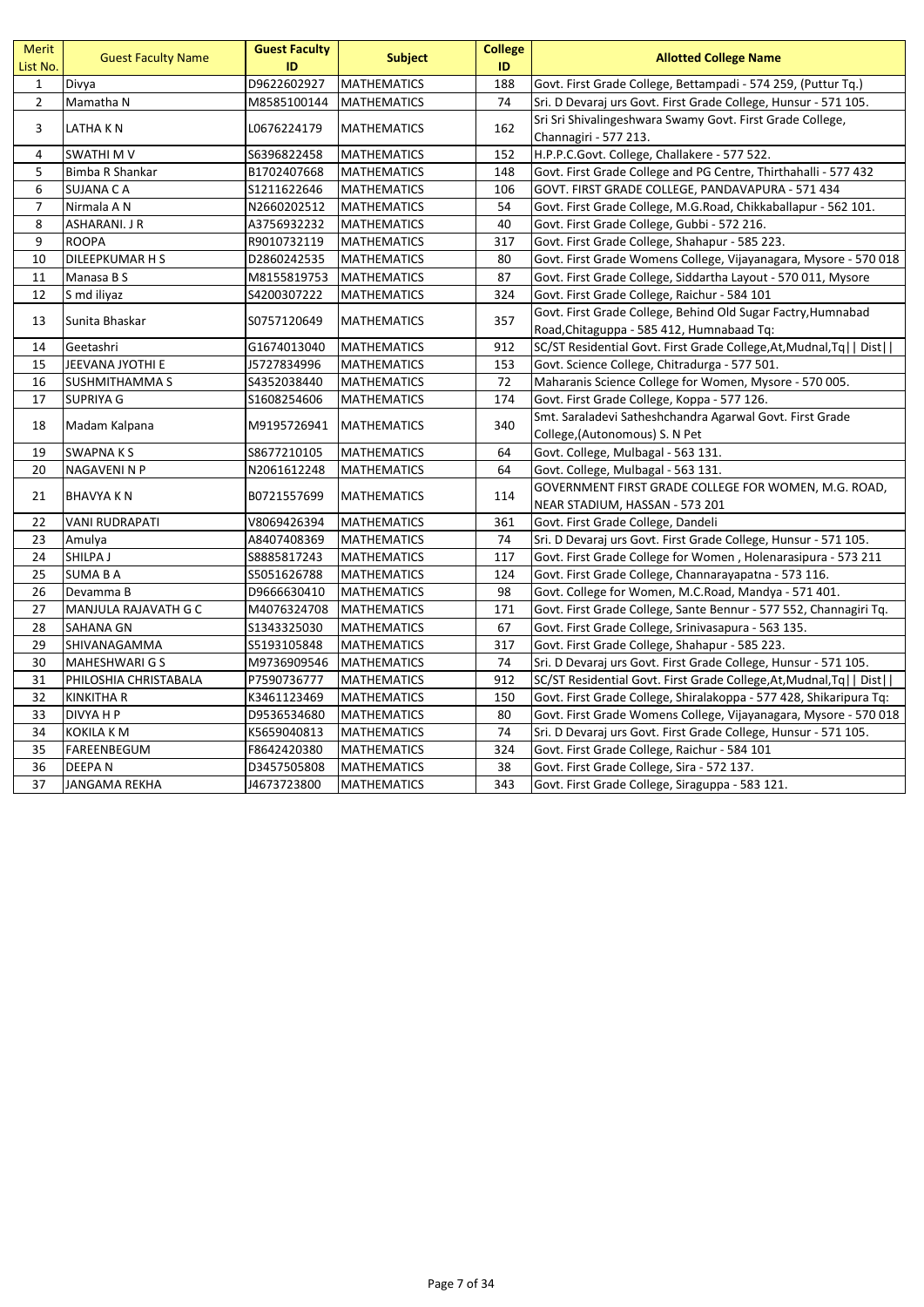| Merit<br>List No. | <b>Guest Faculty Name</b> | <b>Guest Faculty</b><br>ID | <b>Subject</b> | <b>College</b><br>ID | <b>Allotted College Name</b>                                    |
|-------------------|---------------------------|----------------------------|----------------|----------------------|-----------------------------------------------------------------|
|                   | <b>YOGESH NP</b>          | Y0245129205                | Psycology      |                      | Govt. First Grade College, Vijayanagar, Bangalore - 560 104     |
|                   | INANDINI VITHOJI          | N6958907911                | Psycology      | 148                  | Govt. First Grade College and PG Centre, Thirthahalli - 577 432 |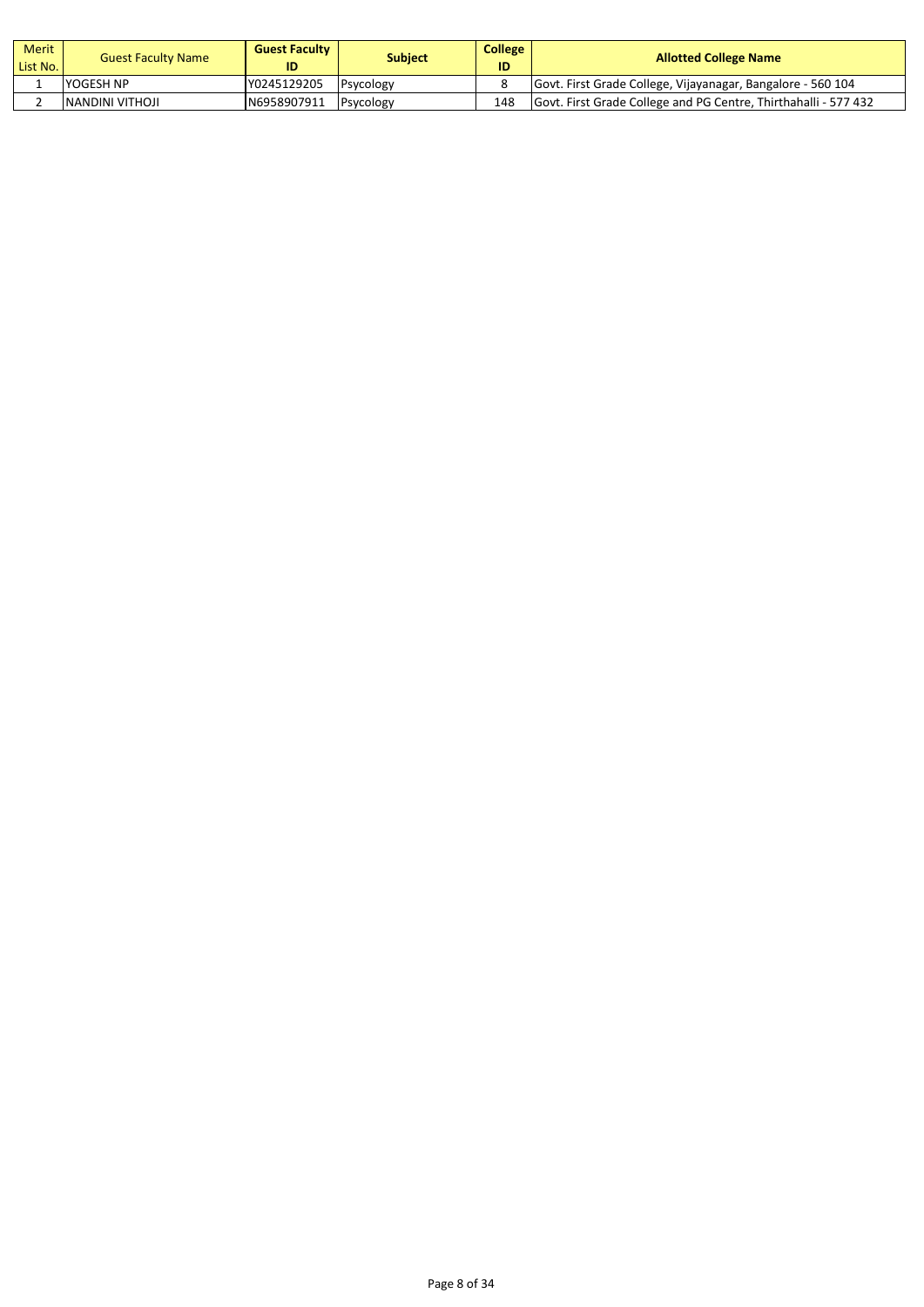| Merit<br>List No. | <b>Guest Faculty Name</b> | <b>Guest Faculty</b><br>ID | Subject  | <b>College</b><br>ID | <b>Allotted College Name</b>                   |
|-------------------|---------------------------|----------------------------|----------|----------------------|------------------------------------------------|
|                   | ISHIVAMMA S               | S5197007408                | Sanskrit | 247                  | Govt Arts & Science College, Karwar - 581 301. |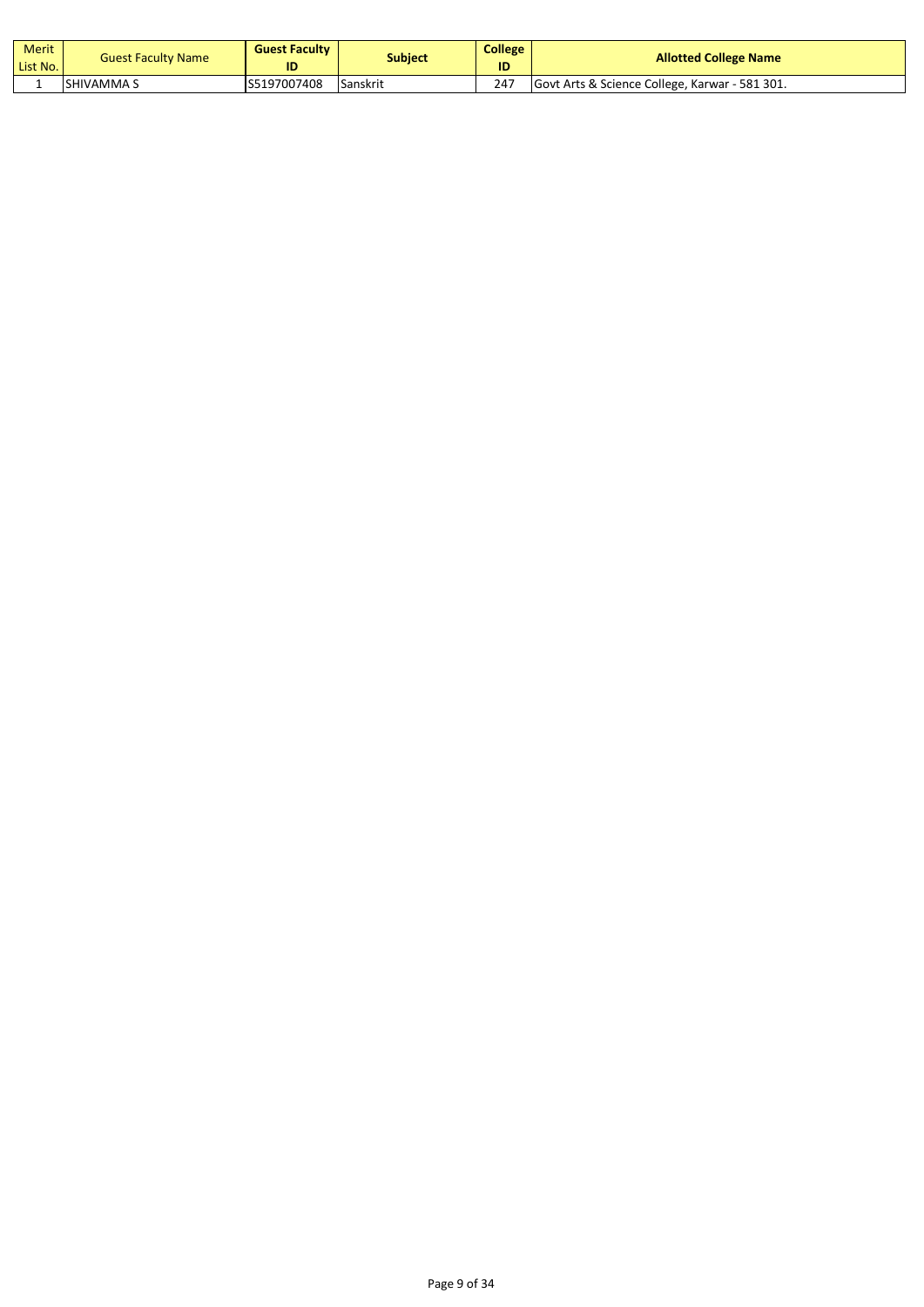| Merit<br>List No. | <b>Guest Faculty Name</b> | <b>Guest Faculty</b><br>ID | <b>Subject</b> | College<br>ID | <b>Allotted College Name</b>                            |
|-------------------|---------------------------|----------------------------|----------------|---------------|---------------------------------------------------------|
|                   | MUNIRAJU M                | M9613906383 Social Work    |                | 63            | Govt. Boys College, Kolar - 563 101.                    |
|                   | TIPPANNA UPPAR            | T9416135585                | Social Work    | 176           | Govt. First Grade College, Narasimharajapura - 577 134. |
|                   | <b>MOHINI</b>             | M1488210975 Social Work    |                | 176           | Govt. First Grade College, Narasimharajapura - 577 134. |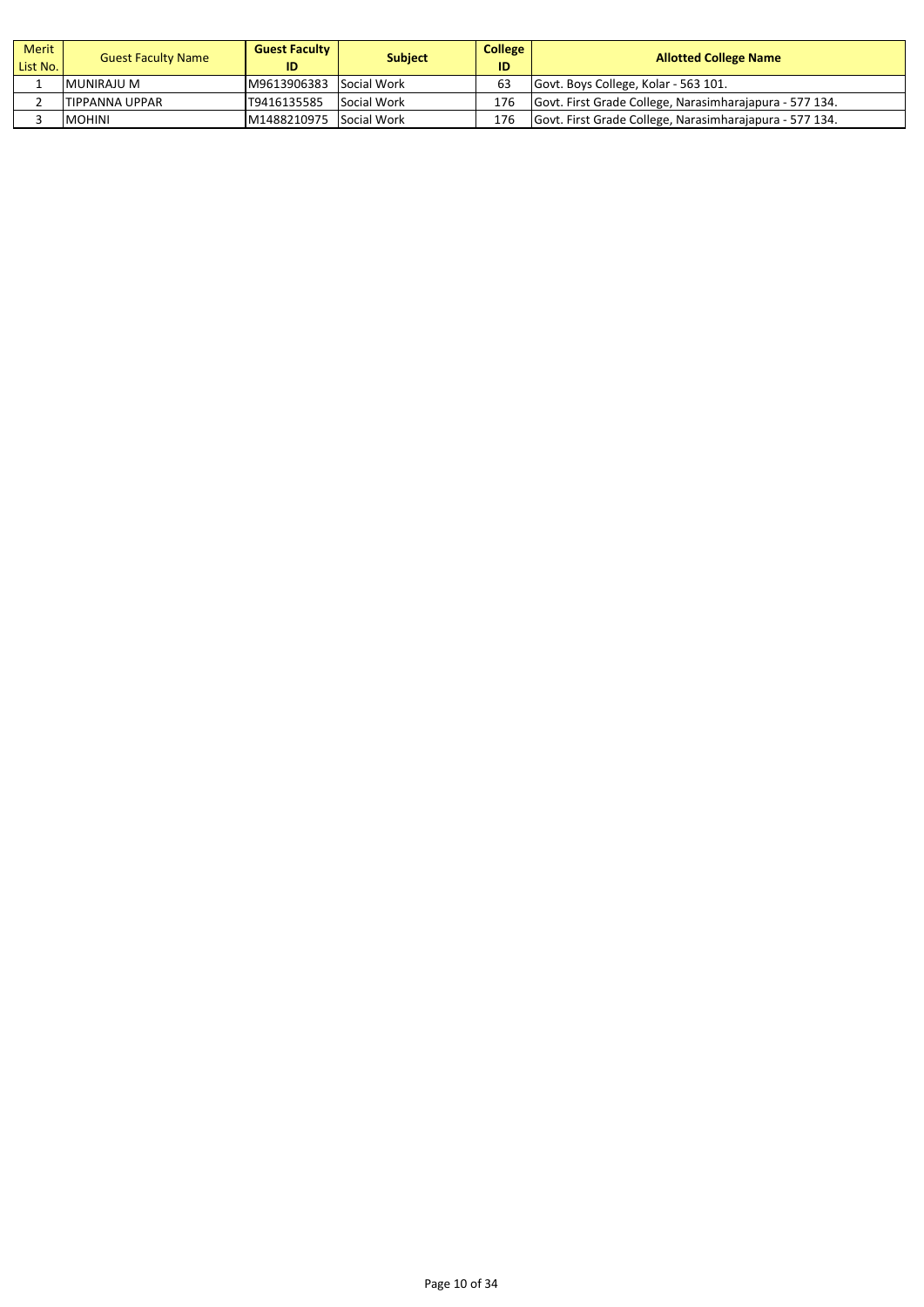| Merit<br>List No. | <b>Guest Faculty Name</b> | <b>Guest Faculty</b><br>ID | <b>Subject</b>     | College <sub>1</sub><br>ID | <b>Allotted College Name</b>                           |
|-------------------|---------------------------|----------------------------|--------------------|----------------------------|--------------------------------------------------------|
|                   | Amit Gangappa Chamakeri   | A8691543026                | <b>STATISTICS</b>  | 256                        | Govt. First Grade College, Sirsi - 581 401             |
|                   | ISIDDAPPA HUGAR           | S6044102150                | <b>ISTATISTICS</b> |                            | Maharanis Science College for Women, Mysore - 570 005. |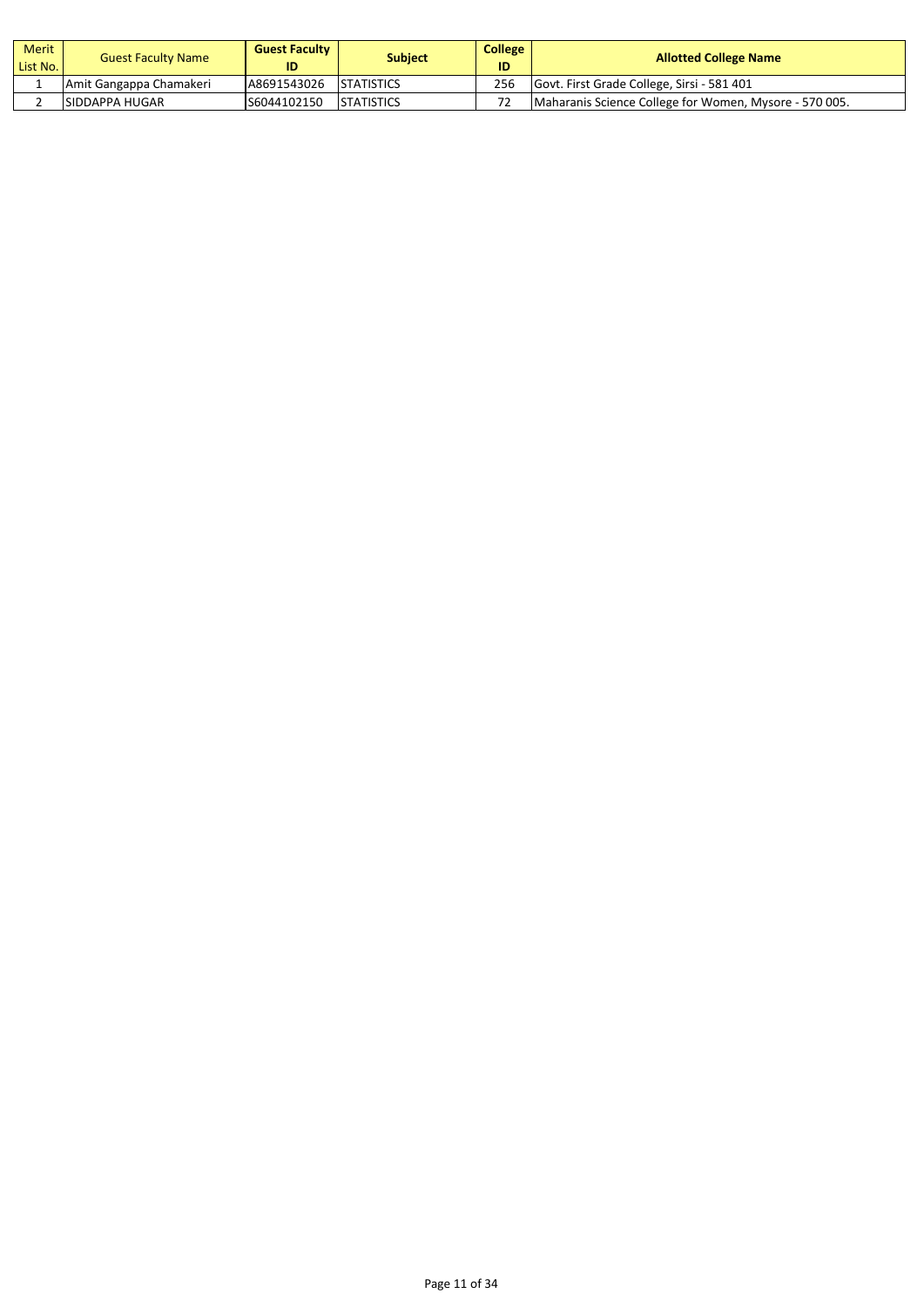| <b>Merit</b><br>List No. | <b>Guest Faculty Name</b> | <b>Guest Faculty</b><br>ID | Subject                | <b>College</b><br>ID | <b>Allotted College Name</b>         |
|--------------------------|---------------------------|----------------------------|------------------------|----------------------|--------------------------------------|
|                          | IMADHUMATHI G S           | M7572503924                | Tourism Administration | 63                   | Govt. Boys College, Kolar - 563 101. |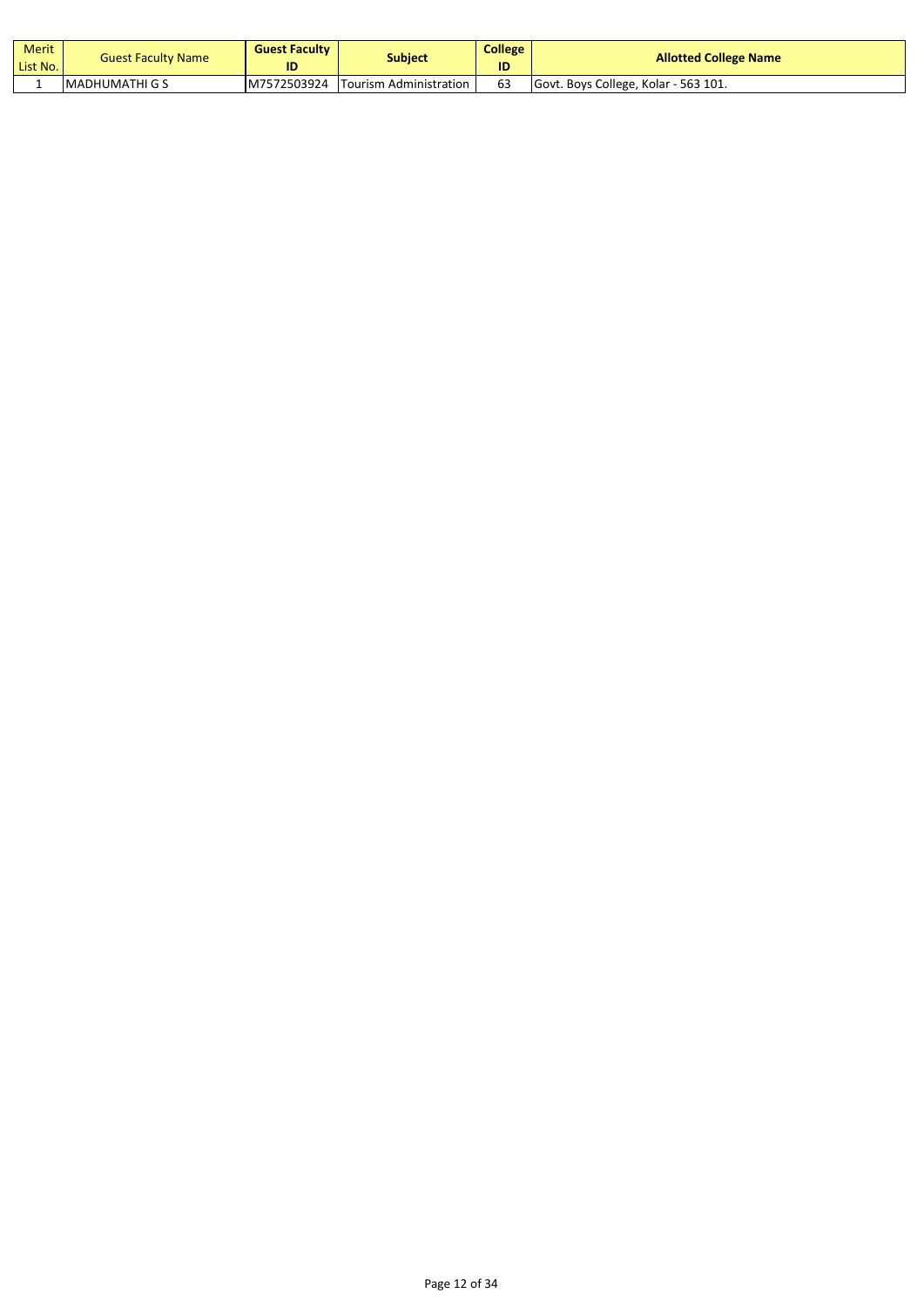| Merit<br>List No. | <b>Guest Faculty Name</b> | <b>Guest Faculty</b><br>ID | Subject              | <b>College</b><br>ID | <b>Allotted College Name</b>                                 |
|-------------------|---------------------------|----------------------------|----------------------|----------------------|--------------------------------------------------------------|
|                   | <b>IYANKATAPPA</b>        | Y6279235287                | <b>WOMEN STUDIES</b> | 310                  | Govt. First Grade College for Women, Jewargi Colony-585 102, |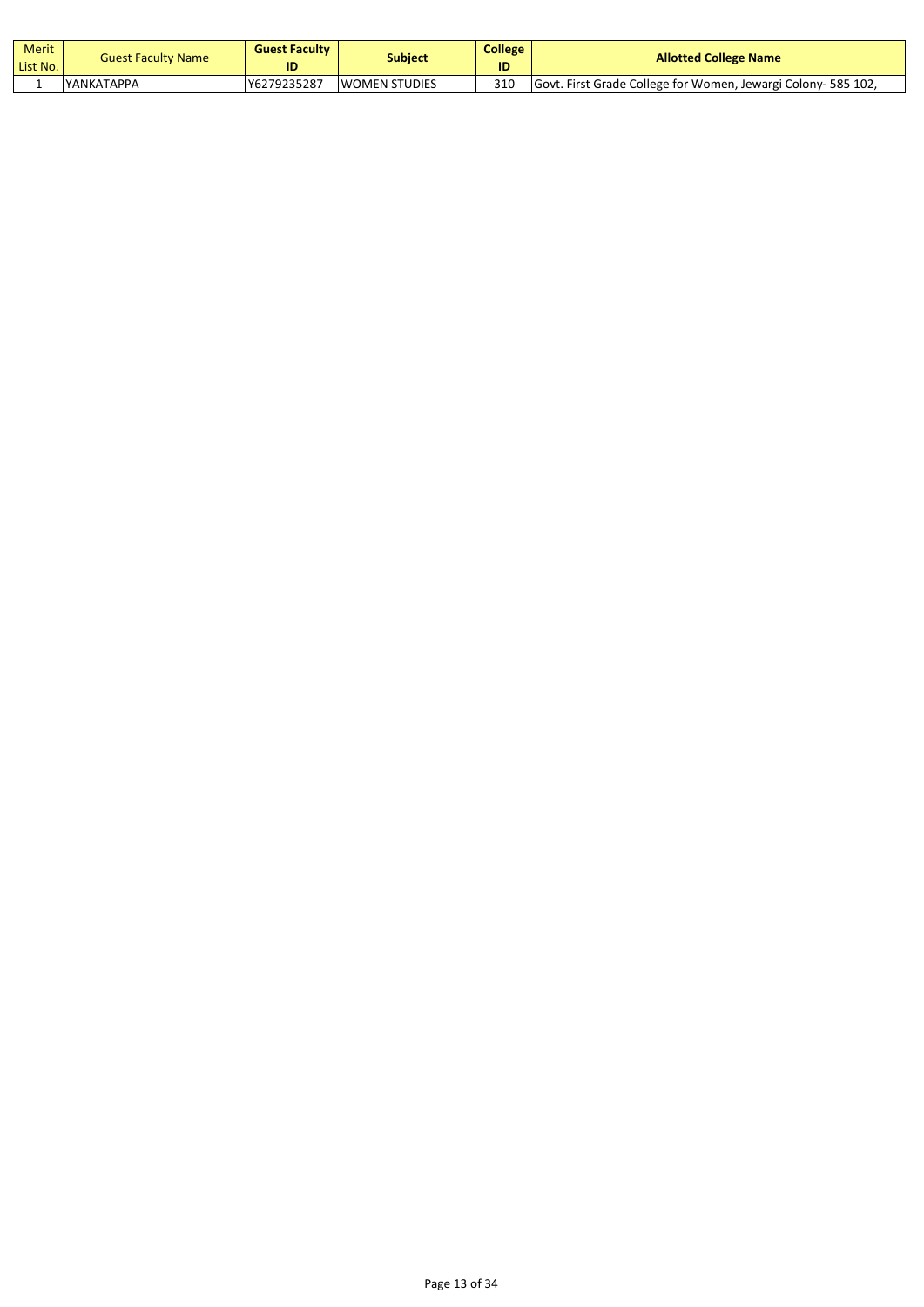| <b>Merit</b><br>List No. | <b>Guest Faculty Name</b> | <b>Guest Faculty</b><br>ID | <b>Subject</b>               | <b>College</b><br>ID | <b>Allotted College Name</b>                                                     |
|--------------------------|---------------------------|----------------------------|------------------------------|----------------------|----------------------------------------------------------------------------------|
| 1                        | Thimmappa C S             | T6827244268                | <b>Environmental Science</b> | 86                   | Govt. First Grade College for Women, Hunsur - 571 105                            |
| $\overline{2}$           | SREENIVASA                | S6107605267                | <b>Environmental Science</b> | 8                    | Govt. First Grade College, Vijayanagar, Bangalore - 560 104                      |
| 3                        | Dr Shivappa D             | D1758623026                | <b>Environmental Science</b> | 172                  | Janatha Government First Grade College, Basavapatna.                             |
| 4                        | Jeevan Kumar K.U.         | 15592640692                | <b>Environmental Science</b> | 127                  | Govt. Home Science College for Women, Salagame Road, Hassan -<br>573 202 (Co-ED) |
| 5                        | N POORNIMA                | N1090305545                | <b>Environmental Science</b> | 75                   | Maharani's Arts College for Women, JLB Road, Mysore - 570 005.                   |
| 6                        | <b>SHRIKANT</b>           | S7645237732                | <b>Environmental Science</b> | 303                  | Govt. First Grade College, Afzalpur - 585 301.                                   |
| $\overline{7}$           | SUNEETHA C                | S9366420007                | <b>Environmental Science</b> | 132                  | Govt. First Grade College, Domlur, Bangalore                                     |
| 8                        | <b>RAHUL DEV S</b>        | R2843201161                | <b>Environmental Science</b> | 85                   | Govt. First Grade College, Hanagodu - 571 105, Hunsur Tq.                        |
| 9                        | <b>GREESHMAP</b>          | G3360956513                | <b>Environmental Science</b> | 8                    | Govt. First Grade College, Vijayanagar, Bangalore - 560 104                      |
| 10                       | SANJAYKUMAR M N           | S7066802948                | <b>Environmental Science</b> | 171                  | Govt. First Grade College, Sante Bennur - 577 552, Channagiri Tq.                |
| 11                       | <b>KISHAN B</b>           | K6358905661                | <b>Environmental Science</b> | 78                   | Govt. First Grade College, Kuvempu nagar, Mysore                                 |
| 12                       | AKSHATHA H M              | A8286613928                | <b>Environmental Science</b> | 149                  | Govt. First Grade College, Rippanpet - 577 426, Hosanagara Tq.                   |
| 13                       | KOTRESHI VARKANAHALLI     | K4102826635                | <b>Environmental Science</b> | 347                  | Shri Shankar Anand Singh Govt. First Grade College, Hospet - 583<br>201          |
| 14                       | <b>PRASHANTH J</b>        | P7171008866                | <b>Environmental Science</b> | 89                   | Govt. First Grade College for Women, K.R.Nagar - 571 602.                        |
| 15                       | lGURUBASAVARAJA H M       | G1953711714                | <b>Environmental Science</b> | 331                  | Govt. First Grade College, Koppal - 583 231                                      |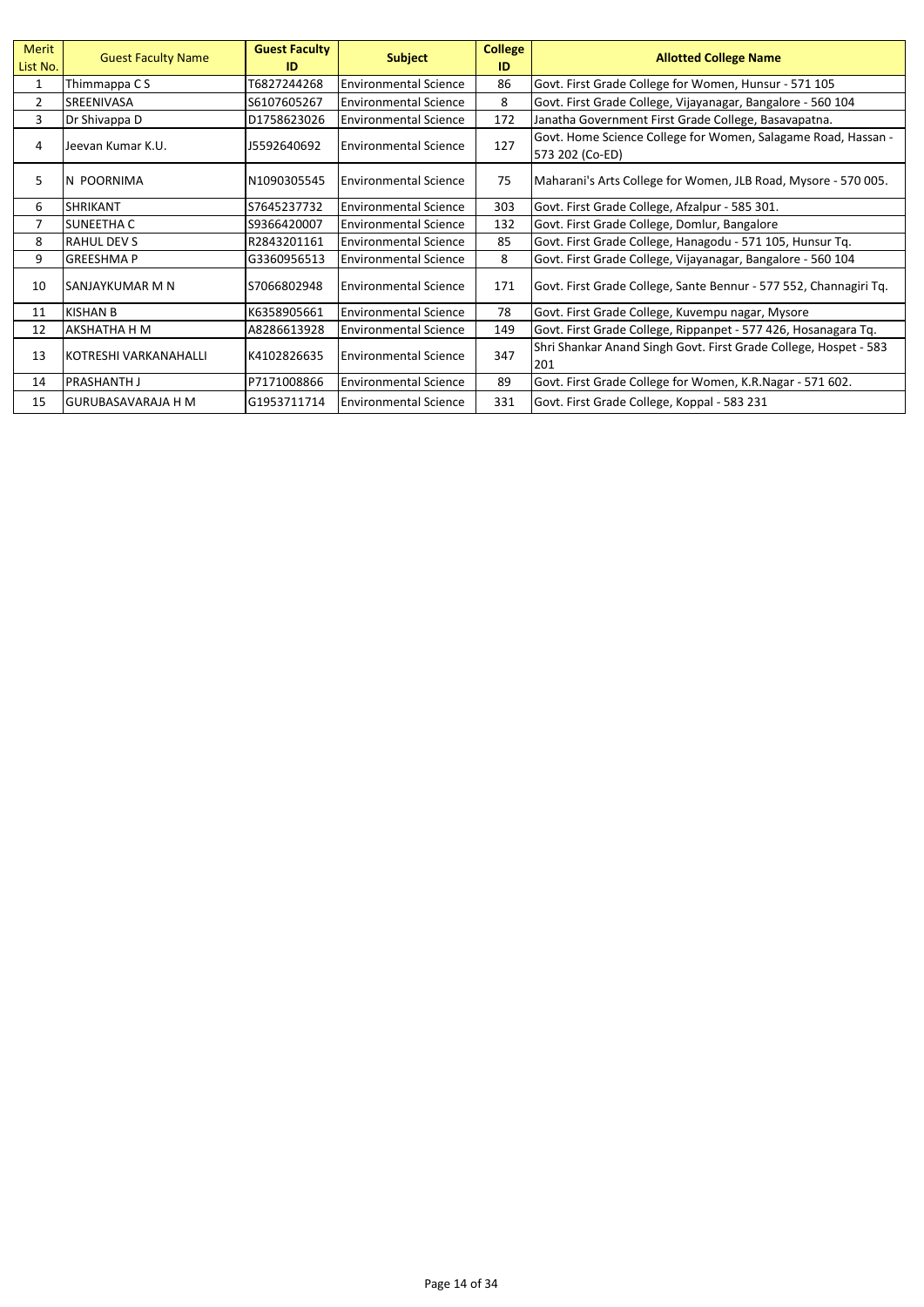| Merit<br>List No. | <b>Guest Faculty Name</b> | <b>Guest Faculty</b><br>ID | <b>Subject</b>   | <b>College</b><br>ID | <b>Allotted College Name</b>                                       |
|-------------------|---------------------------|----------------------------|------------------|----------------------|--------------------------------------------------------------------|
| 1                 | <b>RAGHU B.L</b>          | R6386216422                | <b>SOCIOLOGY</b> | 80                   | Govt. First Grade Womens College, Vijayanagara, Mysore - 570 018   |
| 2                 | SHWETA, GUMASHETTY        | S2719613565                | <b>SOCIOLOGY</b> | 279                  | Sri. Rudragowda Patil Govt. First Grade College, Bilagi - 587 116. |
| 3                 | SHIVALINGAPPA R           | S3058029539                | <b>SOCIOLOGY</b> | 40                   | Govt. First Grade College, Gubbi - 572 216.                        |
| 4                 | <b>JYOTI RAYKAR</b>       | 18232450578                | <b>SOCIOLOGY</b> | 248                  | Govt. First Grade College, Haliyal - 581 329.                      |
| 5                 | SANDEEPA L                | S8496028371                | <b>SOCIOLOGY</b> | 350                  | SGRCM Government Commerce and Management College, Ballari          |
| 6                 | Vinay K U                 | V6286818247                | <b>SOCIOLOGY</b> | 236                  | Lalithadevi Gurusiddappa Sindhur Govt. First Grade College,        |
|                   |                           |                            |                  |                      | Savanur - 581 118.                                                 |
| $\overline{7}$    | Susheela S                | S5544318506                | SOCIOLOGY        | 14                   | Govt. First Grade College, Peenya, I stage, Bangalore - 560 058    |
| 8                 | <b>SATISAVITRI</b>        | S1344329880                | <b>SOCIOLOGY</b> | 302                  | GOVT. FIRST GRADE COLLEGE, SEDAM                                   |
| 9                 |                           | A6062025476                | <b>SOCIOLOGY</b> | 115                  | B.M.Shetty, Govt. First Grade College, Konnanur - 573 130,         |
|                   | ANITHA H K                |                            |                  |                      | (Arkalgudu Tq.)                                                    |
| 10                | <b>MALLIKARJUNA K</b>     | M3726508733                | <b>SOCIOLOGY</b> | 347                  | Shri Shankar Anand Singh Govt. First Grade College, Hospet - 583   |
| 11                | SAROJA BENAKANNAVAR       | S9880337522                | <b>SOCIOLOGY</b> | 225                  | Govt. First Grade College, Annigeri - 582 201, Navalgund Tq.       |
| 12                | <b>MAREPPA</b>            | M7162851640                | <b>SOCIOLOGY</b> | 291                  | Govt. First Grade College, Rabakavi banahatti - 587 311,           |
| 13                | <b>MAHENDRA DODAMANI</b>  | M1143901394                | SOCIOLOGY        | 265                  | Govt. First Grade College, Khanapura - 591 302                     |
| 14                | <b>BULLAPPA</b>           | B8073132461                | <b>SOCIOLOGY</b> | 334                  | Shri Alavandi Shivamurthyswamy Inamadar Kattimani Hiremath         |
|                   |                           |                            |                  |                      | Govt. First Grade College, Alavandi - 583 226, Koppal Tq.          |
| 15                | ASHISHKUMAR SAKAT         | A6368406052                | <b>SOCIOLOGY</b> | 281                  | Govt. First Grade College, Terdal - 587315                         |
| 16                | ANUPAMA L GOTHE           | A2917716454                |                  | 236                  | Lalithadevi Gurusiddappa Sindhur Govt. First Grade College,        |
|                   |                           |                            | <b>SOCIOLOGY</b> |                      | Savanur - 581 118.                                                 |
| 17                | KUMARGOUDA                | K9322542345                | <b>SOCIOLOGY</b> | 261                  | Govt. First Grade College, Ainapura - 591 303, (Athani Tq.)        |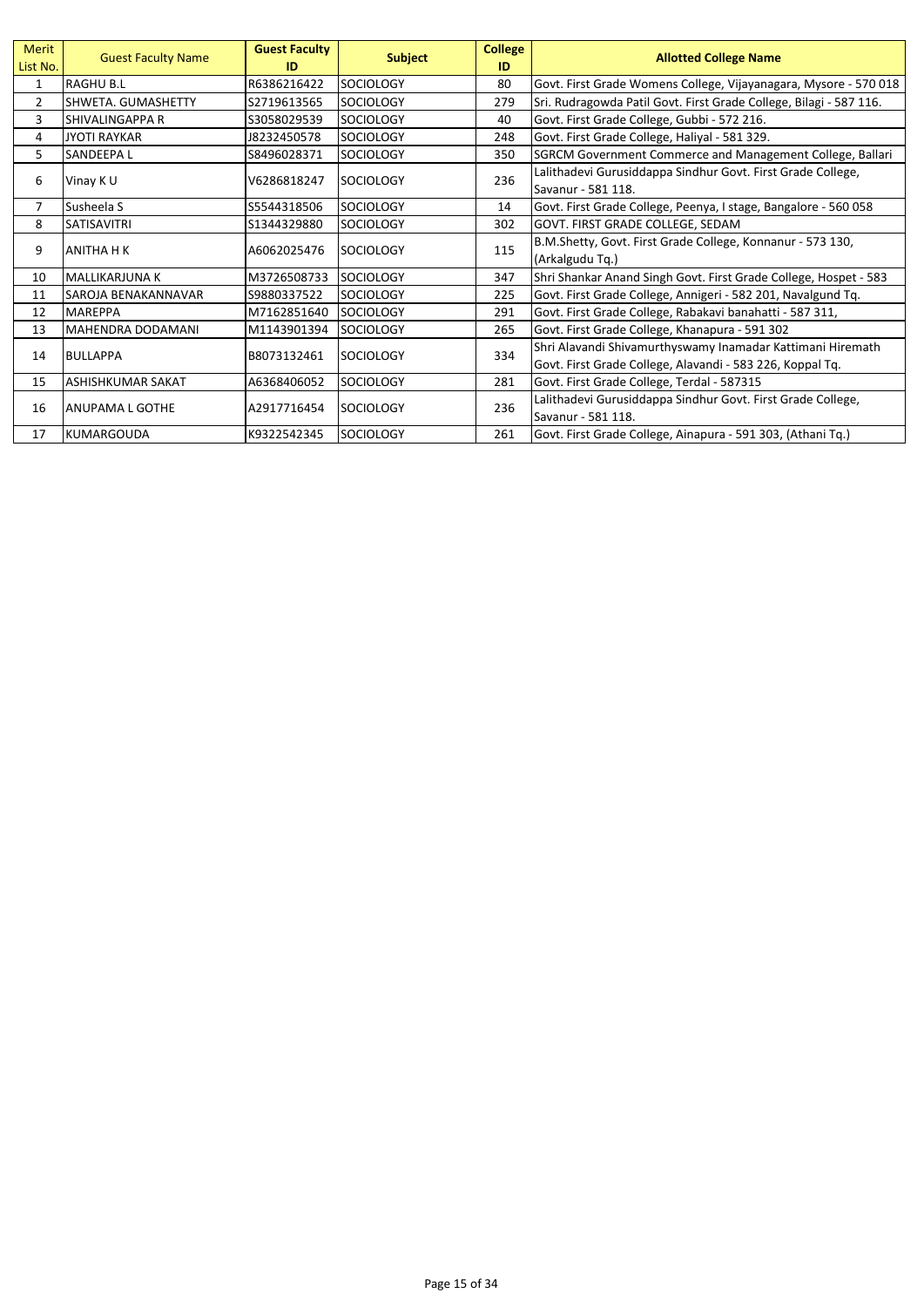| <b>Merit</b><br>List No. | <b>Guest Faculty Name</b>             | <b>Guest Faculty</b><br>ID | <b>Subject</b>           | <b>College</b><br>ID | <b>Allotted College Name</b>                                                                               |
|--------------------------|---------------------------------------|----------------------------|--------------------------|----------------------|------------------------------------------------------------------------------------------------------------|
| $\mathbf{1}$             | Bhavya H. K.                          | B8712145534                | POLITICAL SCIENCE        | 128                  | Govt. Home Science College for Womens, Holenarasipura - 573 211                                            |
| $\mathbf{2}$             | Dr. PURUSHOTHAMA KUMARA L D9879240271 |                            | POLITICAL SCIENCE        | 147                  | Govt. First Grade College, Shimoga - 577 201                                                               |
| 3                        | AMARAVATHI S                          | A8352531463                | POLITICAL SCIENCE        | 70                   | Govt. First Grade College, Bangaru Tirupati - 563 116, Hulkur<br>Village, Bangarpet                        |
| 4                        | CHANDRE GOWDA                         | C2026401681                | POLITICAL SCIENCE        | 139                  | Govt. First Grade College, Shikaripura - 577 427.                                                          |
| 5                        | NAYANA KL                             | N0531924328                | POLITICAL SCIENCE        | 183                  | Govt. First Grade College, Birur - 577 116, Kadur Tq.                                                      |
| 6                        | RANGASWAMY V                          | R8643307613                | POLITICAL SCIENCE        | 147                  | Govt. First Grade College, Shimoga - 577 201                                                               |
| $\overline{7}$           | <b>ARATHIG</b>                        | A7822246365                | POLITICAL SCIENCE        | 147                  | Govt. First Grade College, Shimoga - 577 201                                                               |
| 8                        | Thippeswamy m k                       | T1097125675                | POLITICAL SCIENCE        | 157                  | Govt. First Grade College, Parasuramapura, Chellakere Tq.,<br>Chitradurga Dist.                            |
| 9                        | VASANTHA KUMAR G C                    | V2593513650                | POLITICAL SCIENCE        | 347                  | Shri Shankar Anand Singh Govt. First Grade College, Hospet - 583                                           |
| 10                       | SAVITHRAMMA C                         | S7447115028                | POLITICAL SCIENCE        | 350                  | SGRCM Government Commerce and Management College, Ballari                                                  |
| 11                       | MAHADEVASWAMY. S                      | M6902303092                | POLITICAL SCIENCE        | 182                  | Government First Grade College, Kalasa - 577124, Mudigere Taluk                                            |
| 12                       | Sumithra YS                           | S9235932478                | POLITICAL SCIENCE        | 185                  | Govt. First Grade College, Sakarayapatna - 577 135, Kadur Tq:                                              |
| 13                       | VEERESH                               | V7929626164                | POLITICAL SCIENCE        | 412                  | Govt. First Grade College, Turuvihal, Sindhanur Tq.                                                        |
| 14                       | <b>SUNITA</b>                         | S7888024794                | POLITICAL SCIENCE        | 391                  | Govt. First Grade College for Women, Bidar                                                                 |
| 15                       | LATHA S M                             | L1137449825                | POLITICAL SCIENCE        | 175                  | D. S. Bele Gowda Govt. First Grade College, Mudigere - 577 132.                                            |
| 16                       | MANJUNATHA                            | M6148008679                | POLITICAL SCIENCE        | 165                  | Govt. First Grade College, MCC B Block, Davanagere - 577 004                                               |
| 17                       | <b>DR.RAGHUS</b>                      | D7379921242                | POLITICAL SCIENCE        | 158                  | Govt. First Grade College, Baramasagara - 577 519, Chitradurga Tq.                                         |
| 18                       | <b>BABU</b>                           | B9235328842                | POLITICAL SCIENCE        | 355                  | Govt. First Grade College, Bhalki - 585 328                                                                |
| 19                       | PARAPPA                               | P9616833398                | POLITICAL SCIENCE        | 327                  | Govt. First Grade College, Mudgal - 584 125, Lingasagur Tq.                                                |
| 20                       | RAYAPPA                               | R1065924505                | POLITICAL SCIENCE        | 915                  | Residential Govt. First Grade College, Hadalageri, Mudhebihal Tq,<br>Vijayapura Dist.                      |
| 21                       | RAGHAVENDRA                           | R8398028630                | POLITICAL SCIENCE        | 283                  | Govt. First Grade College, Sector No.43 Navangar, Bagalkot-587                                             |
| 22                       | <b>GAVISIDDAPPA</b>                   | G4110608433                | POLITICAL SCIENCE        | 365                  | Govt. First Grade College, Mangalore, Yalburga Tq.                                                         |
| 23                       | SANTOSH MAGADUM                       | S6717417268                | POLITICAL SCIENCE        | 264                  | Govt. First Grade College, Hukkeri - 591 309                                                               |
| 24                       | <b>BABU</b>                           | B0187913129                | POLITICAL SCIENCE        | 393                  | Govt. First Grade College for Women, Raichur                                                               |
| 25                       | SATISHA LAMANI                        | S8506630032                | POLITICAL SCIENCE        | 290                  | Govt First Grade College, Kaladagi- 587 204, Tq & Dist: Bagalkot                                           |
| 26                       | ELLURUANANDAKUMAR                     | E3939233176                | POLITICAL SCIENCE        | 350                  | SGRCM Government Commerce and Management College, Ballari                                                  |
| 27                       | JAYAPPA U B                           | J4765936148                | POLITICAL SCIENCE        | 224                  | Shri.Shabrha Siddalinga Shivacharya Mahaswamigalu Panchgrha<br>Hiremth Govt. First Grade College, Kundagol |
| 28                       | <b>BILAL</b>                          | B6306433323                | POLITICAL SCIENCE        | 325                  | Govt. First Grade College, Lingasagur - 584 122                                                            |
| 29                       | MANJUNATH                             | M9177130682                | POLITICAL SCIENCE        | 286                  | Govt. First Grade College, Hungund - 587 118                                                               |
| 30                       | Dr. Shivaputrappa                     | D7407120763                | POLITICAL SCIENCE        | 280                  | Govt. First Grade College for Women, Jamakhandi - 587 301.                                                 |
| 31                       | AMEET HIREMATH                        | A5905535890                | POLITICAL SCIENCE        | 272                  | Somavva C Angadi Govt. First Grade College, K.K.Koppa - 591 109,<br>Belgaum                                |
| 32                       | MALLIKARJUN                           | M0994325498                | POLITICAL SCIENCE        | 353                  | Govt. First Grade College, Aurad (B) - 585 326                                                             |
| 33                       | SURESH BHEEMARAO JADHAV               | S8830023715                | POLITICAL SCIENCE        | 278                  | Shri C.M.Mamani, Govt. First Grade College, Yaragatti 591<br>129, Saundatti Tq.                            |
| 34                       | Savitha kumari                        | S5870127610                | POLITICAL SCIENCE        | 274                  | Shri.Mallappa Yegappa Khyadi Govt. First Grade College, Telsang<br>591 265, Athani Tq.                     |
| 35                       | <b>SHRIKANT PATIL</b>                 | S3652745816                | <b>POLITICAL SCIENCE</b> | 260                  | Govt. First Grade College, Nesargi - 591 121, (Bailhongal Tq.)                                             |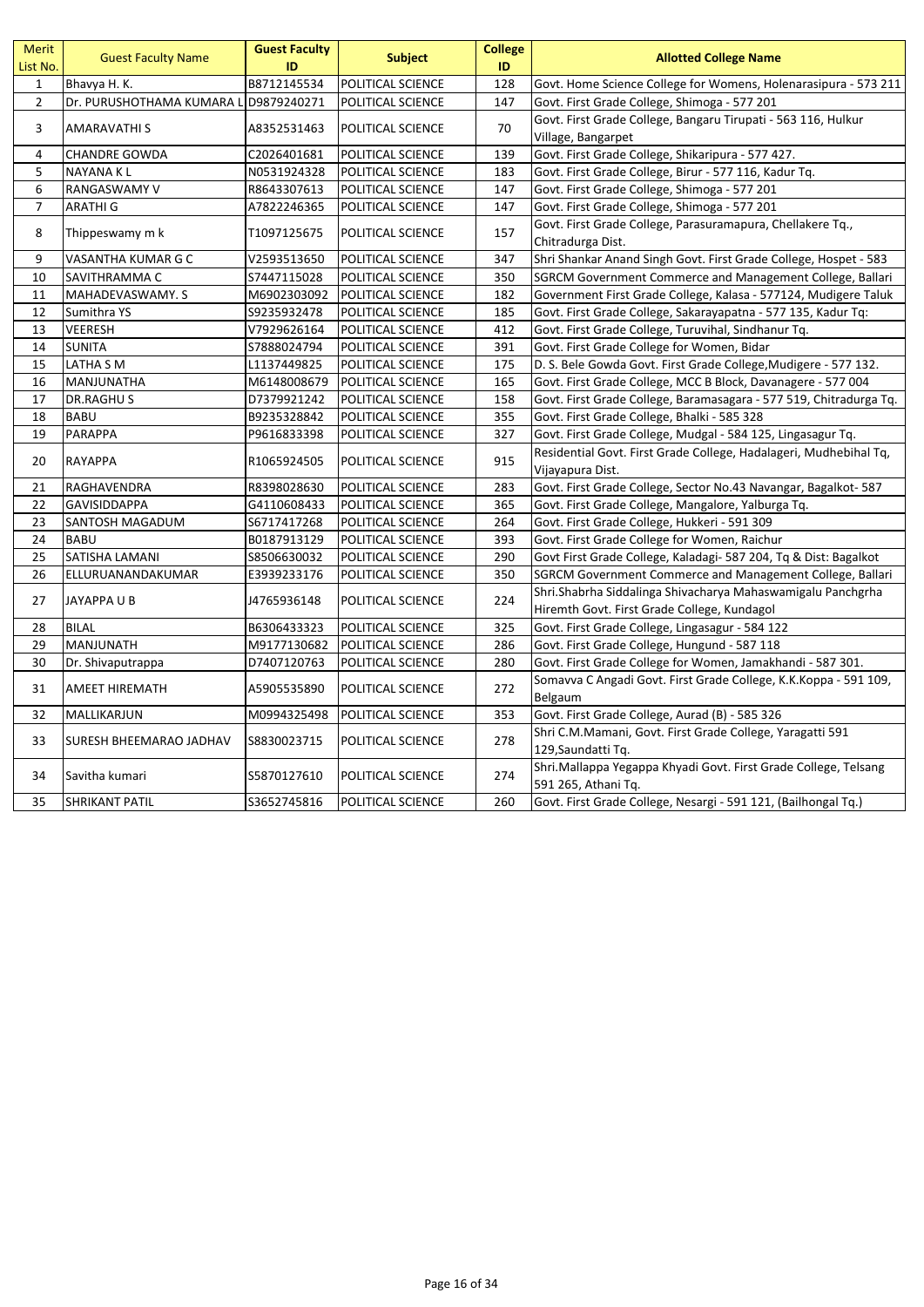| Merit<br>List No. | <b>Guest Faculty Name</b> | <b>Guest Faculty</b><br>ID | <b>Subject</b> | <b>College</b><br>ID | <b>Allotted College Name</b>                                                       |
|-------------------|---------------------------|----------------------------|----------------|----------------------|------------------------------------------------------------------------------------|
|                   | Raziya Sulthana           | R6498620121                | <b>URDU</b>    | 16                   | Govt. First Grade College, Yelahanka, Bangalore. - 560 064                         |
|                   | IILIYASAHMED KACHAVI      | 17789238185                | URDU           | 245                  | Govt. First Grade College, Chikkabasur - 581 120, Byadagi- Tq                      |
|                   | MOHAMMED IQBAL KARMADI    | M8392538848                | <b>URDU</b>    | 238                  | Govt. First Grade College, Bankapura, (Shiggaon Tq.)                               |
| 4                 | ABDUL RASHID SIRKHAZI     | A4807239695                | <b>URDU</b>    | 236                  | Lalithadevi Gurusiddappa Sindhur Govt. First Grade College,<br>Savanur - 581 118.  |
|                   | <b>JASMEEN SHARIOA</b>    | 18443114318                | <b>URDU</b>    | 162                  | Sri Sri Shivalingeshwara Swamy Govt. First Grade College,<br>Channagiri - 577 213. |
| 6                 | ISHABBIR AHMED MUJAWAR    | S3508825731                | <b>URDU</b>    | 297                  | Govt. First Grade College, Sindagi - 586 128                                       |
|                   | waseem Akram Haliyal      | W4032340220                | URDU           | 168                  | Govt. First Grade College, Harihara - 577 601                                      |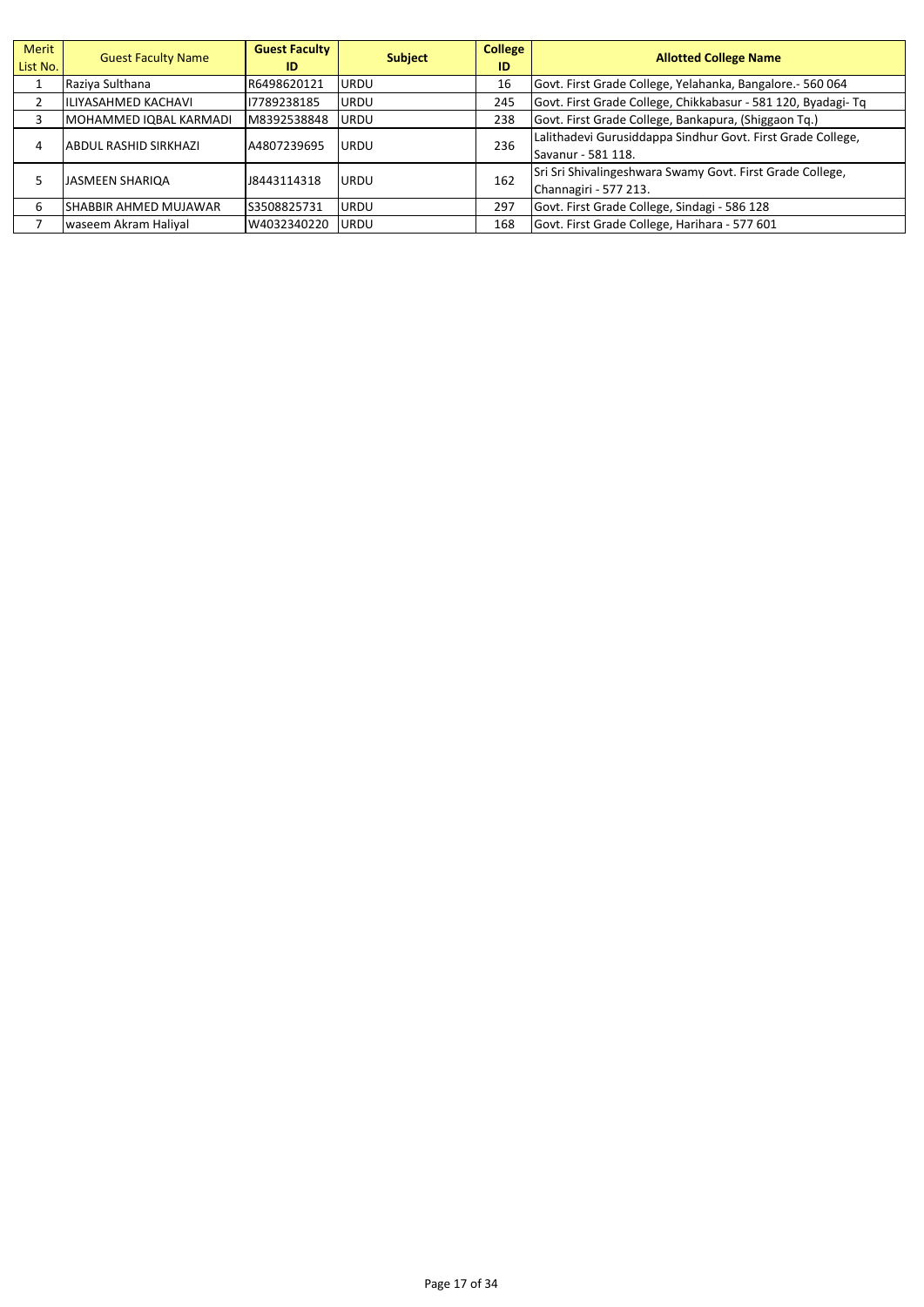| Merit<br>List No. | <b>Guest Faculty Name</b>  | <b>Guest Faculty</b><br>ID | <b>Subject</b> | <b>College</b><br>ID | <b>Allotted College Name</b>                                         |
|-------------------|----------------------------|----------------------------|----------------|----------------------|----------------------------------------------------------------------|
| $\mathbf{1}$      | Chaitra. E                 | C4184018492                | <b>ZOOLOGY</b> | 162                  | Sri Sri Shivalingeshwara Swamy Govt. First Grade College,            |
|                   |                            |                            |                |                      | Channagiri - 577 213.                                                |
| 2                 | IRAM NISAR KHAN            | 11281404914                | <b>ZOOLOGY</b> | 209                  | Dr. G. Shankar Govt. Women's First Grade College & PG Study          |
|                   |                            |                            |                |                      | Centre, Ajjarkad, Udupi - 576 101 (Udupi Dist.)                      |
| 3                 | <b>ASHA NAYAK</b>          | A2224612855                | <b>ZOOLOGY</b> | 292                  | Govt. First Grade College, Navabag, Khaza Colony, Vijayapur - 586    |
| 4                 | Mamatha                    | M5071411989                | <b>ZOOLOGY</b> | 54                   | Govt. First Grade College, M.G.Road, Chikkaballapur - 562 101.       |
| 5                 | Jalaja H D                 | J5528607343                | <b>ZOOLOGY</b> | 16                   | Govt. First Grade College, Yelahanka, Bangalore. - 560 064           |
| 6                 | AZEEZ                      | A1247519294                | <b>ZOOLOGY</b> | 330                  | Sri. Kolli Nageshwar Rao Govt. First Grade College, Gangavathi - 583 |
| 7                 | <b>MALVIKA H S</b>         | M0128934381                | <b>ZOOLOGY</b> | 72                   | Maharanis Science College for Women, Mysore - 570 005.               |
| 8                 | <b>RAJESH KUMAR P</b>      | R3335919029                | <b>ZOOLOGY</b> | 316                  | Govt. First Grade College, Gurumitkal - 585 214, Yadgir Tq.          |
| 9                 | SANGEETHA R                | S4143207104                | <b>ZOOLOGY</b> | 31                   | Govt. First Grade College, Channapatna-571501.                       |
| 10                | <b>MAMATHA V</b>           | M4401718636                | <b>ZOOLOGY</b> | 347                  | Shri Shankar Anand Singh Govt. First Grade College, Hospet - 583     |
| 11                | <b>KAVITHA</b>             | K2920614106                | <b>ZOOLOGY</b> | 347                  | Shri Shankar Anand Singh Govt. First Grade College, Hospet - 583     |
| 12                | RANJITHA H R               | R2009401399                | <b>ZOOLOGY</b> | 9                    | Govt. First Grade College, K.R.Puram, Bangalore - 560 036.           |
| 13                | <b>ASHWINI DESAIGOUDRA</b> | A5228623401                | <b>ZOOLOGY</b> | 320                  | Govt. College, Sindhanoor - 584 128.                                 |
| 14                | <b>SHASHIKALA</b>          | S3513601100                | <b>ZOOLOGY</b> | 299                  | Govt. College, Sedam Road, Gulbarga - 585 105.                       |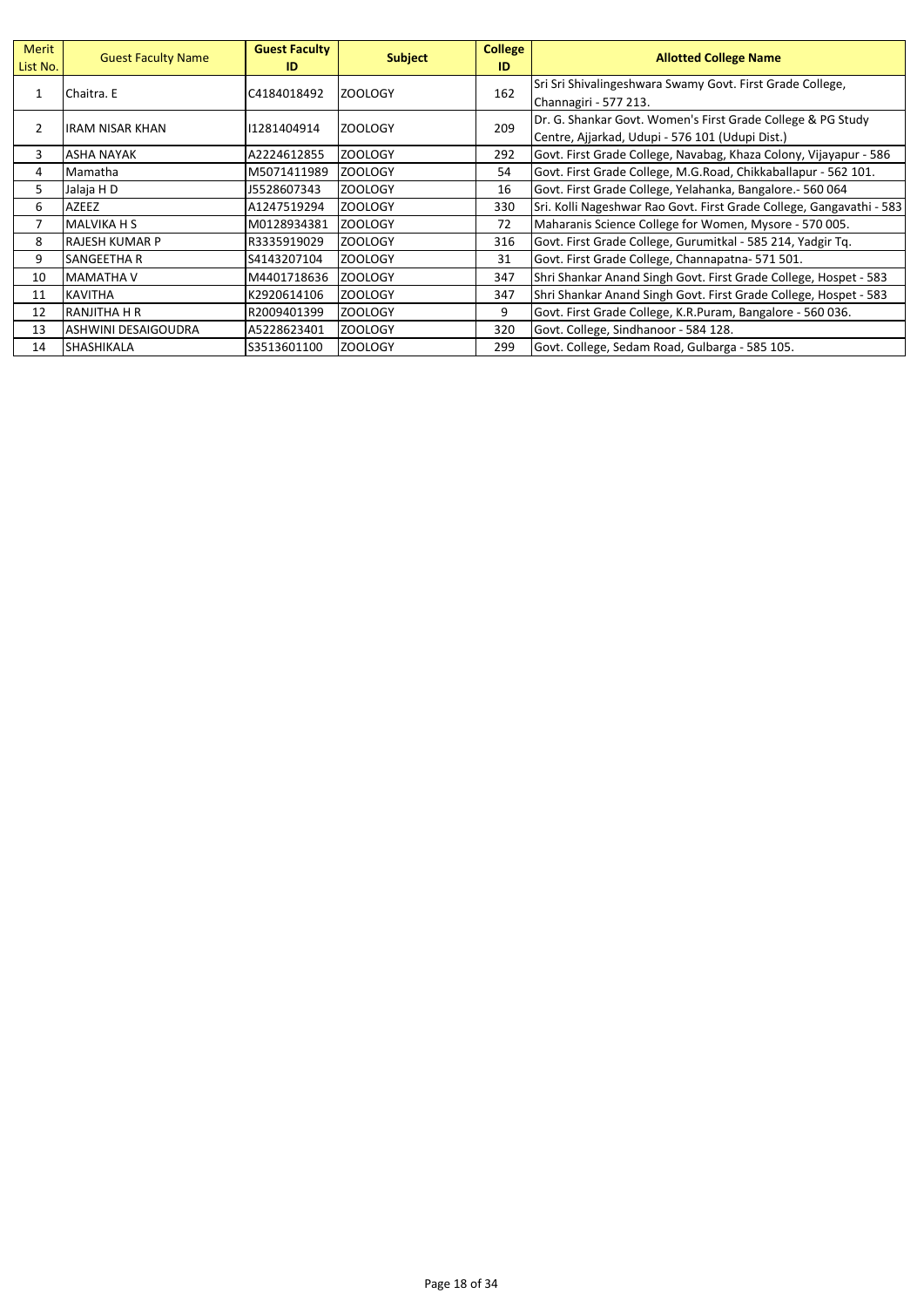| Merit<br>List No. | <b>Guest Faculty Name</b> | <b>Guest Faculty</b><br>ID | <b>Subject</b> | <b>College</b><br>ID | <b>Allotted College Name</b>                              |
|-------------------|---------------------------|----------------------------|----------------|----------------------|-----------------------------------------------------------|
|                   | TEJASHWINI B C            | T1524622179                | Biochemistry   | 112                  | Govt. Science College, Hassan - 573 201.                  |
|                   | Shakuntala                | S0408230335                | Biochemistry   |                      | Maharanis Science College for Women, Bangalore - 560 001. |
|                   | Manjunath karur           | M7972232632                | Biochemistry   | 72                   | Maharanis Science College for Women, Mysore - 570 005.    |
|                   | Deeksha D                 | D0877119481                | Biochemistry   | 112                  | Govt. Science College, Hassan - 573 201.                  |
|                   | <b>POOJASHREE S</b>       | P8006601809                | Biochemistry   | 72                   | Maharanis Science College for Women, Mysore - 570 005.    |
| 6                 | Bindika G R               | B4620919720                | Biochemistry   | 112                  | Govt. Science College, Hassan - 573 201.                  |
|                   | <b>SACHIN H R</b>         | S3374001390                | Biochemistry   | 72                   | Maharanis Science College for Women, Mysore - 570 005.    |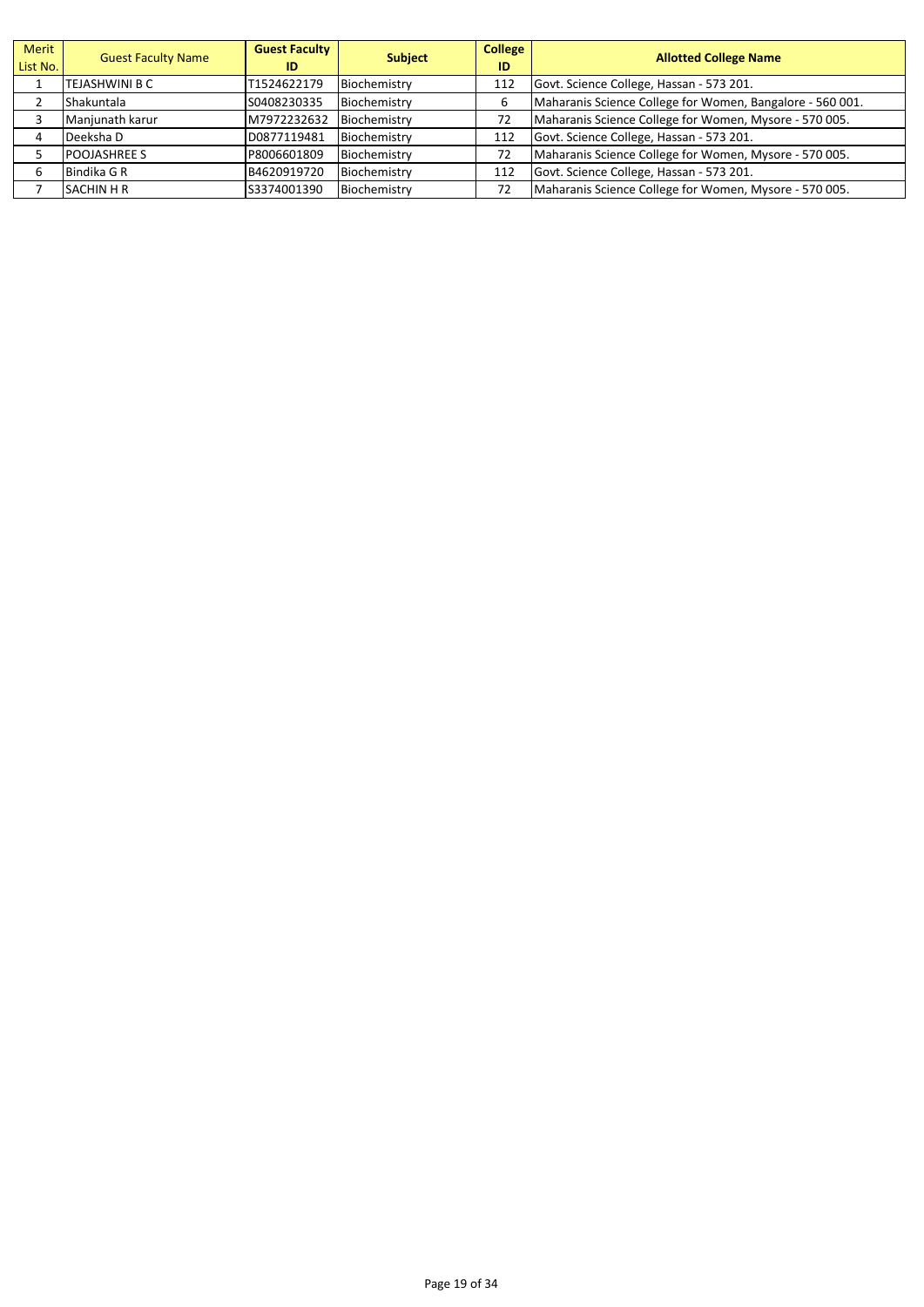| <b>Merit</b><br>List No. | <b>Guest Faculty Name</b> | <b>Guest Faculty</b><br>ID | <b>Subject</b> | <b>College</b><br>ID | <b>Allotted College Name</b>                                                     |
|--------------------------|---------------------------|----------------------------|----------------|----------------------|----------------------------------------------------------------------------------|
|                          | IDr. GOWTHAM H G          | D5138606476                | Biotechnology  |                      | Government Science College Autonomous, Nrupathunga Road,<br>Bangalore - 560 001. |
|                          | Dr. Shilpa P              | D9402418864                | Biotechnology  | 72                   | Maharanis Science College for Women, Mysore - 570 005.                           |
| 10                       | <b>CHIDANANDA HC</b>      | C7672116664                | Biotechnology  |                      | Government Science College Autonomous, Nrupathunga Road,<br>Bangalore - 560 001. |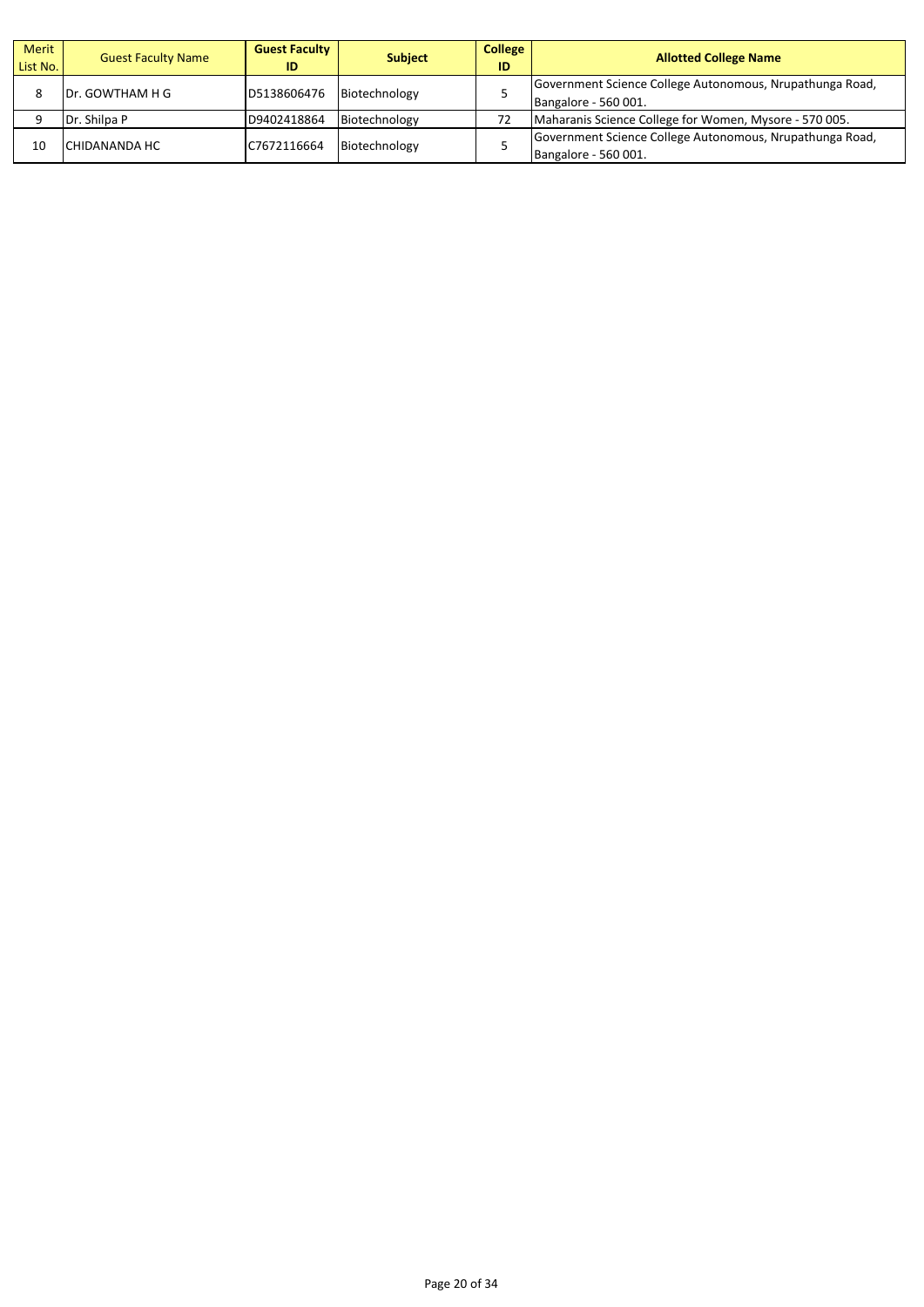| Merit<br>List No. | <b>Guest Faculty Name</b> | <b>Guest Faculty</b><br>ID | <b>Subject</b> | <b>College</b><br>ID | <b>Allotted College Name</b>                                                                                                  |
|-------------------|---------------------------|----------------------------|----------------|----------------------|-------------------------------------------------------------------------------------------------------------------------------|
| $\mathbf{1}$      | <b>KIRAN S S</b>          | K6497433447                | Botany         | 31                   | Govt. First Grade College, Channapatna-571501.                                                                                |
| $\overline{2}$    | <b>BHAVYA SB</b>          | B6873523994                | Botany         | 53                   | GOVT FIRST GRADE COLLEGE, VIVEKANANDA NAGAR, OPP<br>VIDYANIKETHAN SCHOOL, RAILWAY STATION LINK, B.H. ROAD,<br><b>TUMAKURU</b> |
| 3                 | <b>RAMESH B S</b>         | R2583320179                | Botany         | 5                    | Government Science College Autonomous, Nrupathunga Road,<br>Bangalore - 560 001.                                              |
| 4                 | Shaista Ambreen           | S3053800562                | Botany         | 9                    | Govt. First Grade College, K.R.Puram, Bangalore - 560 036.                                                                    |
| 5                 | Vidya Rani S              | V5692819241                | Botany         | 38                   | Govt. First Grade College, Sira - 572 137.                                                                                    |
| 6                 | <b>KARTHIK V</b>          | K1456101790                | Botany         | 54                   | Govt. First Grade College, M.G.Road, Chikkaballapur - 562 101.                                                                |
| 7                 | Jyothi                    | J3930019461                | Botany         | 53                   | GOVT FIRST GRADE COLLEGE, VIVEKANANDA NAGAR, OPP<br>VIDYANIKETHAN SCHOOL, RAILWAY STATION LINK, B.H. ROAD,<br><b>TUMAKURU</b> |
| 8                 | <b>NAVEEN LJ</b>          | N8253738991                | Botany         | 147                  | Govt. First Grade College, Shimoga - 577 201                                                                                  |
| 9                 | VEDA ULLAS GUNAGI         | V3333404524                | Botany         | 138                  | Sir.M.Vishweshwaraiah Govt. Science College, Bommanakatte,<br>Bhadravathi - 577 302.                                          |
| 10                | <b>MOHAN GOWDA RK</b>     | M0224518474                | Botany         | 347                  | Shri Shankar Anand Singh Govt. First Grade College, Hospet - 583                                                              |
| 11                | Jyoti                     | J4129507190                | Botany         | 226                  | Shri. Siddeshwara Govt. First Grade College & PG Study Centre-<br>Nargund - 582 207.                                          |
| 12                | <b>VEENA G.T</b>          | V9764400376                | Botany         | 324                  | Govt. First Grade College, Raichur - 584 101                                                                                  |
| 13                | Niharika UK               | N3891400280                | Botany         | 153                  | Govt. Science College, Chitradurga - 577 501.                                                                                 |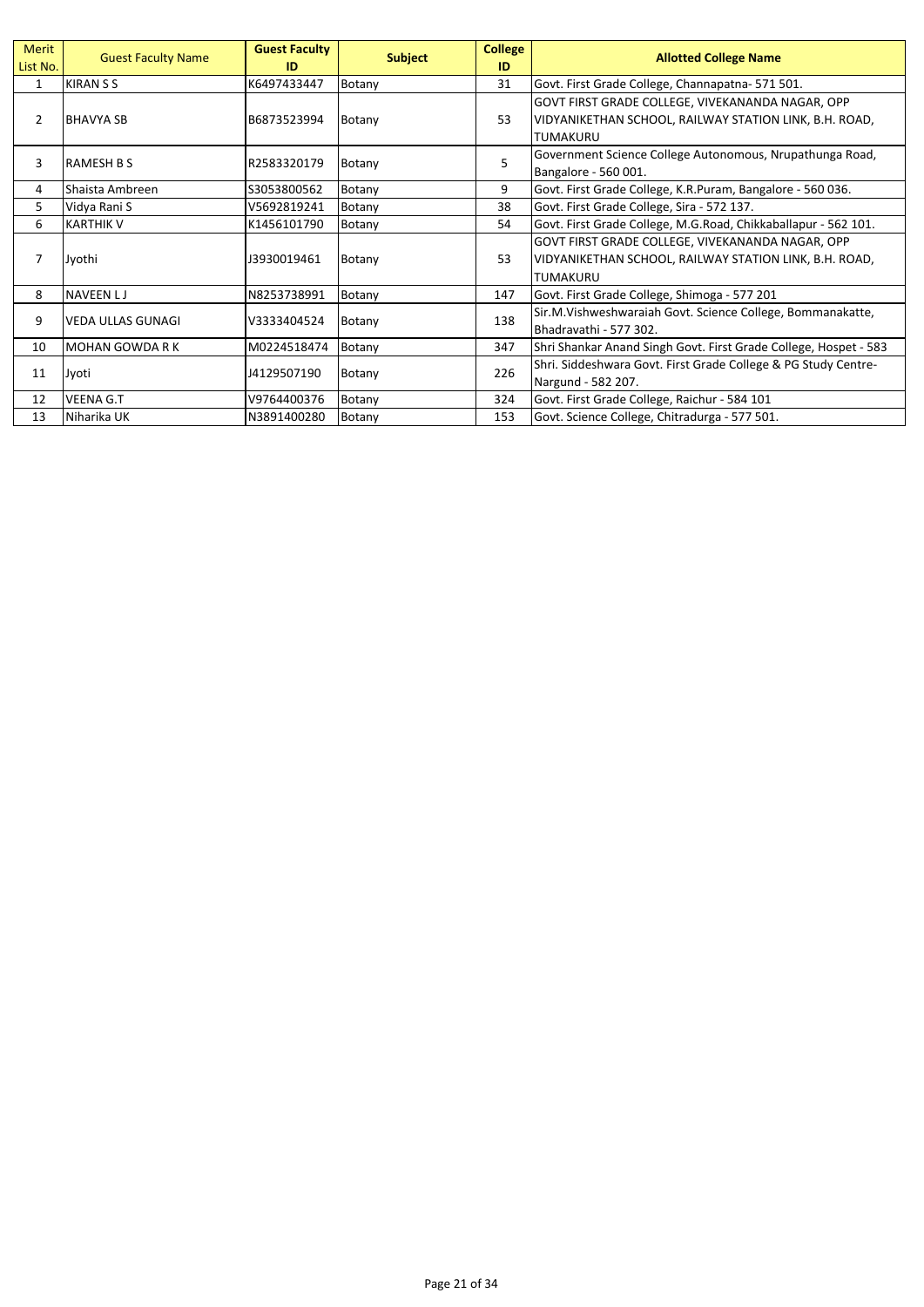| Merit<br>List No. | <b>Guest Faculty Name</b>   | <b>Guest Faculty</b><br>ID | Subject     | <b>College</b><br>ID | <b>Allotted College Name</b>                                 |
|-------------------|-----------------------------|----------------------------|-------------|----------------------|--------------------------------------------------------------|
|                   | <b>ISUGNALLI BASAVARAJA</b> | S9045822388                | Criminology | 237                  | Govt. First Grade College, Akkialur - 581 102, (Hanagal Tg.) |
|                   | NAGARAJ. V                  | N7783712111                | Criminology | 161                  | <b>IVANI SAKKARE GOVERNMENT FIRST GRADE COLLEGE. HIRIYUR</b> |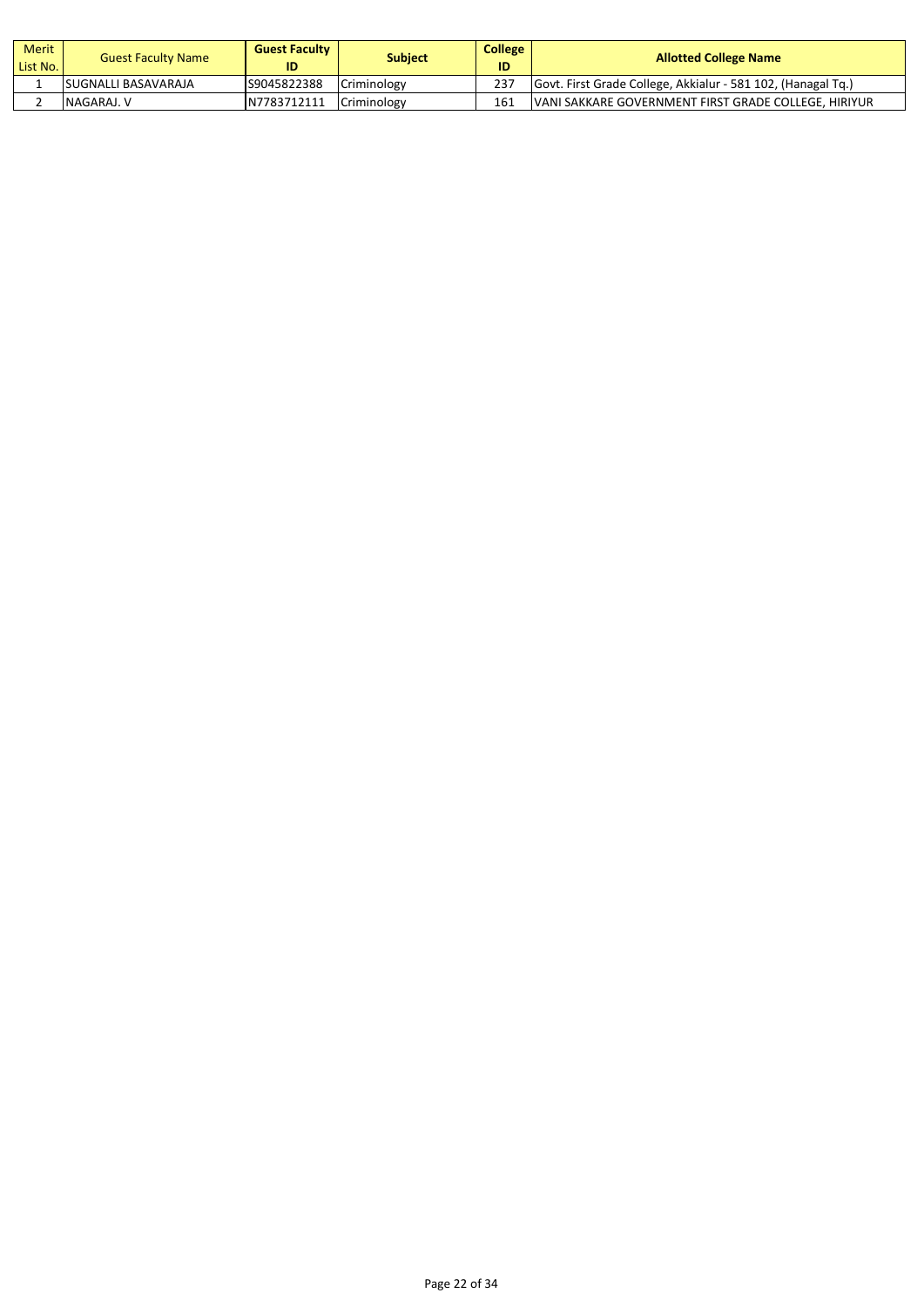| <b>Merit</b><br>List No. | <b>Guest Faculty Name</b>           | <b>Guest Faculty</b><br>ID | <b>Subject</b> | <b>College</b><br>ID | <b>Allotted College Name</b>                                                |
|--------------------------|-------------------------------------|----------------------------|----------------|----------------------|-----------------------------------------------------------------------------|
| $\mathbf{1}$             | <b>RAGHAVENDRA R</b>                | R9516244340                | Economics      | 80                   | Govt. First Grade Womens College, Vijayanagara, Mysore - 570 018            |
| $\overline{2}$           | <b>HARISHA M S</b>                  | H2803024795                | Economics      | 103                  | Govt. First Grade College, Koppa - 571 425, Maddur Tq.,                     |
| 3                        | <b>SAHANA NAYAK</b>                 | S4833003856                | Economics      | 218                  | Govt. First Grade College, Vidyanagar, Alnavar - 581 103. (Dharwad          |
| 4                        | ANUJA C H                           | A2328346565                | Economics      | 42                   | Govt. First Grade College, Koratagere - 572 129.                            |
| 5                        | MUDALAGIRIYAPPA K D                 | M0912529535                | Economics      | 387                  | Govt. First Grade Women College, Tumkur                                     |
| 6                        | <b>SUDHARA KALMADY</b>              | S7919832924                | Economics      | 187                  | Govt. First Grade College, Belthangadi - 574 214.                           |
| $\overline{7}$           | Nagaraja C                          | N4142758686                | Economics      | 226                  | Shri. Siddeshwara Govt. First Grade College & PG Study Centre-              |
|                          |                                     |                            |                |                      | Nargund - 582 207.                                                          |
| 8                        | Manju.v                             | M1928614622                | Economics      | 30                   | Govt. First Grade College, Bidadi - 562 109, Ramanagar Tq.                  |
| 9                        | <b>VASANT MAHALE</b>                | V6570342860                | Economics      | 219                  | Govt. First Grade College, Gudageri - 581107, (Kundagol Tq.)                |
| 10                       | Katera Shivakumara                  | K2997025144                | Economics      | 163                  | Sri. Basaveshwara Govt. First Grade College, Mayakonda - 577 534.           |
| 11                       | NEELAVVA ISHWAR KAROLI              | N5605414155                | Economics      | 295                  | Shah.Sogamal.Peeraji.Oswal Govt. First Grade College, Muddebihal<br>586 212 |
| 12                       | <b>PRASANNA K H</b>                 | P9314122413                | Economics      | 57                   | Govt. First Grade College, Shidlaghatta - 562 106.                          |
| 13                       | <b>RAVI GOUDAR</b>                  | R6600843205                | Economics      | 228                  | Govt. First Grade College, Guledagudda-587203                               |
| 14                       | PARKASH KADANAGOUDRA                | P9651829938                | Economics      | 392                  | Govt. First Grade College for Women'S, Koppal                               |
| 15                       | RAVINDRA KESARKAR                   | R5043013787                | Economics      | 231                  | Govt. First Grade College, and P G study center GADAG                       |
| 16                       | LAKSHMIKANTHA S                     | L9828754286                | Economics      | 344                  | Govt. First Grade College, Kurugod - 583 116                                |
| 17                       | <b>BASAVARAJ</b>                    | B6655008310                | Economics      | 320                  | Govt. College, Sindhanoor - 584 128.                                        |
| 18                       | <b>NAVEENKUMAR H R</b>              | N8548221705                | Economics      | 158                  | Govt. First Grade College, Baramasagara - 577 519, Chitradurga Tq.          |
| 19                       | <b>THRIVENI</b>                     | T5886022302                | Economics      | 411                  | Govt. First Grade College, Kanyana, Bantwala Tq.                            |
| 20                       | CHANNAMALLA                         | C9914415361                | Economics      | 343                  | Govt. First Grade College, Siraguppa - 583 121.                             |
| 21                       | <b>VASANT SINGADI</b>               | V7442127237                | Economics      | 336                  | Shrimati. Shantabai Adavirao Kulakarni Govt. First Grade College,           |
|                          |                                     |                            |                |                      | Hirevankalkunta - 583237, Yelburga Tq.                                      |
| 22                       | CHANDRAPRASADA HOSAMANI C0551200545 |                            | Economics      | 317                  | Govt. First Grade College, Shahapur - 585 223.                              |
| 23                       | <b>ASHA LAKSHMAN NAIK</b>           | A8651711525                | Economics      | 246                  | Govt. First Grade College, Tilavalli, Hangal Tq                             |
| 24                       | <b>SWAMY B</b>                      | S9639826308                | Economics      | 351                  | Govt. First Grade College, Moka - 583 117, Bellary                          |
| 25                       | PARASHURAM ARJANAL                  | P7742323656                | Economics      | 294                  | Govt. First Grade College, Basavanabagewadi - 586 203                       |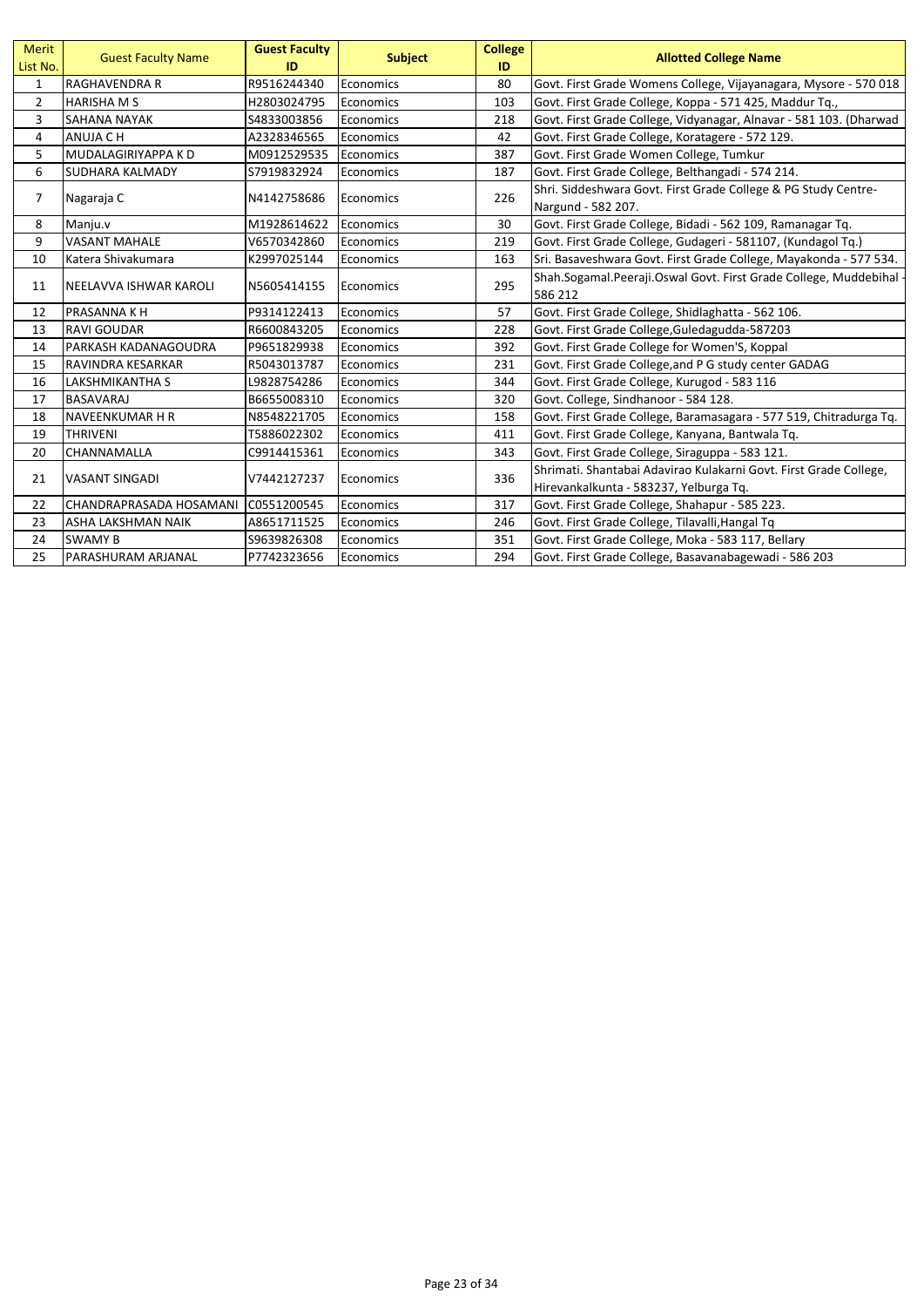| Merit<br>List No. | <b>Guest Faculty Name</b>  | <b>Guest Faculty</b><br>ID | <b>Subject</b>   | <b>College</b><br>ID | <b>Allotted College Name</b>                                                           |
|-------------------|----------------------------|----------------------------|------------------|----------------------|----------------------------------------------------------------------------------------|
|                   | <b>MALLIKARJUN</b>         | M6568800448                | <b>Education</b> | 286                  | Govt. First Grade College, Hungund - 587 118                                           |
|                   | <b>VISHVANATH PATIL</b>    | V2260520715                | Education        | 274                  | Shri.Mallappa Yegappa Khyadi Govt. First Grade College, Telsang<br>591 265, Athani Tq. |
|                   | <b>DANESH TUMMINAKATTI</b> | D8662426995                | Education        | 226                  | Shri. Siddeshwara Govt. First Grade College & PG Study Centre-<br>Nargund - 582 207.   |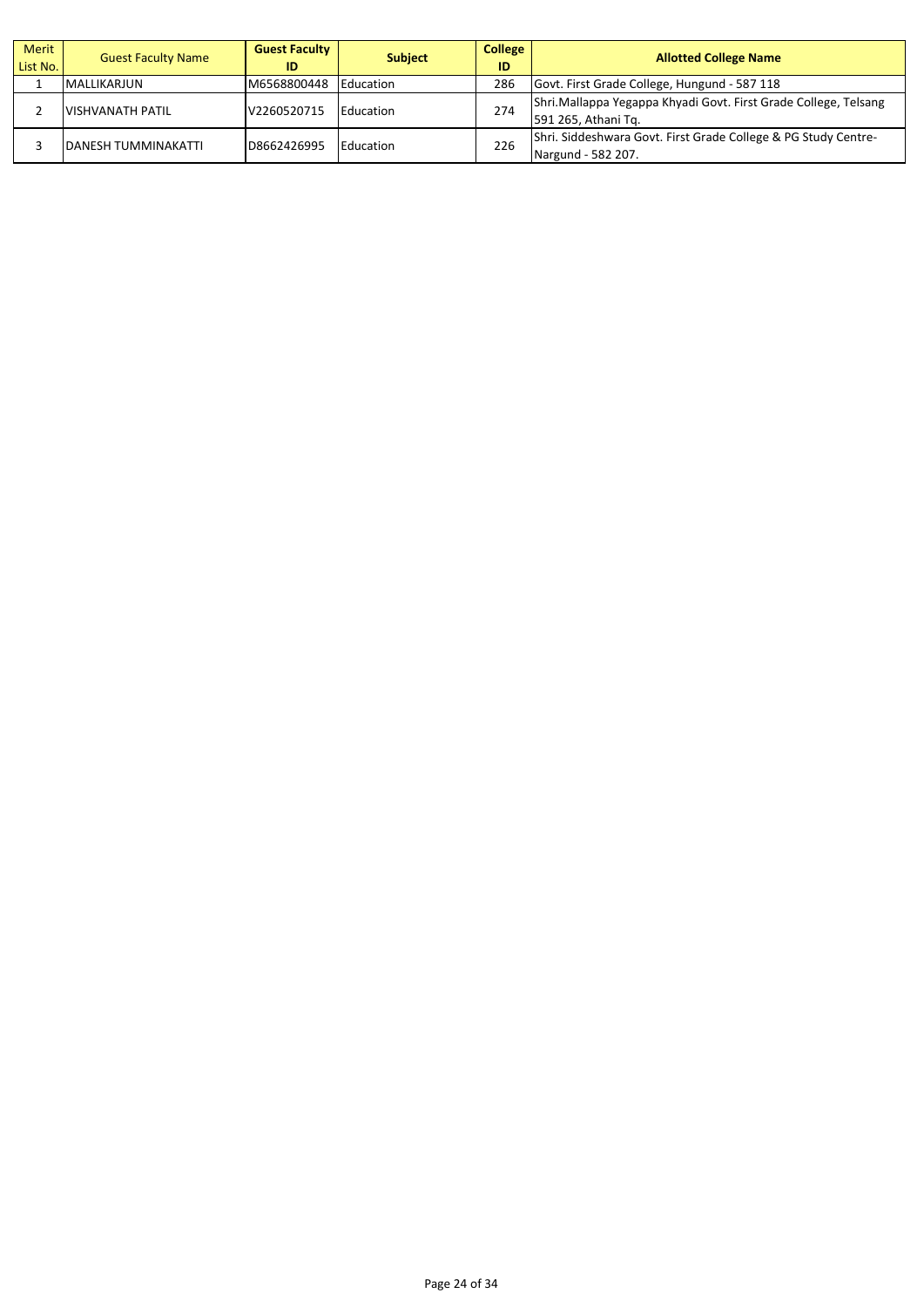| <b>Merit</b><br>List No. | <b>Guest Faculty Name</b> | <b>Guest Faculty</b><br>ID | <b>Subject</b>      | <b>College</b><br>ID | <b>Allotted College Name</b>                                                               |
|--------------------------|---------------------------|----------------------------|---------------------|----------------------|--------------------------------------------------------------------------------------------|
|                          | RANJANA SHETTA            | R1711323202                | <b>IElectronics</b> | 340                  | Smt. Saraladevi Satheshchandra Agarwal Govt. First Grade<br>College, (Autonomous) S. N Pet |
|                          | <b>VIKAS S</b>            | V8743554424                | <b>Electronics</b>  | 112                  | Govt. Science College, Hassan - 573 201.                                                   |
|                          | REVATHI H R               | R8488225008                | <b>Electronics</b>  |                      | Govt. First Grade College, K.R.Puram, Bangalore - 560 036.                                 |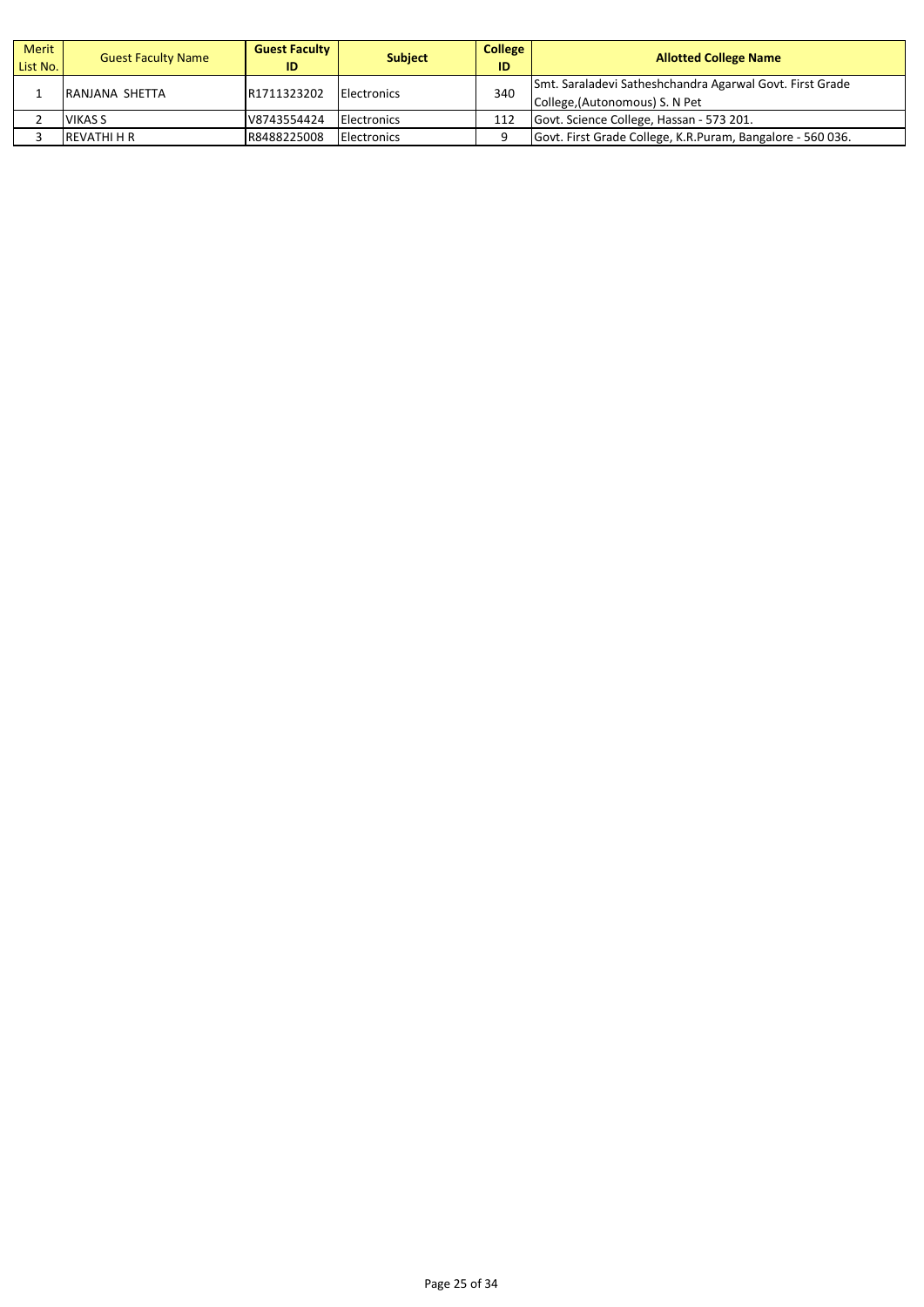| Merit<br>List No. | <b>Guest Faculty Name</b>             | <b>Guest Faculty</b><br>ID | <b>Subject</b> | <b>College</b><br>ID | <b>Allotted College Name</b>                                                                                                   |
|-------------------|---------------------------------------|----------------------------|----------------|----------------------|--------------------------------------------------------------------------------------------------------------------------------|
| $\mathbf{1}$      | <b>Bhagya Marol</b>                   | B9474438294                | English        | 223                  | Govt. First Grade College, Kalaghatagi -581204                                                                                 |
| $\overline{2}$    | <b>NAVEED SHIDENUR</b>                | N8019108049                | English        | 48                   | Govt. First Grade College, Tiptur - 572 201                                                                                    |
| 3                 | SHASHIKALA.D                          | S4586819981                | English        | 8                    | Govt. First Grade College, Vijayanagar, Bangalore - 560 104                                                                    |
| $\overline{4}$    | J USHA                                | J3345806175                | English        | 48                   | Govt. First Grade College, Tiptur - 572 201                                                                                    |
| 5                 | TAHASEENKHANUM I DAMBAL               | T3936536093                | English        | 221                  | Govt. First Grade College, "Jnana Dhara" Campus, Near New KSRTC<br>Bus Stand, 1st Cross, Kumareshwar Nagar, P.B. Road, Dharwad |
| 6                 | Prakash N                             | P1859010749                | English        | 16                   | Govt. First Grade College, Yelahanka, Bangalore.- 560 064                                                                      |
| 7                 | Koushik Devagiri                      | K8813521406                | English        | 224                  | Shri.Shabrha Siddalinga Shivacharya Mahaswamigalu Panchgrha<br>Hiremth Govt. First Grade College, Kundagol                     |
| 8                 | SHRUTI AKKATANGERHAL                  | \$9253035558               | English        | 265                  | Govt. First Grade College, Khanapura - 591 302                                                                                 |
| 9                 | shweta teggi                          | S5093824676                | English        | 287                  | Government First Grade College ILKAL- 587 125 Hungund Tq:                                                                      |
| 10                | HASANASA BAGEWADI                     | H6297556886                | English        | 254                  | Govt. First Grade College, Honnavara - 581 334                                                                                 |
| 11                | Umesh R                               | U1248714692                | English        | 292                  | Govt. First Grade College, Navabag, Khaza Colony, Vijayapur - 586<br>101                                                       |
| 12                | Amruta G Alva                         | A4344118250                | English        | 247                  | Govt Arts & Science College, Karwar - 581 301.                                                                                 |
| 13                | Nayana H                              | N8352703742                | English        | 149                  | Govt. First Grade College, Rippanpet - 577 426, Hosanagara Tq.                                                                 |
| 14                | SOUBHAGYALAXMI BELLARY                | S9785709648                | English        | 334                  | Shri Alavandi Shivamurthyswamy Inamadar Kattimani Hiremath<br>Govt. First Grade College, Alavandi - 583 226, Koppal Tq.        |
| 15                | <b>KRISHNA</b>                        | K2314530842                | English        | 338                  | Govt. First Grade College, Kanakagiri - 583283, Gangavathi Tq.                                                                 |
| 16                | DADAPEER I KADARMANDALAGI D5522600777 |                            | English        | 162                  | Sri Sri Shivalingeshwara Swamy Govt. First Grade College,<br>Channagiri - 577 213.                                             |
| 17                | POOJA BADIGER                         | P5034504851                | English        | 915                  | Residential Govt. First Grade College, Hadalageri, Mudhebihal Tq,<br>Vijayapura Dist.                                          |
| 18                | SAHANA H M                            | S7158805952                | English        | 87                   | Govt. First Grade College, Siddartha Layout - 570 011, Mysore                                                                  |
| 19                | ANAND KUMAR K                         | A1240520514                | English        | 31                   | Govt. First Grade College, Channapatna- 571 501.                                                                               |
| 20                | Rachana M R                           | R9307818452                | English        | 374                  | Govt. First Grade College, Mudipu, Bantwala Tq.                                                                                |
| 21                | SHOBHA PUJARI                         | S9211218802                | English        | 296                  | Govt. First Grade College, Indi - 586 209                                                                                      |
| 22                | AMULYA M R                            | A0867213654                | English        | 53                   | GOVT FIRST GRADE COLLEGE, VIVEKANANDA NAGAR, OPP<br>VIDYANIKETHAN SCHOOL, RAILWAY STATION LINK, B.H. ROAD,<br><b>TUMAKURU</b>  |
| 23                | JYOTI MADABHAVIKAR                    | J8275922248                | English        | 361                  | Govt. First Grade College, Dandeli                                                                                             |
| 24                | <b>VIRUPANNA</b>                      | V3664942233                | English        | 333                  | Govt. First Grade College, Hitnala - 583 234, Koppal Tq.                                                                       |
| 25                | <b>GEETA BAI</b>                      | G5511221430                | English        | 315                  | Govt. First Grade College, Yadgiri - 585 202.                                                                                  |
| 26                | Maruti.                               | M1175205324                | English        | 329                  | Govt. First Grade College, Kustagi - 584 121.                                                                                  |
| 27                | KALAPPA KAMBAR                        | K8092900708                | English        | 277                  | SHRI SHRIPADBODH SWAMIJI GOVERNMENT FIRST GRADE<br>COLLEGE, MUDALAGI                                                           |
| 28                | PRADEEP KUMAR H N                     | P5290235910                | English        | 173                  | I.D.S.G.Govt. College, Chikkamagalur - 577 102.                                                                                |
| 29                | SALMA SULTHANA                        | S0624452647                | English        | 147                  | Govt. First Grade College, Shimoga - 577 201                                                                                   |
| 30                | SANGAYYA SARAGANACHARIMA S9561510084  |                            | English        | 337                  | Govt. First Grade College, Irakalgada - 583 237, Koppal Tq.                                                                    |
| 31                | TANUJA H.R                            | T4966531677                | English        | 184                  | Govt. First Grade College, Yagati - 577 040, Kadur Tq.                                                                         |
| 32                | <b>HASEENABANU B</b>                  | H5465048071                | English        | 336                  | Shrimati. Shantabai Adavirao Kulakarni Govt. First Grade College,<br>Hirevankalkunta - 583237, Yelburga Tq.                    |
| 33                | Rudramma Gamannavar                   | R3796618436                | English        | 285                  | Govt. First Grade College, Badami - 587 201                                                                                    |
| 34                | SANTOSH SHIVAYOGI HADIMAN             | S6626411687                | English        | 282                  | Shri C N Nirani Govt. First Grade College, Savalagi - 587330,<br>Jamakhandi Tq.                                                |
| 35                | B MALEGOWDA                           | B9089542958                | English        | 344                  | Govt. First Grade College, Kurugod - 583 116                                                                                   |
| 36                | VEERESHMATH                           | V9023814425                | English        | 321                  | Govt. First Grade College, Manvi - 584 123.                                                                                    |
| 37                | Sangeetha s                           | S7286327943                | English        | 343                  | Govt. First Grade College, Siraguppa - 583 121.                                                                                |
| 38                | <b>BALAPPA GANDHAD</b>                | B7769447484                | English        | 262                  | Govt. First Grade College for Women's College, & Kannada P.G<br>Study Centre, Bylahongala - 591102                             |
| 39                | Nirmala B Holagannavar                | N3426940569                | English        | 226                  | Shri. Siddeshwara Govt. First Grade College & PG Study Centre-<br>Nargund - 582 207.                                           |
| 40                | BALARAM WADDAR                        | B2295009139                | English        | 279                  | Sri. Rudragowda Patil Govt. First Grade College, Bilagi - 587 116.                                                             |
| 41                | JAGADEESH KUDARAKAR                   | J9330113887                | English        | 295                  | Shah.Sogamal.Peeraji.Oswal Govt. First Grade College, Muddebihal -<br>586 212                                                  |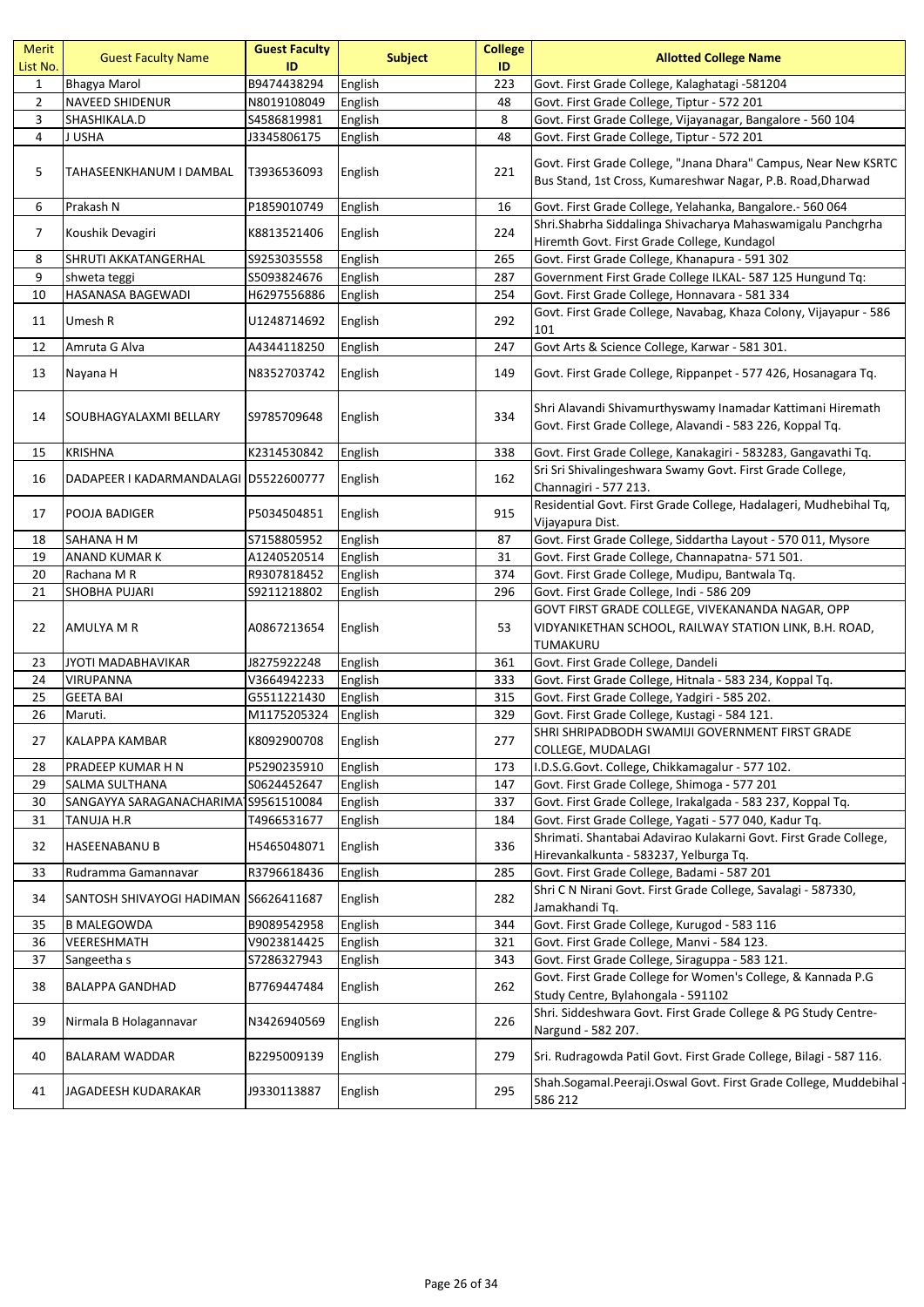| Merit<br>List No. | <b>Guest Faculty Name</b> | <b>Guest Faculty</b><br>ID | <b>Subject</b>    | <b>College</b><br>ID | <b>Allotted College Name</b>                                                              |
|-------------------|---------------------------|----------------------------|-------------------|----------------------|-------------------------------------------------------------------------------------------|
|                   | <b>TULASI J</b>           | T5844948541                | <b>JOURNALISM</b> |                      | Govt. First Grade College, Vijayanagar, Bangalore - 560 104                               |
|                   | <b>DHANUNJAYA G T</b>     | D9981106785                | <b>JOURNALISM</b> | 8                    | Govt. First Grade College, Vijayanagar, Bangalore - 560 104                               |
|                   | UMESHA.UB                 | U2747040511                | JOURNALISM        | 173                  | I.D.S.G.Govt. College, Chikkamagalur - 577 102.                                           |
| 4                 | NAVEEN KATTI              | N0236906699                | <b>JOURNALISM</b> | 197                  | IDR. P. DAYANANDA PAI- P. SATHISHA PAI GOVERNMENT FIRST<br><b>GRADE COLLEGE MANGALORE</b> |
|                   | POOJA H V                 | P1443627511                | <b>JOURNALISM</b> | 182                  | Government First Grade College, Kalasa - 577124, Mudigere Taluk                           |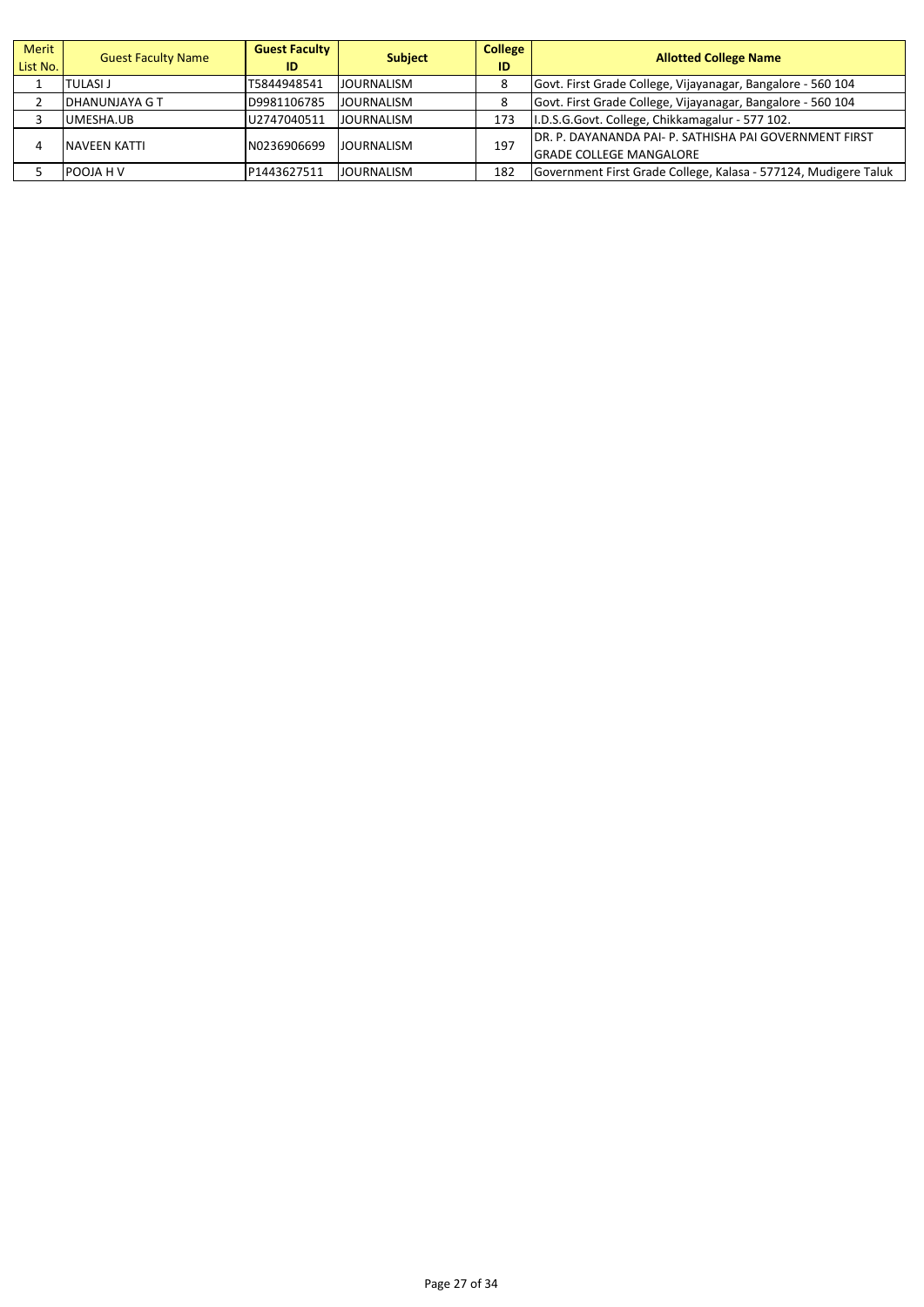| <b>Merit</b><br>List No. | <b>Guest Faculty Name</b> | <b>Guest Faculty</b><br>ID | <b>Subject</b> | <b>College</b><br>ID | <b>Allotted College Name</b>                                                     |
|--------------------------|---------------------------|----------------------------|----------------|----------------------|----------------------------------------------------------------------------------|
| $\mathbf{1}$             | YALLAVVA HEBBALLI         | Y1336239284                | <b>KANNADA</b> | 226                  | Shri. Siddeshwara Govt. First Grade College & PG Study Centre-                   |
|                          |                           |                            |                |                      | Nargund - 582 207.                                                               |
| $\overline{2}$           | <b>SHANTAPPA</b>          | S2620539444                | <b>KANNADA</b> | 397                  | Govt. First Grade College for Women, Bagalkote                                   |
| 3                        | Sowmya. G                 | S7707635113                | <b>KANNADA</b> | 9                    | Govt. First Grade College, K.R.Puram, Bangalore - 560 036.                       |
| 4                        | Gaddeppa                  | G9954032400                | <b>KANNADA</b> | 348                  | Smt. Rudramba M P Prakash Govt. First Grade College,                             |
|                          |                           |                            |                |                      | Huvinahadagali - 583 219                                                         |
| 5                        | Dr. RAJKUMAR MALGE        | D1559733512                | <b>KANNADA</b> | 299                  | Govt. College, Sedam Road, Gulbarga - 585 105.                                   |
| 6                        | <b>SURAPPAYP</b>          | S0019945117                | <b>KANNADA</b> | 159                  | Govt. First Grade College, Holalkere - 577 526                                   |
| $\overline{7}$           | PRABHAKARA K R            | P7481422955                | <b>KANNADA</b> | 159                  | Govt. First Grade College, Holalkere - 577 526                                   |
| 8                        | Rejeshwari                | R7604107490                | KANNADA        | 231                  | Govt. First Grade College, (Mun School Campus), Gadag - 582 101                  |
| 9                        | VINAYAKA N C              | V2306825579                | <b>KANNADA</b> | 132                  | Govt. First Grade College, Domlur, Bangalore                                     |
| 10                       | <b>RAMESH HULLUR</b>      | R9687746175                | KANNADA        | 397                  | Govt. First Grade College for Women, Bagalkote                                   |
| 11                       | VIJAYAKUMAR               | V9452529054                | <b>KANNADA</b> | 372                  | Govt. First Grade College, Harogeri, Raybag Tq, Belagavi                         |
| 12                       | <b>ANNAPPA R NAIK</b>     | A5469429915                | <b>KANNADA</b> | 187                  | Govt. First Grade College, Belthangadi - 574 214.                                |
| 13                       | <b>KARIYAPPA B R</b>      | K3829130464                | <b>KANNADA</b> | 46                   | Govt. First Grade College, Madhugiri.                                            |
| 14                       | <b>GADIGEPPA OGI</b>      | G0692026158                | <b>KANNADA</b> | 264                  | Govt. First Grade College, Hukkeri - 591 309                                     |
| 15                       | SHANKARAPPA.H.S           | S4697305877                | <b>KANNADA</b> | 164                  | Govt. First Grade College, Nyamathi - 577 223, (Honnali Tq.)                     |
| 16                       | M SATYASHRUTI             | M0064820459                | <b>KANNADA</b> | 289                  | Govt. First Grade College, Hunnur - 587 119, Jamakhandi Tq.                      |
| 17                       | <b>HEMAVATHI E D</b>      | H9621527806                | <b>KANNADA</b> | 168                  | Govt. First Grade College, Harihara - 577 601                                    |
| 18                       | <b>MADEVI</b>             | M6236204994                | <b>KANNADA</b> | 211                  | Govt First Grade College Koteshwara, Kundapura                                   |
| 19                       | SUNANDA M                 | \$0368633852               | <b>KANNADA</b> | 348                  | Smt. Rudramba M P Prakash Govt. First Grade College,<br>Huvinahadagali - 583 219 |
| 20                       | MALLIKARJUN               | M6473429112                | <b>KANNADA</b> | 67                   | Govt. First Grade College, Srinivasapura - 563 135.                              |
|                          |                           |                            |                |                      | GOVT FIRST GRADE COLLEGE, VIVEKANANDA NAGAR, OPP                                 |
| 21                       | UMADEVI K S               | U2168233231                | <b>KANNADA</b> | 53                   | VIDYANIKETHAN SCHOOL, RAILWAY STATION LINK, B.H. ROAD,                           |
|                          |                           |                            |                |                      | TUMAKURU                                                                         |
| 22                       | NAMRATHA D N              | N9021114813                | KANNADA        | 37                   | Govt. Law College, Ramanagar - 562128                                            |
|                          |                           |                            |                |                      | Shri.Shabrha Siddalinga Shivacharya Mahaswamigalu Panchgrha                      |
| 23                       | PRAMILA NETREKAR          | P8869535152                | <b>KANNADA</b> | 224                  | Hiremth Govt. First Grade College, Kundagol                                      |
| 24                       | RANGANATHA K              | R6382621884                | <b>KANNADA</b> | 71                   | Govt. Law College, Kolar - 563 101                                               |
| 25                       | PRABHVATI                 | P9238339367                | <b>KANNADA</b> | 297                  | Govt. First Grade College, Sindagi - 586 128                                     |
| 26                       | SHIVARANJINI A            | S5550123396                | <b>KANNADA</b> | 158                  | Govt. First Grade College, Baramasagara - 577 519, Chitradurga Tq.               |
| 27                       | <b>GURAPPA BYALALA</b>    | G1770455972                | <b>KANNADA</b> | 292                  | Govt. First Grade College, Navabag, Khaza Colony, Vijayapur - 586                |
| 28                       | <b>MANGALA SAVANUR</b>    | M6255530939                | <b>KANNADA</b> | 231                  | Govt. First Grade College, and P G study center GADAG                            |
| 29                       | Lathika M                 | L1710917584                | KANNADA        | 206                  | Govt. First Grade College, Kaapu - 574 106, (Udupi Tq.)                          |
| 30                       | RAVIKUMAR                 | R1635051752                | <b>KANNADA</b> | 359                  | M K K P Govt. First Grade College, Hulsooru - 585 416,                           |
| 31                       | <b>KALAPPA MADAR</b>      | K5357529561                | <b>KANNADA</b> | 281                  | Govt. First Grade College, Terdal - 587315                                       |
| 32                       | ANJINAPPA H S             | A9553903834                | KANNADA        | 64                   | Govt. College, Mulbagal - 563 131.                                               |
|                          |                           |                            |                |                      | DR. P. DAYANANDA PAI- P. SATHISHA PAI GOVERNMENT FIRST                           |
| 33                       | <b>KRISHNA MOGER</b>      | K7855333184                | KANNADA        | 197                  | <b>GRADE COLLEGE MANGALORE</b>                                                   |
| 34                       | VIJAYKUMAR MATHAD         | V0054133800                | KANNADA        | 372                  | Govt. First Grade College, Harogeri, Raybag Tq, Belagavi                         |
| 35                       | PAMPA NAIK P              | P9459626471                | <b>KANNADA</b> | 75                   | Maharani's Arts College for Women, JLB Road, Mysore - 570 005.                   |
|                          |                           |                            |                |                      | Somavva C Angadi Govt. First Grade College, K.K.Koppa - 591 109,                 |
| 36                       | <b>DEEPA GURAV</b>        | D7412818780                | KANNADA        | 272                  | Belgaum                                                                          |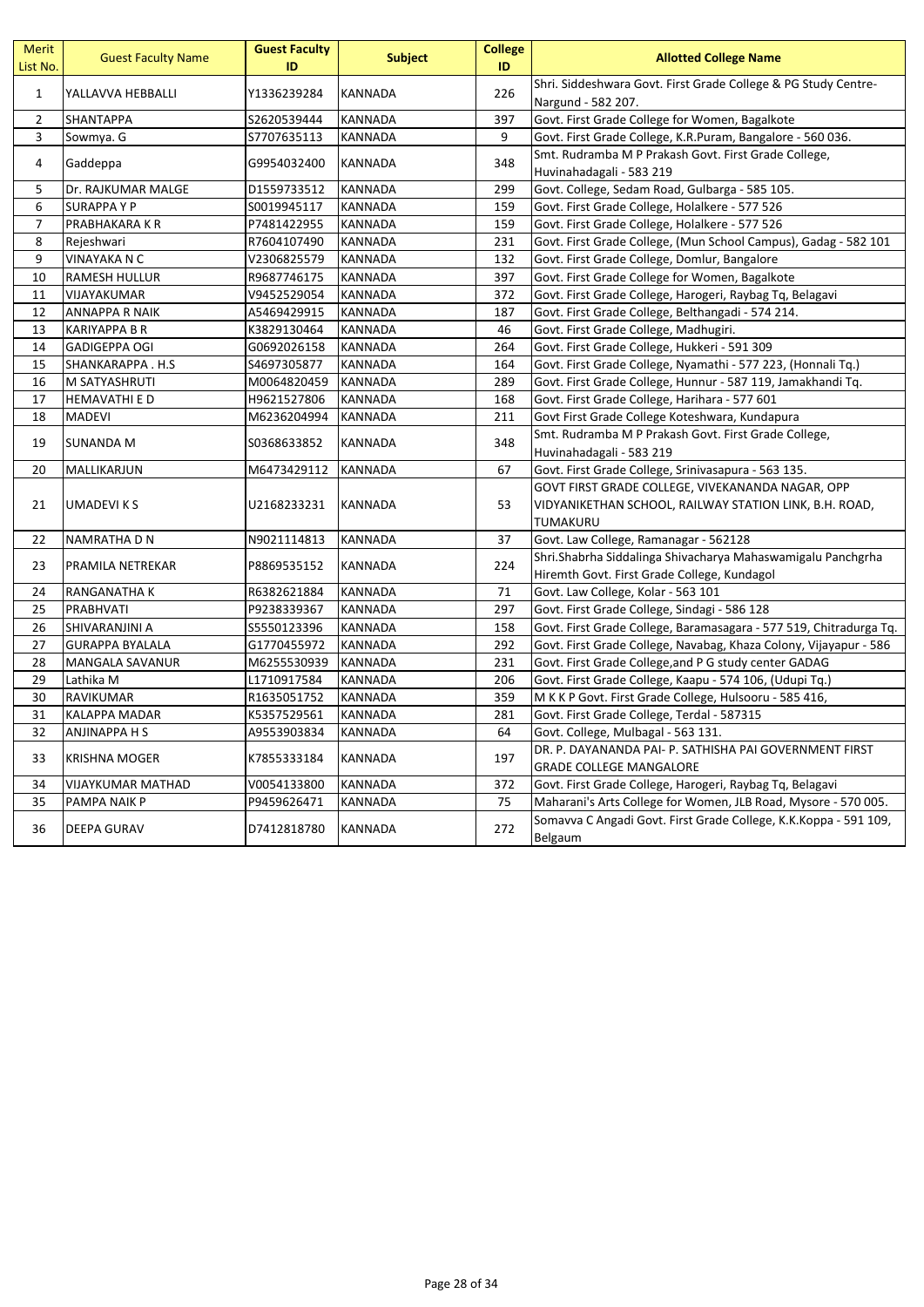| Merit<br>List No. | <b>Guest Faculty Name</b> | <b>Guest Faculty</b><br>ID | Subject | <b>College</b><br>ID | <b>Allotted College Name</b>                    |
|-------------------|---------------------------|----------------------------|---------|----------------------|-------------------------------------------------|
|                   | <b>ICHANDRAKANT PATIL</b> | C8454725995                | Marathi | 381                  | Govt. First Grade College, Beedi, Khanapura Tq. |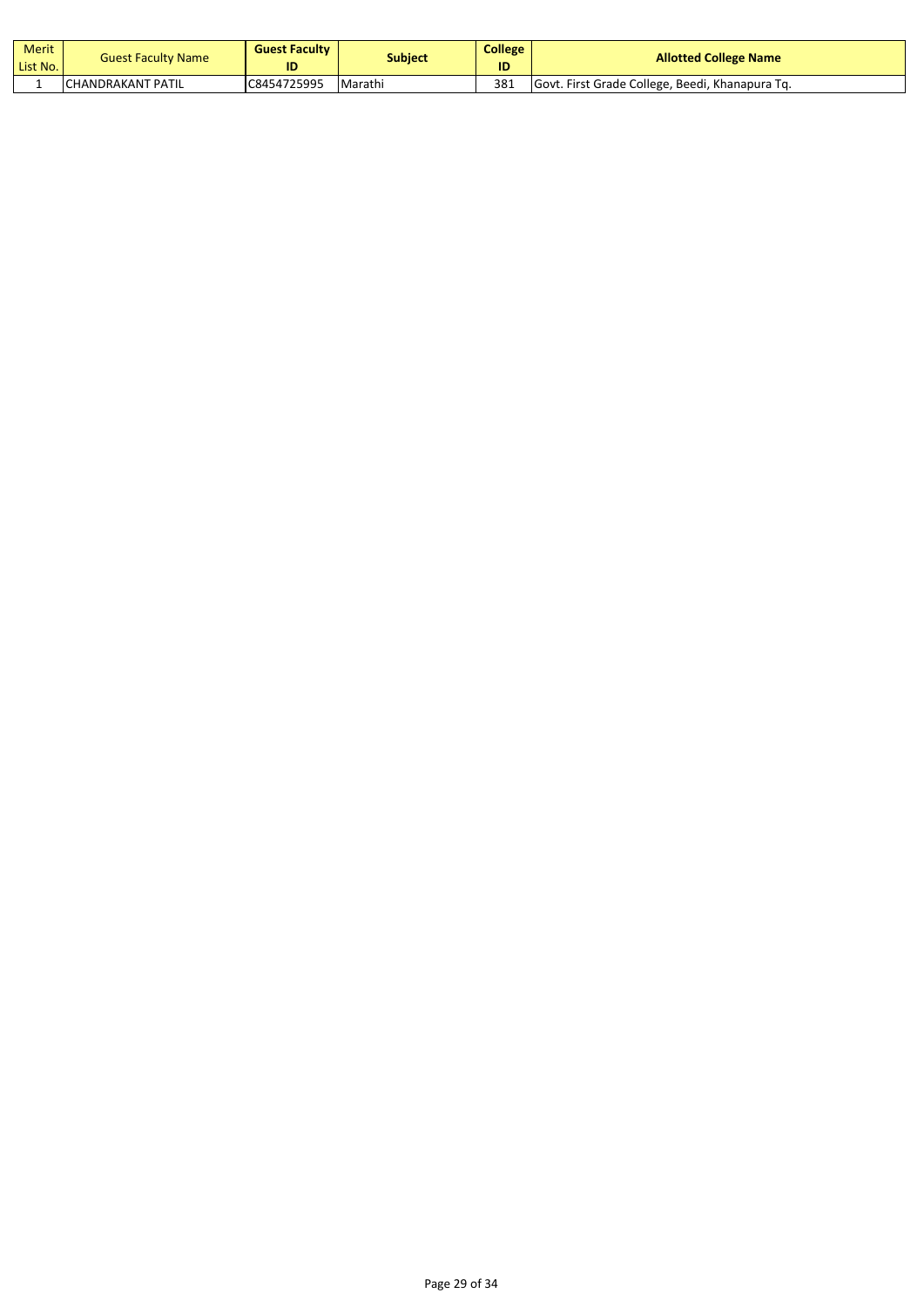| Merit<br>List No. | <b>Guest Faculty Name</b> | <b>Guest Faculty</b><br>ID | <b>Subject</b> | <b>College</b><br>ID | <b>Allotted College Name</b>                                                     |
|-------------------|---------------------------|----------------------------|----------------|----------------------|----------------------------------------------------------------------------------|
|                   | INISARGA K M              | N3238318114                | Microbiology   |                      | Maharanis Science College for Women, Bangalore - 560 001.                        |
|                   | IRAKSHITHA D              | R9747722838                | Microbiology   |                      | Government Science College Autonomous, Nrupathunga Road,<br>Bangalore - 560 001. |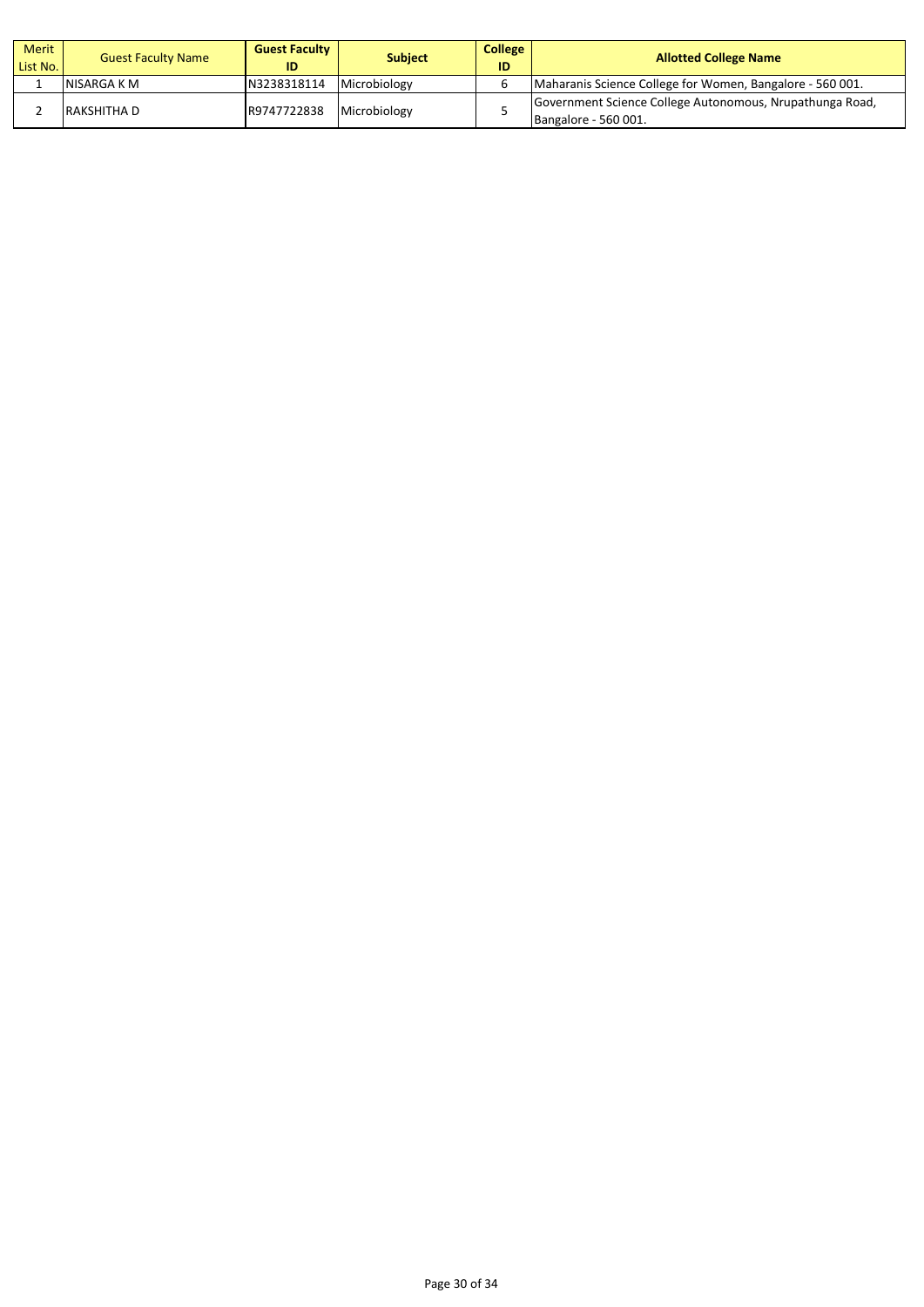| Merit<br>List No. | <b>Guest Faculty Name</b>  | <b>Guest Faculty</b><br>ID | <b>Subject</b> | <b>College</b><br>ID | <b>Allotted College Name</b>                                         |
|-------------------|----------------------------|----------------------------|----------------|----------------------|----------------------------------------------------------------------|
| $\mathbf{1}$      | Amruth Prasad N R          | A7371006587                | Physics        | 83                   | Govt. First Grade College, Ooty Road, Nanjangudu - 571 301           |
| $\overline{2}$    | <b>MOHAMMED IRFAN</b>      | M6751808296                | <b>Physics</b> | 166                  | Govt. First Grade Womens College, Davanagere - 577 004               |
| 3                 | <b>RAJABHAKSHI</b>         | R0836903885                | <b>Physics</b> | 330                  | Sri. Kolli Nageshwar Rao Govt. First Grade College, Gangavathi - 583 |
| 4                 | <b>UMESHA B</b>            | U1682719403                | Physics        | 283                  | Govt. First Grade College, Sector No.43 Navangar, Bagalkot-587       |
| 5                 | KALLESHA N                 | K2588024697                | Physics        | 328                  | Govt. First Grade College, Yelburga - 583 236.                       |
| 6                 | <b>SURESH GUDDIHALH</b>    | S8408939390                | <b>Physics</b> | 317                  | Govt. First Grade College, Shahapur - 585 223.                       |
| $\overline{7}$    | <b>TEKRAJ M D</b>          | T1689452822                | Physics        | 26                   | Govt. First Grade College, Nelamangala - 562 123                     |
| 8                 | Puneetha D K               | P1073633390                | Physics        | 31                   | Govt. First Grade College, Channapatna- 571 501.                     |
| 9                 | <b>PALLAVI J</b>           | P3805311173                | Physics        | 64                   | Govt. College, Mulbagal - 563 131.                                   |
| 10                | <b>RASHMI HADIMANI</b>     | R6305612900                |                | 910                  | Govt First Grade College for Womens, Yadahalli, Tq:Mudhol Dist:      |
|                   |                            |                            | <b>Physics</b> |                      | Bagalkote.                                                           |
| 11                | <b>ISREEDHAR KALLUR</b>    | S1340311718                |                | 226                  | Shri. Siddeshwara Govt. First Grade College & PG Study Centre-       |
|                   |                            |                            | Physics        |                      | Nargund - 582 207.                                                   |
| 12                | LATHA M S                  | L8326834248                | Physics        | 174                  | Govt. First Grade College, Koppa - 577 126.                          |
| 13                | <b>SURESH K</b>            | S5973145012                | <b>Physics</b> | 324                  | Govt. First Grade College, Raichur - 584 101                         |
| 14                | <b>MALASREE G E</b>        | M7688748840                | Physics        | 92                   | Govt. First Grade College, Chamarainagar - 571 313.                  |
| 15                | ISHREEDEVI CHOLACHAGUDDA   | S5568848798                | <b>Physics</b> | 234                  | SMBK Govt. First Grade College, Naregal - 582 119, Ron Tq.           |
| 16                | <b>GURUNATH</b>            | G1007104102                | <b>Physics</b> | 307                  | Government First Grade College, Kalagi - 585 312, Chittapura Tq:     |
| 17                | <b>AKSHATA SOMANAKATTI</b> | A5748235045                | Physics        | 231                  | Govt. First Grade College, and P G study center GADAG                |
| 18                | <b>VEERESHA MASALAWADA</b> | V0677906708                | <b>Physics</b> | 243                  | Govt. First Grade College, Hanagal - 581 104                         |
| 19                | <b>NISBARUBI A</b>         | N8495227595                | <b>Physics</b> | 150                  | Govt. First Grade College, Shiralakoppa - 577 428, Shikaripura Tq:   |
| 20                | Navya                      | N9332924343                | <b>Physics</b> | 80                   | Govt. First Grade Womens College, Vijayanagara, Mysore - 570 018     |
| 21                | Shalini R                  | S2399637429                | Physics        | 80                   | Govt. First Grade Womens College, Vijayanagara, Mysore - 570 018     |
| 22                | ISUREKHA NAGAVI            | S3318427358                | <b>Physics</b> | 269                  | Govt. First Grade College, Chikkodi - 591 201                        |
| 23                | VALAPURA RANJITHA          | V2492120631                | <b>Physics</b> | 283                  | Govt. First Grade College, Sector No.43 Navangar, Bagalkot-587       |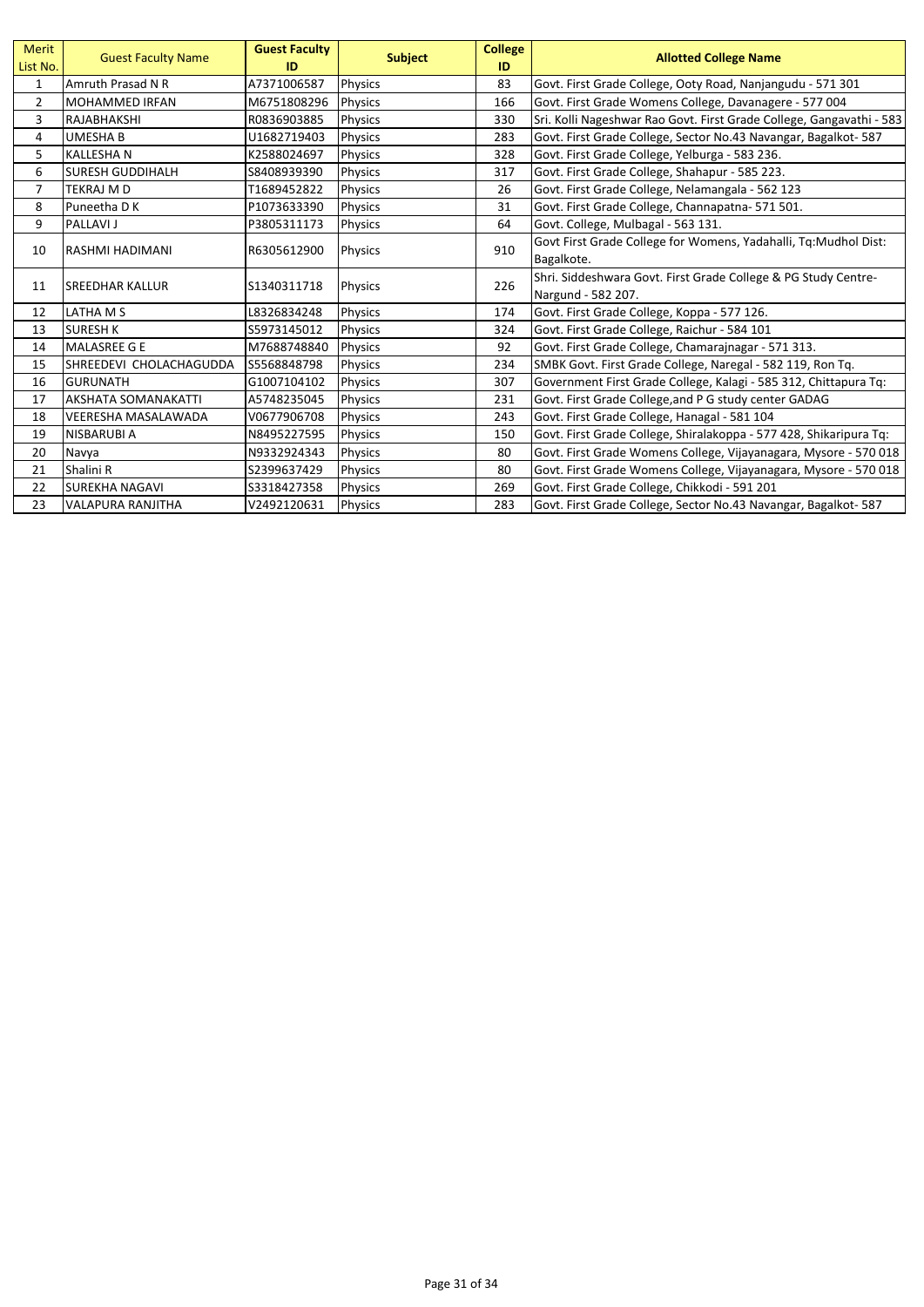| Merit<br>List No. | <b>Guest Faculty Name</b>                          | <b>Guest Faculty</b><br>ID | <b>Subject</b>                                                  | <b>College</b><br>ID | <b>Allotted College Name</b>                                       |
|-------------------|----------------------------------------------------|----------------------------|-----------------------------------------------------------------|----------------------|--------------------------------------------------------------------|
| 24                | <b>IDr.Prathima S R</b>                            | D4368601202                | Geography                                                       | 18                   | Govt. First Grade College, Kengeri, Bangalore - 560 060            |
|                   | Parasappa Mayanagoudra<br>P7169342139<br>Geography | 221                        | Govt. First Grade College, "Jnana Dhara" Campus, Near New KSRTC |                      |                                                                    |
|                   |                                                    |                            |                                                                 |                      | Bus Stand, 1st Cross, Kumareshwar Nagar, P.B. Road, Dharwad        |
|                   | SAGAR MALLESHI URAMANATTI IS2593726261             |                            | Geography                                                       | 279                  | Sri. Rudragowda Patil Govt. First Grade College, Bilagi - 587 116. |
|                   | <b>GIRISHA C</b>                                   | G1603945579                | Geography                                                       | 99                   | Govt. First Grade College, Sreerangapatna - 571 438.               |
|                   | <b>SANGAMESH DADDIMANI</b>                         | S9542216919                | Geography                                                       | 372                  | Govt. First Grade College, Harogeri, Raybag Tq, Belagavi           |
|                   | IMANJULA TIMMAPPA GOUDA                            | M7077531933                | Geography                                                       | 254                  | Govt. First Grade College, Honnavara - 581 334                     |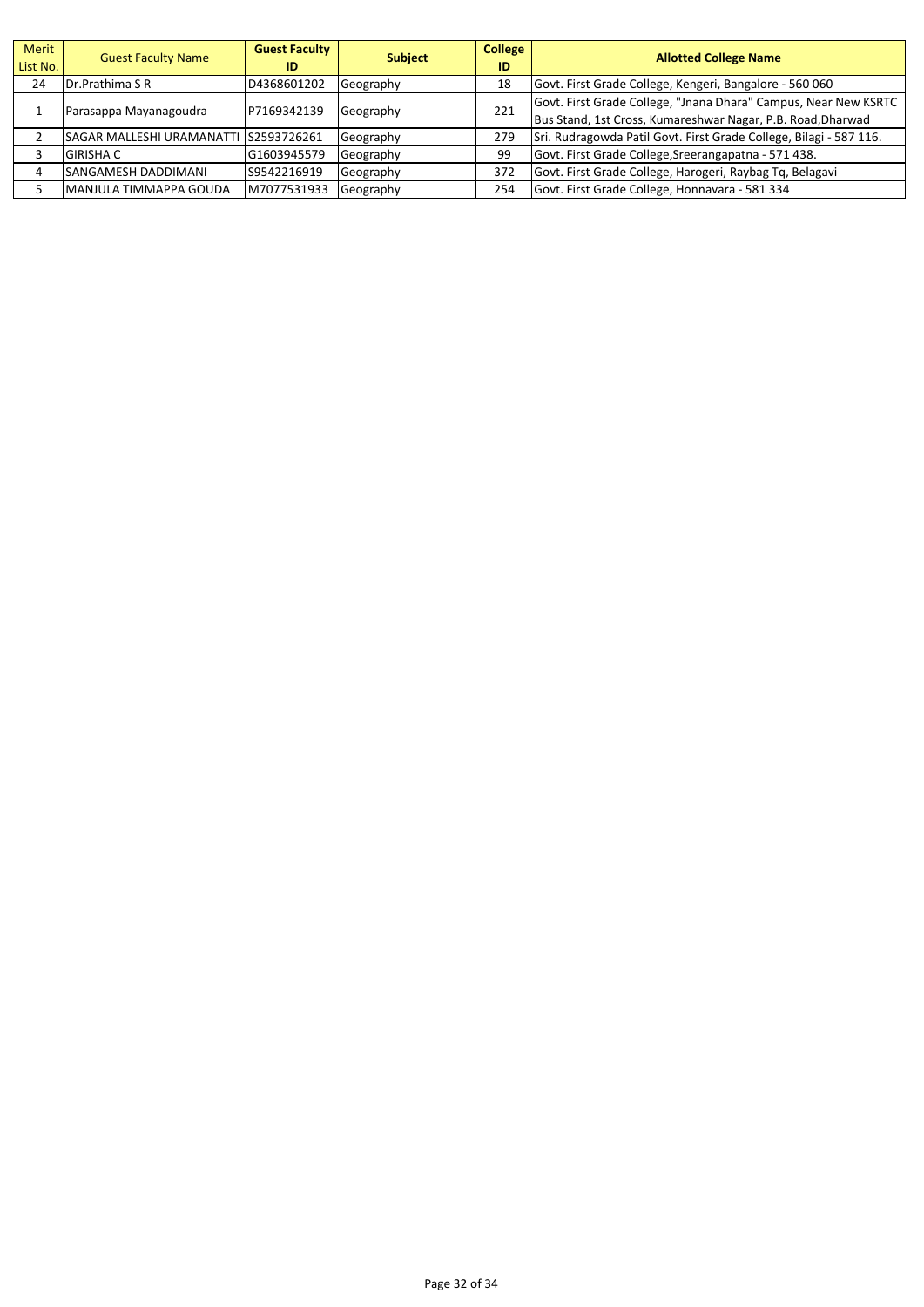| Merit<br>List No. | <b>Guest Faculty Name</b> | <b>Guest Faculty</b><br>ID | <b>Subject</b> | <b>College</b><br>ID | <b>Allotted College Name</b>                                               |
|-------------------|---------------------------|----------------------------|----------------|----------------------|----------------------------------------------------------------------------|
| $\mathbf{1}$      | lS.AREEFA JAHAN           | S7203515147                | Hindi          | 28                   | Govt. First Grade College, Ramanagara - 562159                             |
| 2                 | JAYANTHI R                | J6940511703                | Hindi          | 56                   | Government College for Women, Chintamani - 563 125.                        |
| 3                 | INDIRAMANI S              | 11368555328                | Hindi          | 121                  | Y.D.D Govt. First Grade College, Belur - 573 115.                          |
| 4                 | ISHAHATAJ C K             | S2928727088                | Hindi          | 69                   | Govt. First Grade College, Rajeev Gandhi Layout (KUDA),                    |
|                   |                           |                            |                |                      | Robersonpet, K.G.F - 563 122                                               |
| 5                 | IDAKSHAYINI KS            | D9459208041                | Hindi          | 29                   | Govt. First Grade Womens College, Ramangara - 562159                       |
| 6                 | Kishor                    | K8350029745                | Hindi          | 64                   | Govt. College, Mulbagal - 563 131.                                         |
| 7                 | <b>HUSNA KHANUM M</b>     | H2945228697                | Hindi          | 66                   | GOVT. FIRST GRADE COLLEGE, SULIKUNTE ROAD, BANGARPET,<br><b>KOLAR DIST</b> |
| 8                 | <b>SANGEETA</b>           | S2635127705                | Hindi          | 324                  | Govt. First Grade College, Raichur - 584 101                               |
| 9                 | <b>SANTOSHKUMAR PATIL</b> | S2638627175                | Hindi          | 151                  | Govt. Arts College, Chitradurga - 577 501.                                 |
| 10                | Fahamida Binnal           | F5934005521                | Hindi          | 17                   | Govt. First Grade College, Hosur Road - 560 030, Sarjapur                  |
| 11                | <b>SHARFUNNISA D F</b>    | S1293307076                | Hindi          | 387                  | Govt. First Grade Women College, Tumkur                                    |